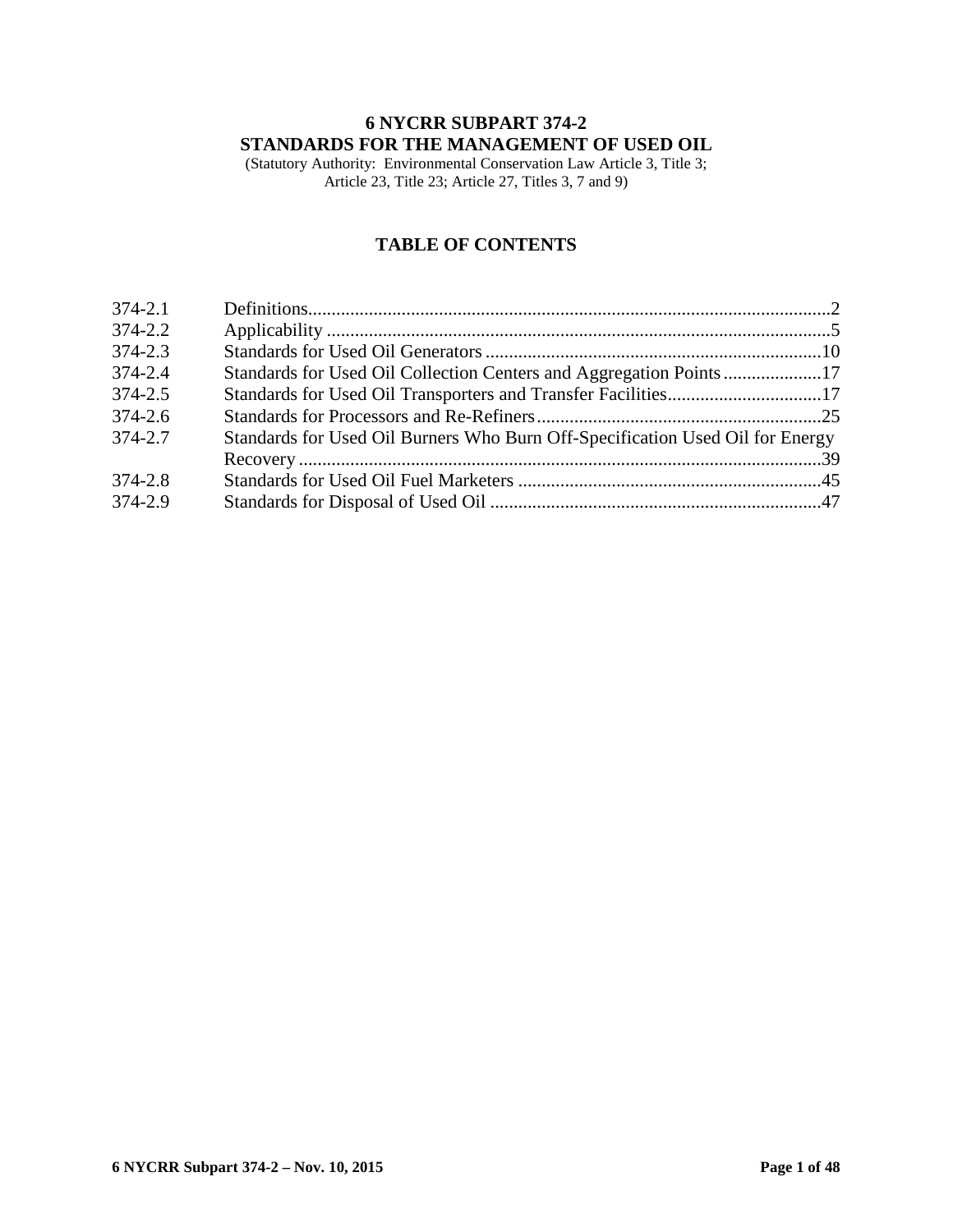## <span id="page-1-0"></span>**374-2.1 Definitions**

- (a) Terms that are defined in sections 370.2 and 371.1 of this Title have the same meanings when used in this Subpart, unless otherwise defined in this Subpart. Terms relevant to the interpretation of Part 360 of this Title have the same meanings as given in Part 360.
- (b) For the purposes of this Subpart, the following definitions apply:
	- (1) "**Aboveground used oil tank**" means a tank used to store or process used oil that is not an underground used oil tank.
	- (2) **"Aboveground used oil tank system"** means any tank system that is not an underground tank system."
	- (3) **"Accessible underground area"** means an underground room such as a basement, cellar, shaft, or vault – that allows for the physical inspection of the entire exterior of the tank component of the tank system.
	- (4) "**Adjacent towns or cities**" means towns and cities that share a common border with each other.
	- (5) "**Container**" means any portable device in which a material is stored, transported, treated, disposed of, or otherwise handled.
	- (6) "**Contract**" means a promissory agreement between two or more persons to perform or not perform a particular act.
	- (7) "**Do-it-yourselfer used oil collection center**", or "**DIY used oil collection center**", means any site or facility that accepts/aggregates and stores used oil collected only from household do-it-yourselfers.
	- (8) "**Existing tank**" means a tank that is used for the storage or processing of used oil and that is in operation, or for which installation has commenced on or prior to January 14, 1995. Installation will be considered to have commenced if the owner or operator has obtained all Federal, State, and local approvals or permits necessary to begin installation of the tank and if either:
		- (i) a continuous on-site installation program has begun; or
		- (ii) the owner or operator has entered into contractual obligations which cannot be canceled or modified without substantial loss - for installation of the tank to be completed within a reasonable time.
	- (9) "**Household do-it-yourselfer used oil**", or "**DIY used oil**", means oil that is derived from households, such as used oil generated by individuals through the maintenance of their personal vehicles.
	- (10) "**Household do-it-yourselfer used oil generator**", or "**DIY used oil generator**" means an individual who generates household do-it-yourselfer used oil.
	- (11) **"Lubricating oil"** means all oil suitable for use as a lubricant, or sold for use as a lubricant.
	- (12) "**New tank**" means a tank that will be used to store or process used oil and for which installation has commenced after January 14, 1995.
	- (13) "**On-premises oil changing operation**" means any commercial operation that drains or collects used lubricating oil and replaces it with new or re-refined lubricating oil.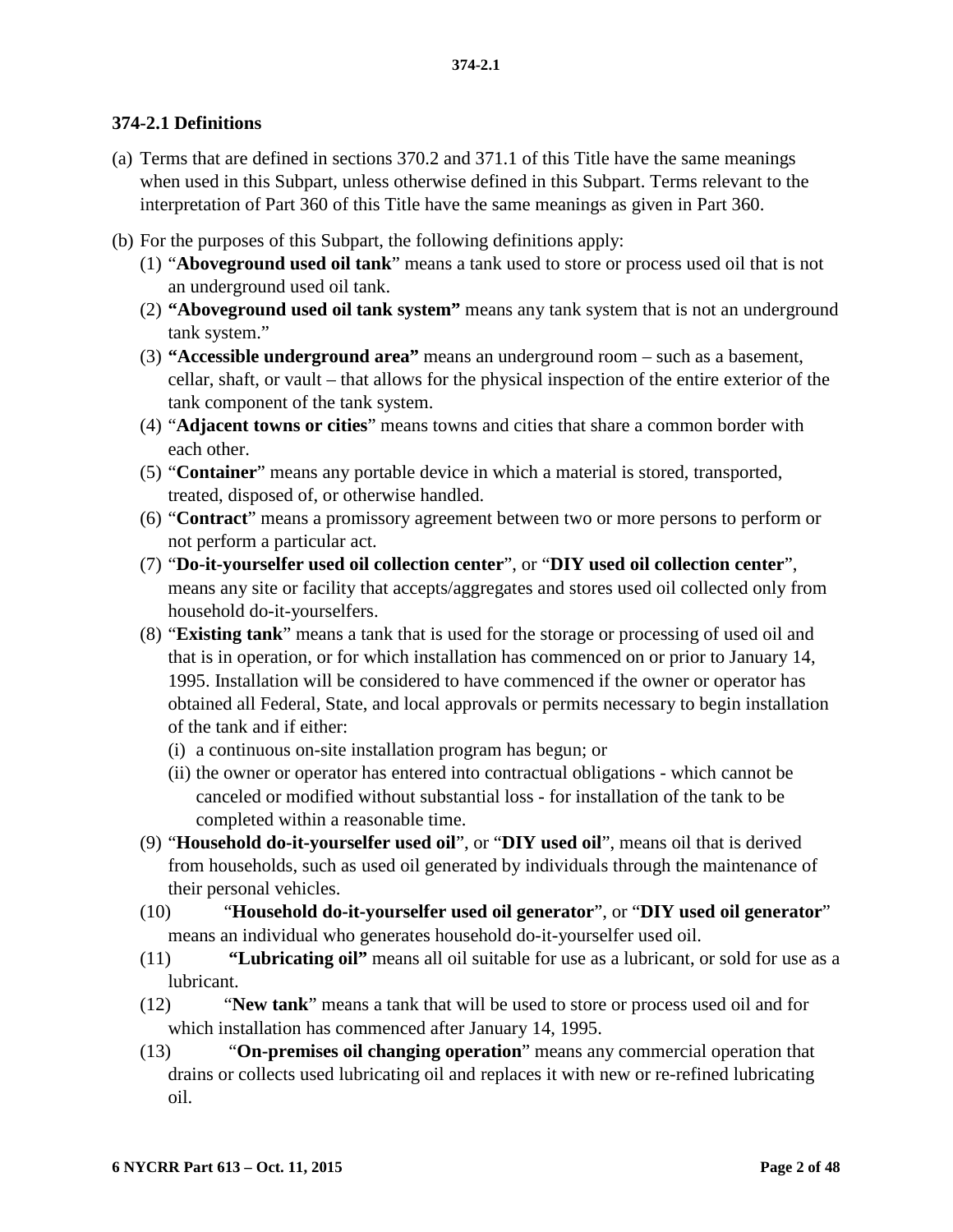- (14) "**Petroleum refining facility**" means an establishment primarily engaged in producing gasoline, kerosene, distillate fuel oils, residual fuel oils, and lubricants, through fractionation, straight distillation of crude oil, redistillation of unfinished petroleum derivatives, cracking or other processes (facilities within the classification under the North American Industry Classification System).
- (15) "**Processing**" means chemical or physical operations designed to produce from used oil, or to make used oil more amenable for production of fuel oils, lubricants, or other used oil-derived product. Processing includes, but is not limited to: blending used oil with virgin petroleum products, blending used oils to meet the fuel specification, filtration, simple distillation, chemical or physical separation and re-refining.
- (16) **"Release"** means any intentional or unintentional action or omission resulting in the releasing, spilling, leaking, pumping, pouring, emitting, emptying or dumping of used oil into the waters of the state or onto lands from which it might flow or drain into said waters, or into waters outside the jurisdiction of the state when damage may result to lands, waters, or natural resources within the jurisdiction of the state.
- (17) "**Re-refining distillation bottoms**" means the heavy fraction produced by vacuum distillation of filtered and dehydrated used oil. The composition of still bottoms varies with column operation and feedstock.
- (18) "**Retail**" means the sale of lubricating oil to consumers in containers of five gallons or less for direct use by the consumer and not offered for resale.
- (19) "**Retail establishment**" means every vendor that sells lubricating oil at retail in quantities in excess of 1,000 gallons per year.
- (20) "**Service establishment**" means any automobile service station, including gas only outlets, or any other retail outlet and boat marina, selling at least 500 gallons of lubricating oil annually and having an on-premises oil changing operation.
- (21) **"Spill"** means the accidental leaking, pumping, emitting, emptying or dumping of hazardous waste, used oil or materials which, when spilled, become hazardous wastes, out of the ordinary containers employed in the normal course of storage, transfer, processing or use.
- (22) "**Tank**" means any stationary device, designed to contain an accumulation of used oil which is constructed primarily of non-earthen materials, (e.g., wood, concrete, steel, plastic) which provides structural support.
- (23) **"Tank system"** means a used oil storage or processing tank and its associated ancillary equipment and containment system.
- (24) "**Total halogens**" means the total of organic and inorganic halides (fluorine, F; chlorine, Cl; bromine, Br; iodine, I), expressed as chloride present in a used oil, in parts per million (ppm) by weight.
- (25) "**Underground used oil tank**" means any one or combination of tanks (including any piping connected thereto) that is used to contain an accumulation of used oil, the volume of which (including the volume of underground pipes connected thereto) is 10 percent or more beneath the surface of the ground. This term does not include a tank system situated in an "accessible underground area."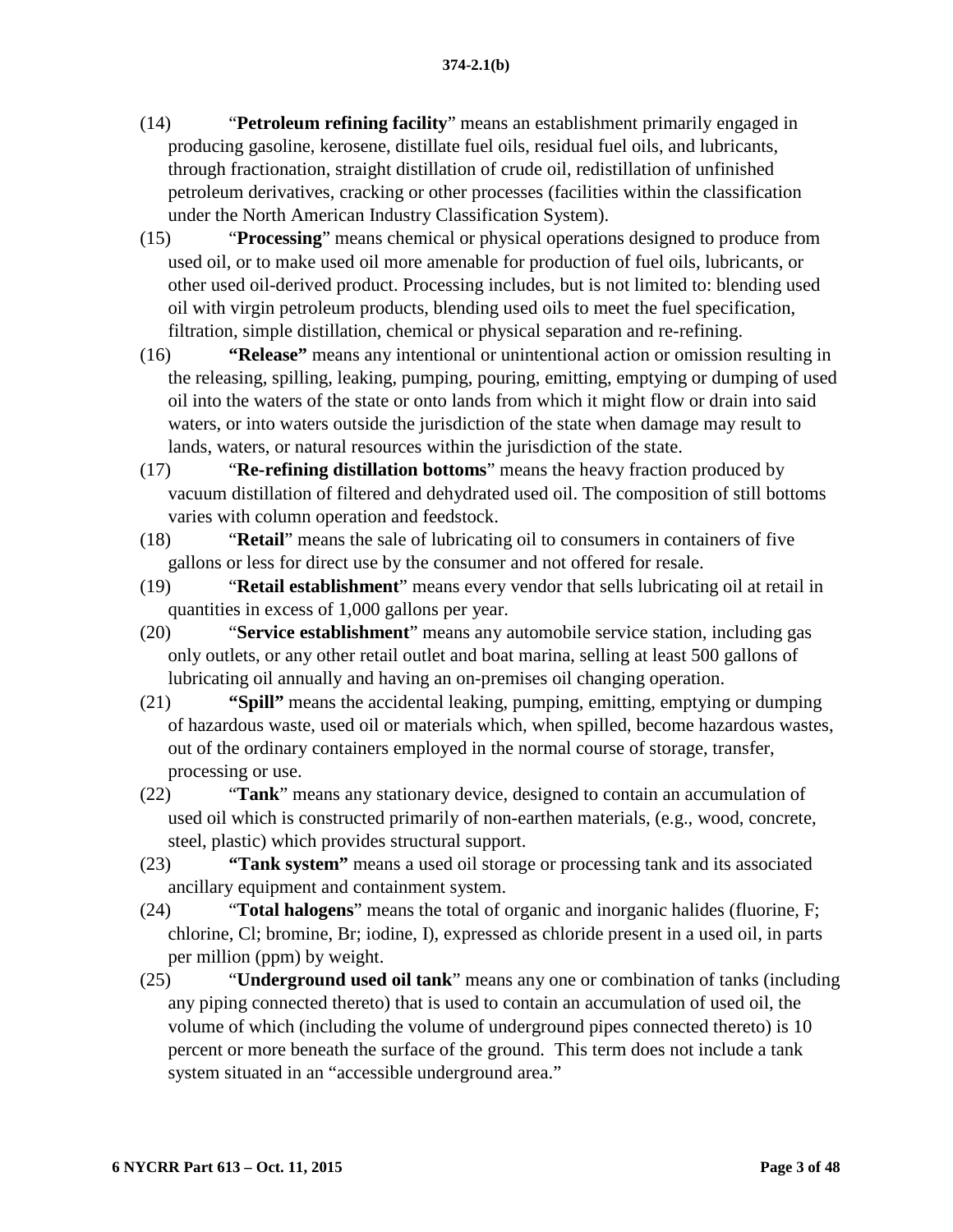- (26) "**Used oil**" means any oil that has been refined from crude oil, or any synthetic oil, that has been used, and as a result of such use, is contaminated by physical or chemical impurities.
- (27) "**Used oil aggregation point"** means any site or facility that accepts, aggregates, and/or stores used oil collected only from other used oil generation sites owned or operated by the owner or operator of the aggregation point, from which used oil is transported to the aggregation point in shipments of no more than 55 gallons. Used oil aggregation points may also accept used oil from household do-it-yourselfers.
- (28) "**Used oil burner**" means a facility where used oil not meeting the specification requirements in section 374-2.2(b)(1) of this Subpart is burned for energy recovery in devices identified in section 374-2.7(b) of this Subpart.
- (29) "**Used oil collection center**" means any site or facility that is recognized by this department pursuant to section 374-2.4(b)(2) of this Subpart, to manage used oil, and accepts/aggregates and stores used oil collected from used oil generators regulated under section 374-2.3 of this Subpart, who bring used oil to the collection center in shipments of no more than 55 gallons under the provisions of section 374-2.3(e) of this Subpart. Used oil collection centers may also accept used oil from household do-it-yourselfers.
- (30) "**Used oil fuel marketer**" means any person who conducts either of the following activities:
	- (i) directs a shipment of off-specification used oil from their facility to a used oil burner; or
	- (ii) first claims that used oil that is to be burned for energy recovery meets the used oil fuel specifications set forth in section 374-2.2(b)(1) of this Subpart.
- (31) "**Used oil generator**" means any person, by site, whose act or process produces used oil or whose act first causes used oil to become subject to regulation.
- (32) "**Used oil processor/re-refiner**" means a facility that processes and/or re-refines used oil.
- (33) "**Used oil transfer facility**" means any transportation related facility including loading docks, parking areas, storage areas, and other areas where shipments of used oil are held for more than 24 hours and not longer than 35 days during the normal course of transportation or prior to an activity performed pursuant to section  $374-2.3(a)(2)(ii)$  of this Subpart. Transfer facilities that store used oil for more than 35 days are subject to regulation under section 374-2.6 of this Subpart. A used oil transfer facility is also subject to regulation under Subpart 360-14 of this Title, unless exempt pursuant to the terms of section 360-14.1(b) of this Title.
- <span id="page-3-0"></span>(34) "**Used oil transporter**" means any person who transports used oil, any person who collects used oil from more than one generator and transports the collected oil, and owners and operators of used oil transfer facilities. Used oil transporters may consolidate or aggregate loads of used oil for purposes of transportation but, with the following exception, may not process used oil. Transporters may conduct incidental processing operations that occur in the normal course of used oil transportation (e.g., settling and water separation), but that are not designed to produce (or make more amenable for production of) used oil derived products or used oil fuel.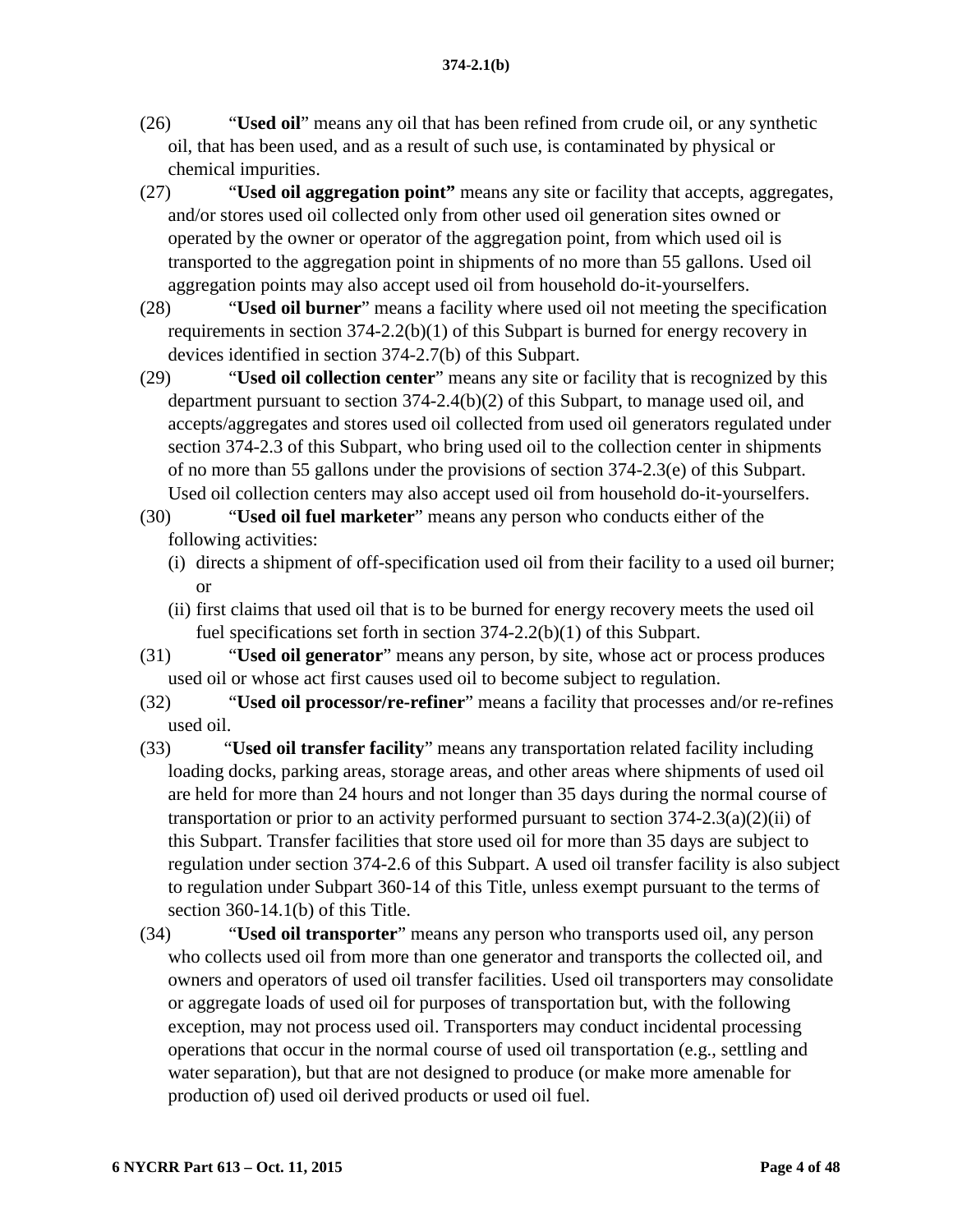#### **374-2.2 Applicability**

#### **(a) Applicability.**

This subdivision identifies those materials which are subject to regulation as used oil under this Subpart and Subpart 360-14 of this Title. This subdivision also identifies some materials that are not subject to regulation as used oil under this Subpart, and indicates whether these materials may be subject to regulation as hazardous waste under Part 370 through Subparts 374-1, 374-3, and Part 376 of this Title. In addition to the requirements of this Subpart, used oil generators, collection centers, DIY collection centers, aggregation points, transporters, transfer, storage, re-refining or processing facilities, burners and marketers must meet all applicable requirements of Parts 201, 225, 364, 613, and Subparts 360-1 and 360-14 of this Title that are broader in scope or more stringent than the requirements of this Subpart.

(1) Used oil. The department presumes that used oil is to be recycled or burned for energy recovery unless a used oil handler disposes of used oil, or sends used oil for disposal. Except as provided in subdivision (b) of this section, the regulations of this Subpart apply to used oil and to materials identified in this subdivision as being subject to regulation as used oil, whether or not the used oil or material exhibits any characteristics of hazardous waste identified in section 371.3 of this Title. Used oil subject to regulation under this subpart is a solid waste as defined under section 360-1.2 of this Title.

(2) Mixtures of used oil and hazardous waste. Mixtures of used oil and hazardous waste.

- (i) Listed hazardous waste.
	- ('a')Mixtures of hazardous waste, listed in section 371.4 of this Title, and of used oil are subject to regulation as hazardous waste under Part 370 through Subparts 374- 1, 374-3, and Part 376 of this Title, rather than as used oil under this Subpart.
	- ('b') Rebuttable presumption for used oil. Used oil containing more than 1,000 ppm total halogens is presumed to be a hazardous waste because it has been mixed with halogenated hazardous waste listed in section 371.4 of this Title. Persons may rebut this presumption by demonstrating that the used oil does not contain hazardous waste (for example, by demonstrating that the used oil does not contain significant concentrations of halogenated hazardous constituents listed in Appendix 23 of this Title).
		- ('1') Laboratory analyses completed for purposes of rebuttable presumption must be performed by a laboratory currently certified under the appropriate approval categories by the New York State Department of Health's Environmental Laboratory Approval Program (ELAP).
		- ('2') The rebuttable presumption does not apply to metalworking oils/fluids containing chlorinated paraffins, if they are processed, through a tolling arrangement, as described in section 374-2.3(e)(3) of this Subpart, to reclaim metalworking oils/fluids. The presumption does apply to metalworking oils/fluids if such oils/fluids are recycled in any other manner, or disposed.
		- ('3') The rebuttable presumption does not apply to used oils contaminated with chlorofluorocarbons (CFCs) removed from refrigeration units where the CFCs are destined for reclamation. The rebuttable presumption does apply to used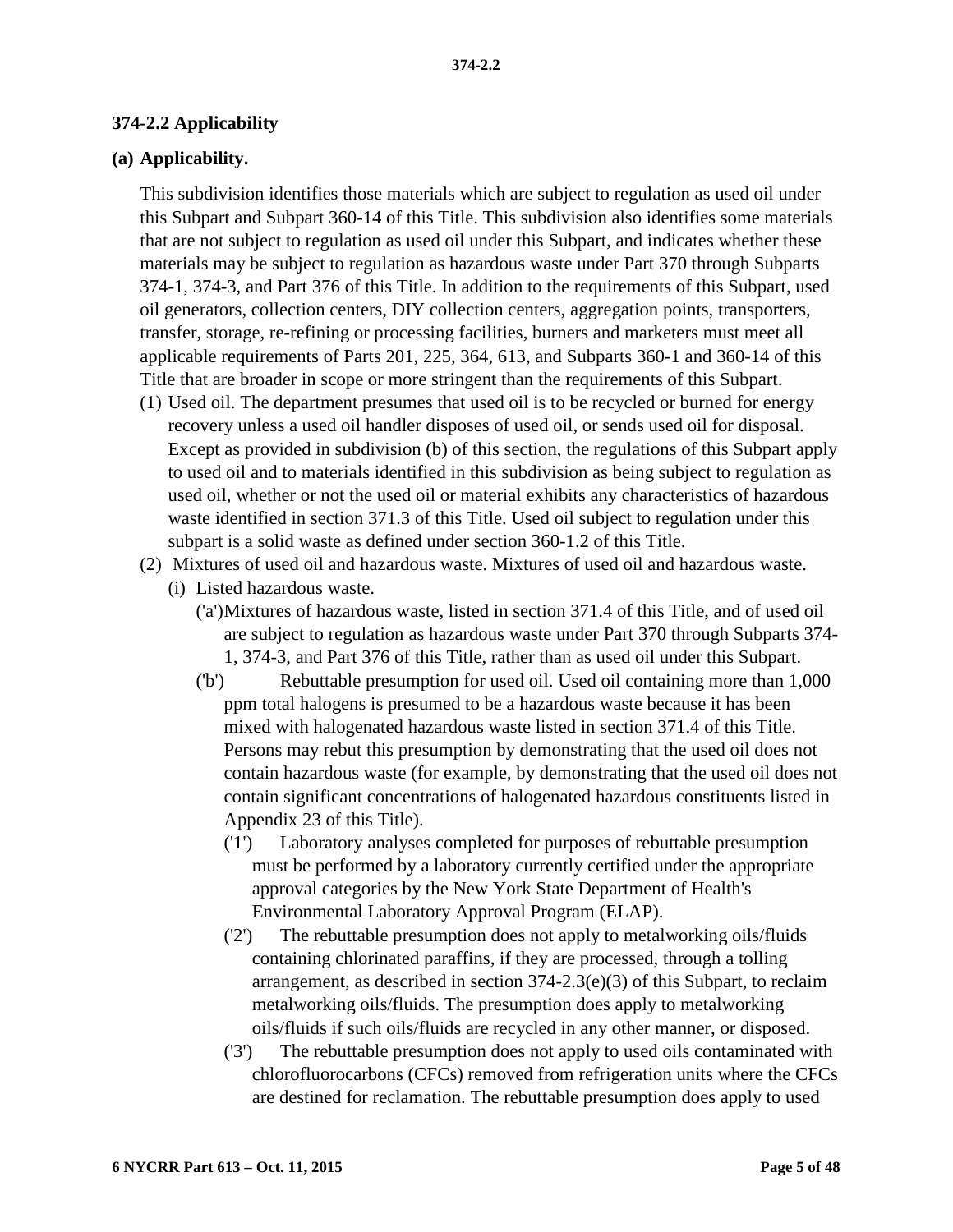oils contaminated with CFCs that have been mixed with used oil from sources other than refrigeration units.

- (ii) Characteristic hazardous waste. Mixtures of used oil and of hazardous waste that solely exhibits one or more of the hazardous waste characteristics identified in section 371.3 of this Title, and mixtures of used oil and of hazardous waste that is listed in section 371.4 of this Title solely because it exhibits one or more of the characteristics of hazardous waste identified in section 371.3 of this Title are subject to:
	- ('a')except as provided in clause ('c') of this subdivision, regulation as hazardous waste under Part 370 through Subparts 374-1, 374-3, and Part 376 of this Title rather than as used oil under this Subpart, if the resultant mixture exhibits any characteristics of hazardous waste identified in section 371.3 of this Title; or
	- ('b') except as specified in clause ('c') of this subdivision, regulation as used oil under this Subpart, if the resultant mixture does not exhibit any characteristics of hazardous waste identified under section 371.3 of this Title.
	- ('c')regulation as used oil under this Subpart, if the mixture is of used oil and a waste which is hazardous solely because it exhibits the characteristic of ignitability (e.g., ignitable-only mineral spirits), provided that the resultant mixture does not exhibit the characteristic of ignitability under section 371.3(b) of this Title.
- (iii)Conditionally exempt small quantity generator hazardous waste. Mixtures of used oil and conditionally exempt small quantity generator hazardous waste regulated under section  $371.1(f)(10)$  of this Title are subject to regulation as used oil under this Subpart.
- (3) Materials containing or otherwise contaminated with used oil. Materials containing or otherwise contaminated with used oil.
	- (i) Except as provided in subparagraph (ii) of this paragraph, materials containing or otherwise contaminated with used oil from which the used oil has been properly drained or removed to the extent possible such that no visible signs of free-flowing oil remain in or on the material:

('a')are not used oil and thus not subject to this Subpart; and

- ('b') if applicable are subject to the hazardous waste regulations of Part 370 through Subparts 374-1, 374-3, and Part 376 of this Title.
- (ii) Materials containing or otherwise contaminated with used oil that are burned for energy recovery are subject to regulation as used oil under this Subpart.
- (iii)Used oil drained or removed from materials containing or otherwise contaminated with used oil is subject to regulation as used oil under this Subpart.
- (4) Mixtures of used oil with products.
	- (i) Except as provided in subparagraph (ii) of this paragraph, mixtures of used oil and fuels or other fuel products are subject to regulation as used oil under this Subpart.
	- (ii) Mixtures of used oil and diesel fuel mixed on-site by the generator of the used oil for use in the generator's own vehicles are not subject to this Subpart once the used oil and diesel fuel have been mixed. Prior to mixing, the used oil is subject to the requirements of section 374-2.3 of this Subpart.
- (5) Materials derived from used oil.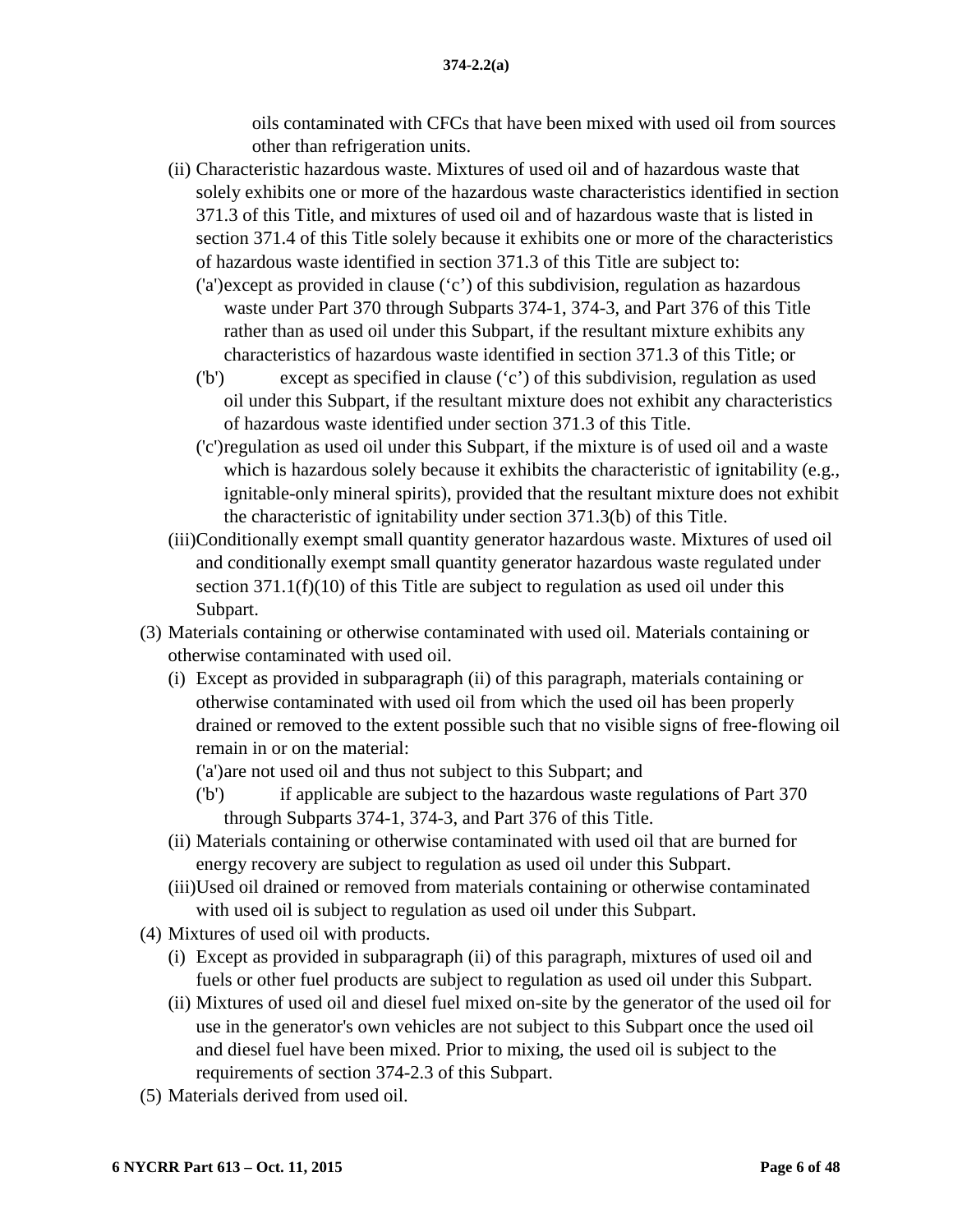- (i) Materials that are reclaimed from used oil that are used beneficially and are not burned for energy recovery or used in a manner constituting disposal (e.g., re-refined lubricants) are:
	- ('a')not used oil and thus are not subject to this Subpart; and
	- ('b') not solid wastes and are thus not subject to the hazardous waste regulations of Part 370 through Subparts 374-1, 374-3, and Part 376 of this Title as provided in section  $371.1(d)(3)(ii)(a')$  of this Title.
- (ii) Materials produced from used oil that are burned for energy recovery (e.g., used oil fuels) are subject to regulation as used oil under this Subpart and as waste oil under Subpart 225-2 of this Title.
- (iii)Except as provided in subparagraph (iv) of this paragraph, materials derived from used oil that are disposed of or used in a manner constituting disposal are: ('a')not used oil and thus are not subject to this Subpart; and
	- ('b') are solid wastes regulated under Part 360 of this Title, unless they are subject to the hazardous waste regulations of Part 370 through Subpart 374-1, 374-3, and Part 376 of this Title if the materials are listed or identified as hazardous waste.
- (iv)Used oil re-refining distillation bottoms that are used as feedstock to manufacture asphalt products are not subject to this Subpart.
- (6) Wastewater. Wastewater, the discharge of which is subject to regulation under either section 402 or section 307(b) of the Federal Clean Water Act, as incorporated by reference in section 370.1(e) of this Title (including wastewaters at facilities which have eliminated the discharge of wastewater), contaminated with "de minimis" quantities of used oil are not subject to the requirements of this Subpart. For purposes of this paragraph, "de minimis" quantities of used oils are defined as small spills, leaks, or drippings from pumps, machinery, pipes, and other similar equipment during normal operations or small amounts of oil lost to the wastewater treatment system during washing or draining operations. This exception will not apply if the used oil is discarded as a result of abnormal manufacturing operations resulting in substantial leaks, spills, or other releases, or to used oil recovered from wastewaters.
- (7) Used oil introduced into crude oil pipelines or a petroleum refining facility. Used oil introduced into crude oil pipelines or a petroleum refining facility.
	- (i) Used oil mixed with crude oil or natural gas liquids (e.g., in a production separator or crude oil stock tank) for insertion into a crude oil pipeline is exempt from the requirements of this Subpart. The used oil is subject to the requirements of this Subpart prior to the mixing of used oil with crude oil or natural gas liquids.
	- (ii) Mixtures of used oil and crude oil or natural gas liquids containing less than one percent used oil that are being stored or transported to a crude oil pipeline or petroleum refining facility for insertion into the refining process at a point prior to crude distillation or catalytic cracking are exempt from the requirements of this Subpart.
	- (iii)Used oil that is inserted into the petroleum refining facility process before crude distillation or catalytic cracking without prior mixing with crude oil is exempt from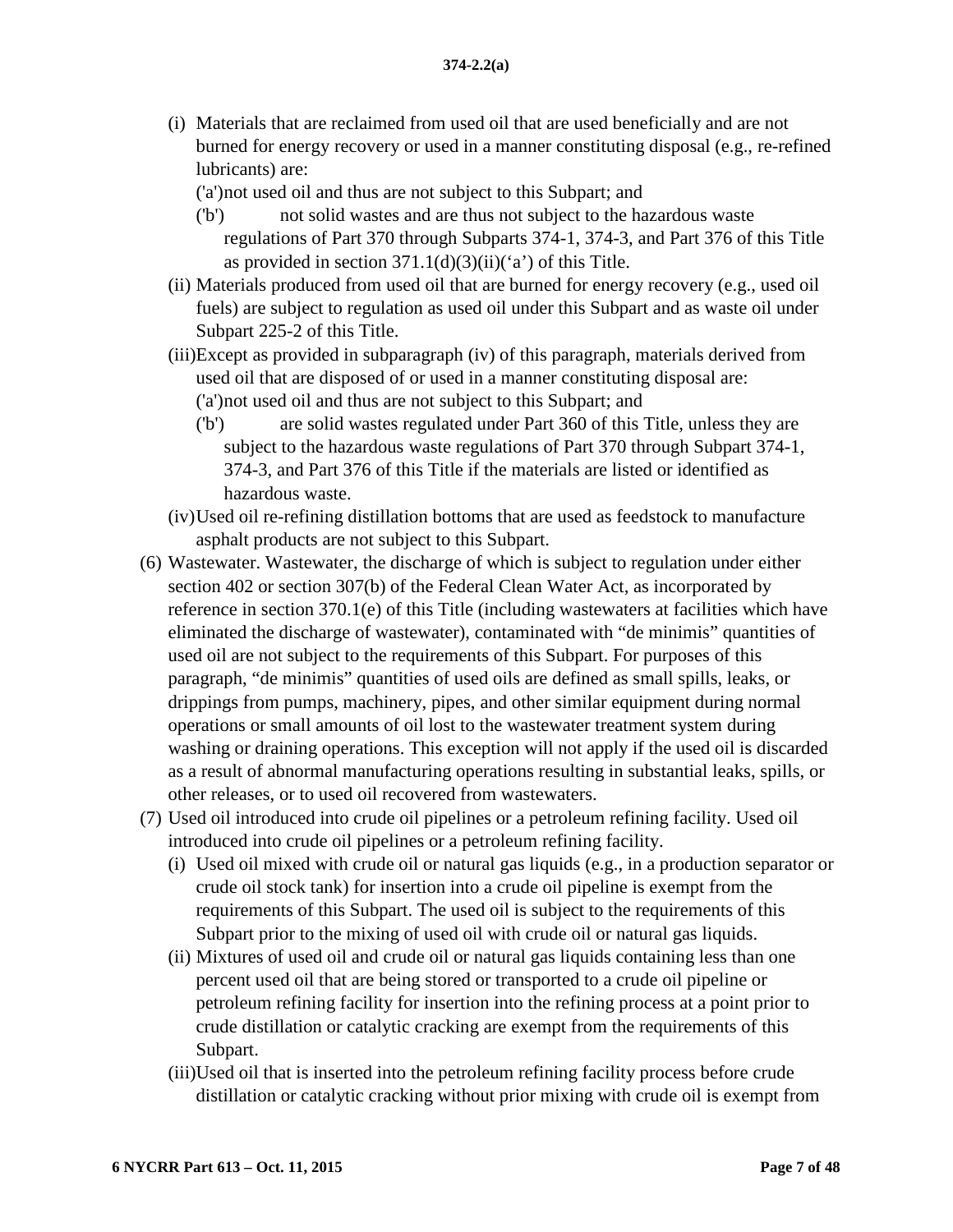the requirements of this Subpart provided that the used oil constitutes less than one percent of the crude oil feed to any petroleum refining facility process unit at any given time. Prior to insertion into the petroleum refining facility process, the used oil is subject to the requirements of this Subpart.

- (iv)Except as provided in subparagraph (v) of this paragraph, used oil that is introduced into a petroleum refining facility process after crude distillation or catalytic cracking is exempt from the requirements of this Subpart only if the used oil meets the specifications of paragraph (b)(1) of this section. Prior to insertion into the petroleum refining facility process, the used oil is subject to the requirements of this Subpart.
- (v) Used oil that is incidentally captured by a hydrocarbon recovery system or wastewater treatment system as part of routine process operations at a petroleum refining facility and inserted into the petroleum refining facility process is exempt from the requirements of this Subpart. This exemption does not extend to used oil which is intentionally introduced into a hydrocarbon recovery system (e.g., by pouring collected used oil into the wastewater treatment system).
- (vi)Tank bottoms from stock tanks containing exempt mixtures of used oil and crude oil or natural gas liquids are exempt from the requirements of this Subpart.
- (8) Used oil on vessels. Used oil produced on vessels from normal shipboard operations is not subject to this Subpart until it is transported ashore.
- (9) Used oil containing PCBs.
	- (i) Used oil containing 50 ppm by weight, or greater, of polychlorinated biphenyls (PCBs) is a hazardous waste as defined in section 371.4(e) of this Title, and is not subject to the requirements of this Subpart, but is subject to regulation under 40 CFR Part 761, as incorporated by reference in section 370.1(e) of this Title, and to Parts 370 through 373, Subparts 374-1 and 374-3, and Part 376 of this Title.
	- (ii) Used oil containing PCBs at any concentration less than 50 ppm is subject to the requirements of this Subpart. If the PCB concentration in the used oil has been diluted to less than 50 ppm, it is also regulated under 40 CFR Part 761 as used oil containing PCBs at 50 ppm or greater.
	- (iii)PCB-containing used oil subject to the requirements of this Subpart may also be subject to the prohibitions and requirements found at 40 CFR Part 761, including sections 761.20(d) and (e). No person may avoid these provisions by diluting used oil containing PCBs, unless otherwise specifically provided for in this Subpart or in 40 CFR Part 761.

#### **(b) Used oil specifications.**

(1) Used oil burned for energy recovery, and any fuel produced from used oil by processing, blending, or other treatment, is subject to regulation under this Subpart unless it is demonstrated not to exceed any of the allowable levels of the constituents and properties shown in Table 1 of this subdivision. Once used oil that is to be burned for energy recovery has been demonstrated not to exceed any allowable level and the person making that demonstration complies with section 374-2.8(c) and (d), and (e)(2) of this Subpart, the used oil is no longer subject to this Subpart.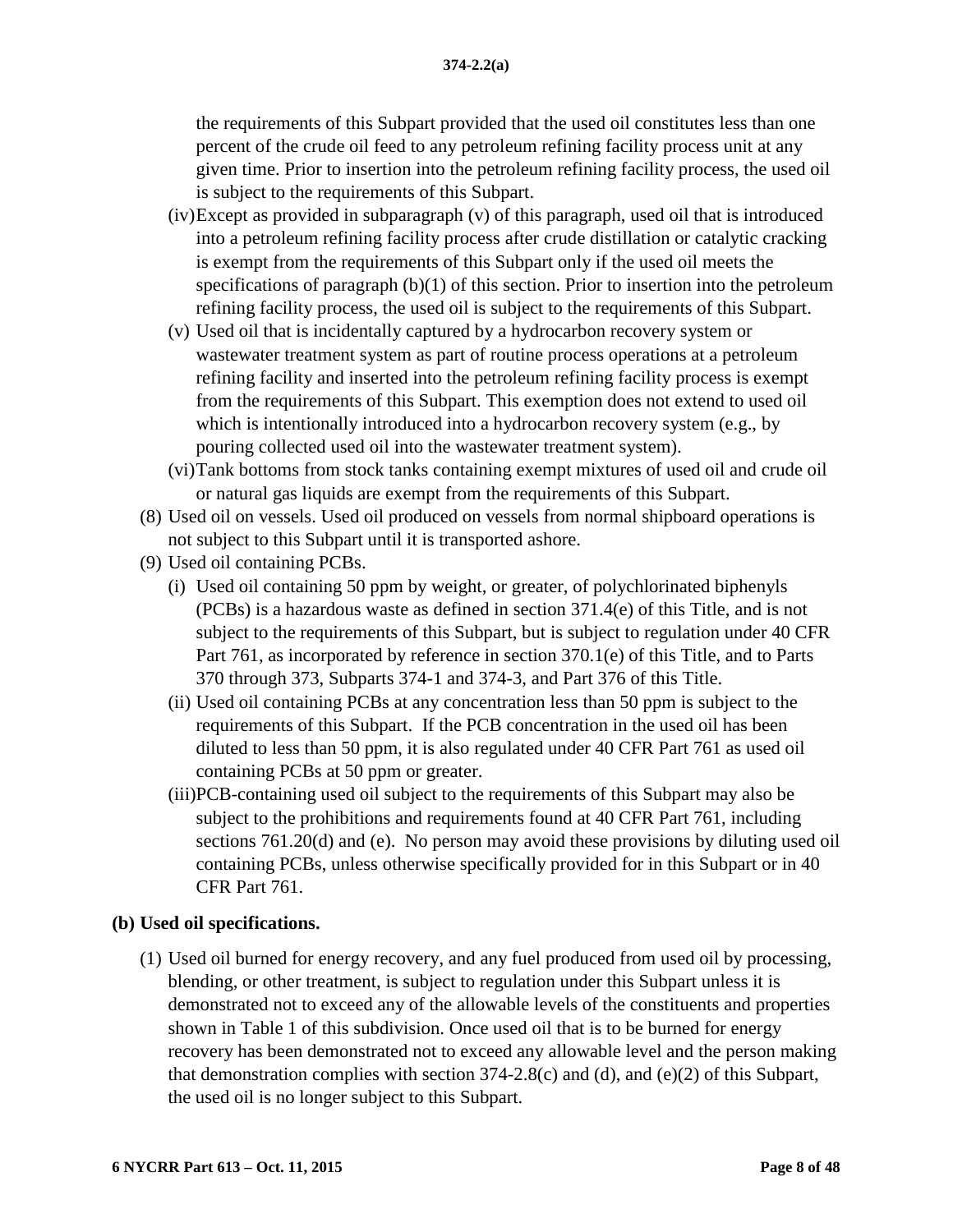(i) Laboratory analyses completed for purposes of specification determination must be performed by a laboratory currently certified under the appropriate approval categories by the New York State Department of Health's Environmental Laboratory Approval Program (ELAP).

## **Table 1**

# **Used Oil Not Exceeding Any Allowable Level Shown Below is Not Subject to this Subpart when Burned for Energy Recovery 1**

| Constituent/property | <b>Allowable level</b>           |
|----------------------|----------------------------------|
| Arsenic              | 5 ppm maximum                    |
| Cadmium              | 2 ppm maximum                    |
| Chromium             | 10 ppm maximum                   |
| Lead                 | 100 ppm maximum                  |
| <b>PCBs</b>          | 2 ppm maximum <sup>2</sup>       |
| Flash point          | $100^{\circ}$ F minimum          |
| Total halogens       | $4,000$ ppm maximum <sup>3</sup> |

<sup>1</sup> The allowable levels do not apply to mixtures of used oil and hazardous waste that continue to be regulated as hazardous waste (see paragraph [a][2] of this section).

<sup>2</sup> Used oil containing 50 ppm by weight, or greater, of PCBs is a hazardous waste, excluding oil derived from small capacitors, as defined in section 371.4(e)(3)(ii) of this Title, as the sole PCB contamination source. Applicable standards for the burning of used oil containing PCBs are imposed by Part 370 through Subpart 374-1 and Part 376 of this Title and 40 CFR 761.20(e), as incorporated by reference in section 370.1(e) of this Title.

<sup>3</sup> Used oil containing more than 1,000 ppm total halogens is presumed to be a hazardous waste under the rebuttable presumption provided under subparagraph  $(a)(2)(i)$  of this section. Such used oil is subject to section 374-1.8 of this Part rather than this Subpart when burned for energy recovery, unless the presumption of mixing can be successfully rebutted.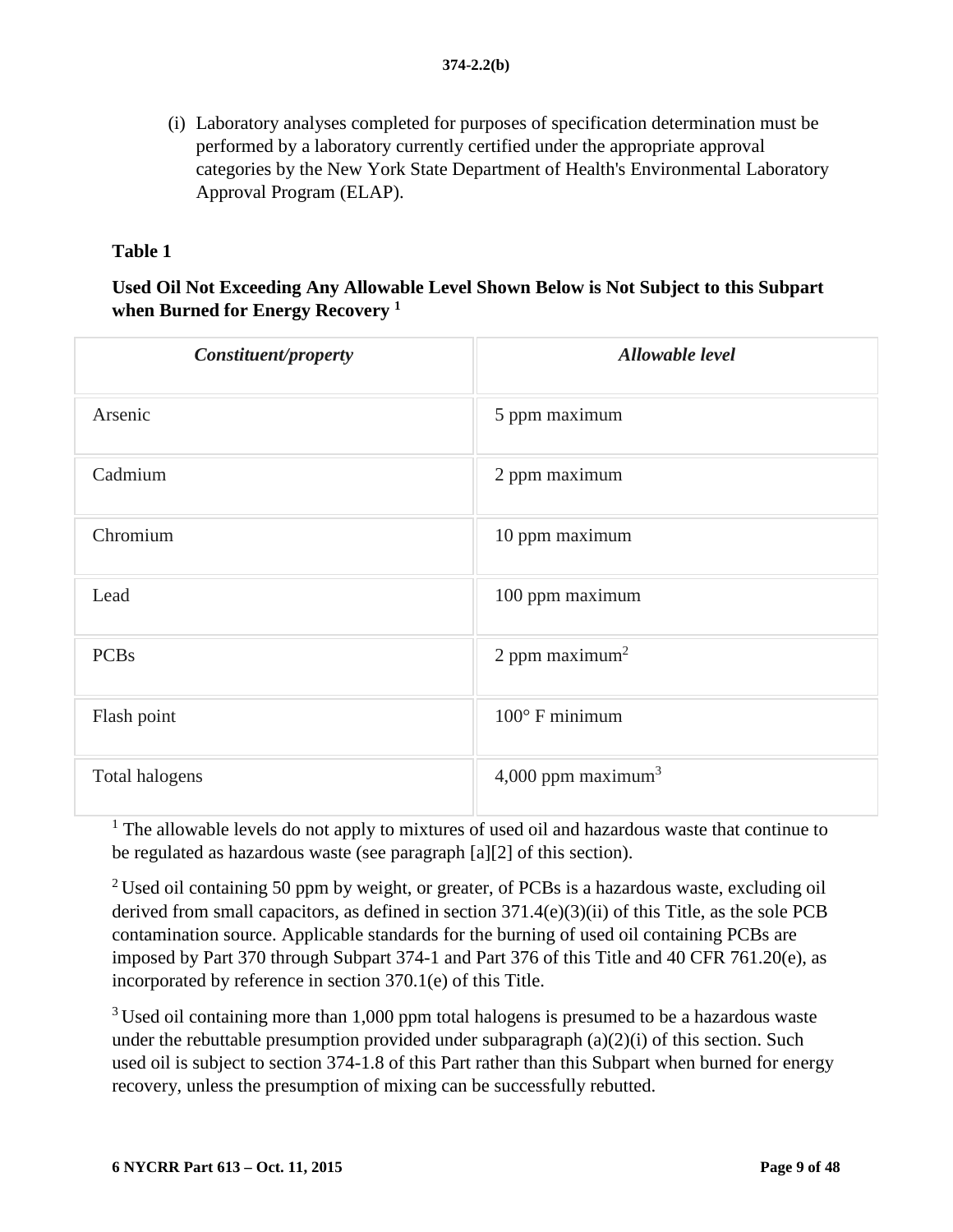(2) All used oil, whether in transit or in storage at a facility, must be considered offspecification used oil, unless analysis or other information documents that the used oil is on-specification.

### **(c) Prohibitions.**

- (1) Surface impoundment prohibition. Used oil must not be managed in surface impoundments, waste piles, pits, ponds or lagoons.
- (2) Use as a dust suppressant. The use of used oil as a dust suppressant, for land application, or for disposal directly on the land, is prohibited.
- (3) Burning in particular units. Off-specification used oil fuel may be burned for energy recovery in only the following devices:
	- (i) industrial furnaces identified in section 370.2(b) of this Title;
	- (ii) boilers, as defined in section 370.2(b) of this Title, that are identified as follows:
		- ('a')industrial boilers located on the site of a facility engaged in a manufacturing process where substances are transformed into new products, including the component parts of products, by mechanical or chemical processes;
		- ('b') utility boilers used to produce electric power, steam, heated or cooled air, or other gases or fluids for sale; or
		- ('c')used oil-fired space heaters provided that the burner meets the provisions of section 374-2.3(d) of this Subpart.
	- (iii)hazardous waste incinerators subject to regulation under sections 373-2.15 and 373- 3.15 of this Title.
- (4) Absorbents. Used oil which is recyclable or reusable must not be disposed of through the use of absorbent materials, other than for purposes of spill cleanup.

## <span id="page-9-0"></span>**374-2.3 Standards for Used Oil Generators**

## **(a) Applicability.**

- (1) General. Except as provided in subparagraphs (i) through (iv) of this paragraph, this section applies to all used oil generators. A used oil generator is any person, by site, whose act or process produces used oil or whose act first causes used oil to become subject to regulation.
	- (i) Household "do-it-yourselfer" used oil generators. Household "do-it-yourselfer" used oil generators are not subject to regulation under this Subpart.
	- (ii) Vessels. Vessels at sea or at port are not subject to this section. For purposes of this section, used oil produced on vessels from normal shipboard operations is considered to be generated at the time it is transported ashore. The owner or operator of the vessel and the person(s) removing or accepting used oil from the vessel are cogenerators of the used oil and are both responsible for managing the waste in compliance with this section once the used oil is transported ashore. The cogenerators may decide among themselves which particular co-generator will fulfill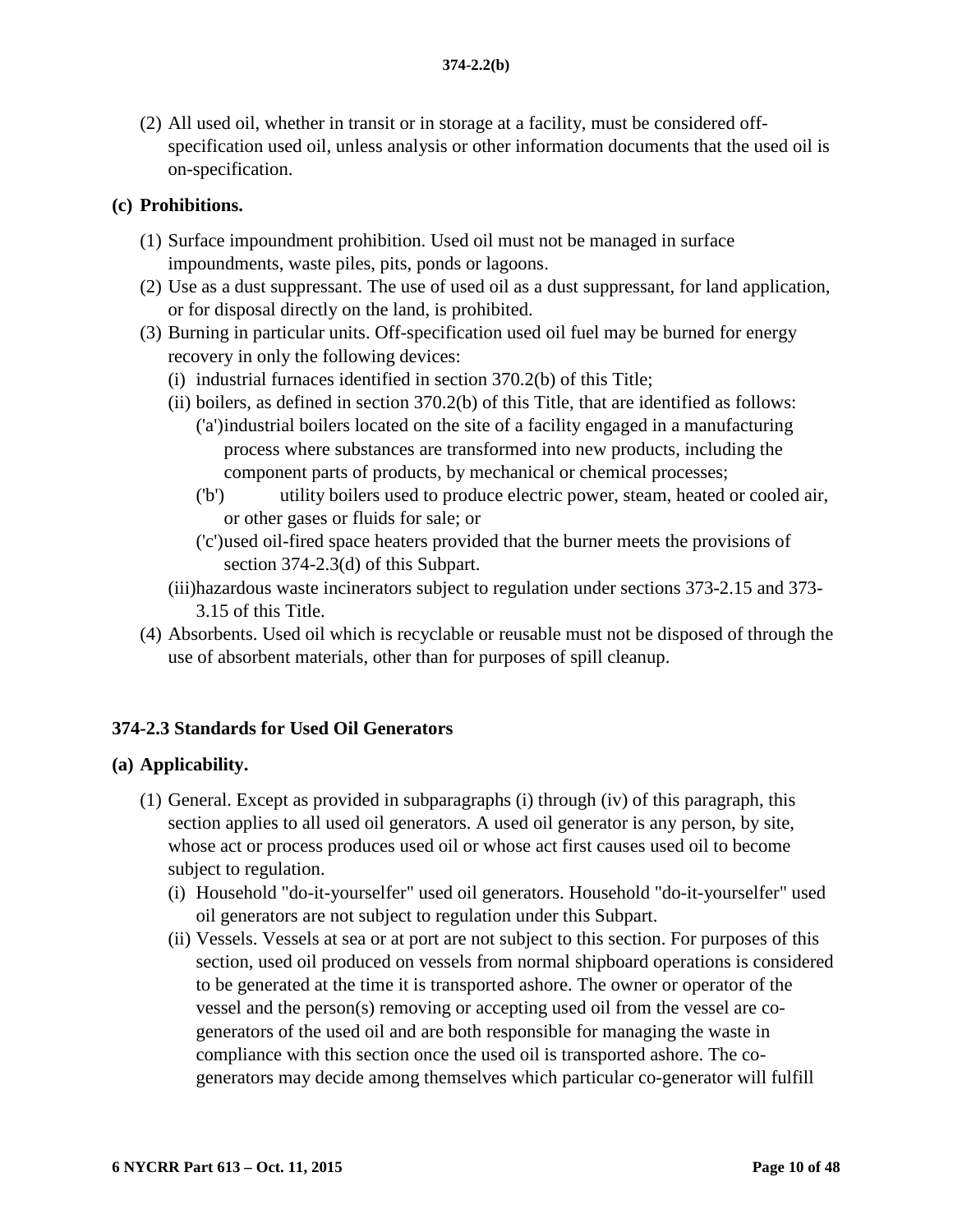the requirements of this section. In the event of a violation of this section, the cogenerators are jointly and severally liable for the violations.

- (iii)Diesel fuel. Mixtures of used oil and diesel fuel mixed on site by the generator of the used oil for use in the generator's own vehicles are not subject to this Subpart once the used oil and diesel fuel have been mixed. Prior to mixing, the used oil fuel is subject to the requirements of this section.
- (iv)Farmers. Farmers who generate an average of 25 gallons or less per month of used oil from vehicles or machinery used on the farm in a calendar year are not subject to the requirements of this Subpart, if the used oil is used in normal farming operations. Normal farming operations do not include land application or land disposal of used oil.
- (2) Other applicable provisions. Used oil generators who conduct the following activities are subject to the requirements of other applicable provisions of this Subpart as indicated in subparagraphs (i) through (v) of this paragraph:
	- (i) Generators who transport used oil, except under the self-transport provisions of paragraphs (e)(1) and (2) of this section, must also comply with section 374-2.5 of this Subpart.
	- (ii) Generator processing.
		- ('a')Except as provided in clause ('b') of this subparagraph, generators who process or re-refine used oil must also comply with section 374-2.6 of this Subpart.
		- ('b') Generators who perform the following activities are not processors provided that the used oil is generated on-site and is not being sent off-site to a burner of on-specification or off-specification used oil fuel:
			- ('1') filtering, cleaning or otherwise reconditioning used oil before returning it for reuse by the generator;
			- ('2') separating used oil from wastewater generated on-site to make the wastewater acceptable for discharge or reuse pursuant to section 402 or section 307(b) of the Federal Clean Water Act, as incorporated by reference in section 370.1(e) of this Title, or other applicable Federal or State regulations governing the management or discharge of wastewaters;
			- ('3') using oil mist collectors to remove small droplets of used oil from in-plant air to make plant air suitable for continued recirculation;
			- ('4') draining or otherwise removing used oil from materials containing or otherwise contaminated with used oil in order to remove excessive oil to the extent possible pursuant to section 374-2.2(a)(3) of this Subpart; or
			- ('5') filtering, separating or otherwise reconditioning used oil before burning it in a space heater pursuant to subdivision (d) of this section.
	- (iii)Generators who burn off-specification used oil for energy recovery, except under the on-site space heater provisions of subdivision (d) of this section, must also comply with section 374-2.7 of this Subpart.
	- (iv)Generators who direct shipments of off-specification used oil from their facility to a used oil burner, or who are the first to claim that used oil that is to be burned for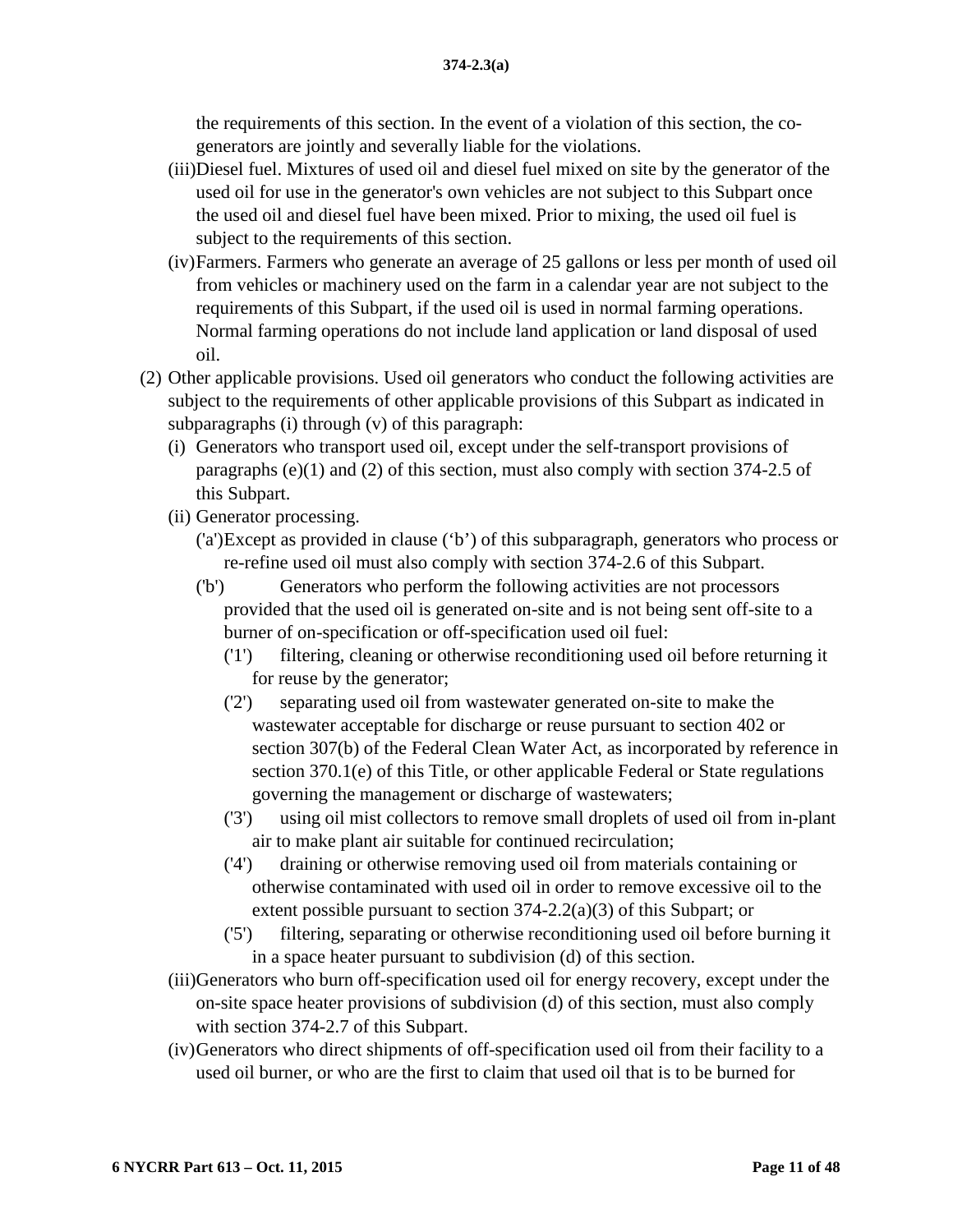energy recovery meets the used oil fuel specifications, set forth in section 374- 2.2(b)(1) of this Subpart, must also comply with section 374-2.8 of this Subpart.

(v) Generators who dispose of used oil must also comply with section 374-2.9 of this Subpart.

#### **(b) Hazardous waste mixing.**

- (1) Mixtures of used oil and hazardous waste must be managed in accordance with section 374-2.2(a)(2) of this Subpart.
- (2) The rebuttable presumption for used oil as provided in section  $374-2.2(a)(2)(i)(b)$  of this Subpart applies to used oil managed by generators. Under the rebuttable presumption for used oil, used oil containing greater than 1,000 ppm total halogens is presumed to be a hazardous waste and must be managed as hazardous waste and not as used oil unless the presumption is rebutted. However, the rebuttable presumption does not apply to certain metalworking oils/fluids and certain used oils removed from refrigeration units. Laboratory analyses completed for purposes of addressing the rebuttable presumption must be performed by a laboratory currently certified under the appropriate approval categories by the New York State Department of Health's Environmental Laboratory Approval Program (ELAP).

#### **(c) Used oil storage.**

Used oil generators are subject to all applicable Spill Prevention, Control and Countermeasures (40 CFR part 112, as incorporated by reference in section 370.1[e] of this Title), in addition to the requirements of this section. Used oil generators are also subject to the Underground Storage Tank (40 CFR part 280, as incorporated by reference in section 370.1[e] of this Title) standards for used oil stored in underground used oil tanks whether or not the used oil exhibits any characteristics of hazardous waste, in addition to the requirements of this section.

- (1) Storage units. Used oil generators shall not store used oil in units other than tanks, containers, or units subject to regulation under Subparts 373-2 and 373-3 of this Title.
- (2) Used oil tanks. Compliance with petroleum bulk storage regulations.
	- (i) All aboveground and underground used oil tank systems, regardless of tank size, must be in compliance with Part 613 of this Title.
	- (ii) New aboveground and new underground used oil tank systems, regardless of tank size, must be installed in accordance with Part 613 of this Title.
	- (iii)Used oil tanks at a facility licensed under Part 610 of this Title do not require registration under Part 613 of this Title.
- (3) Condition of units. Containers and aboveground used oil tanks used to store used oil at generator facilities must be:
	- (i) in good condition (no severe rusting, apparent structural defects or deterioration); and
	- (ii) not leaking (no visible leaks).
- (4) Labels
	- (i) Every container and aboveground used oil tank used to store used oil at a generator facility must be clearly labeled or marked with the words "Used Oil". In addition,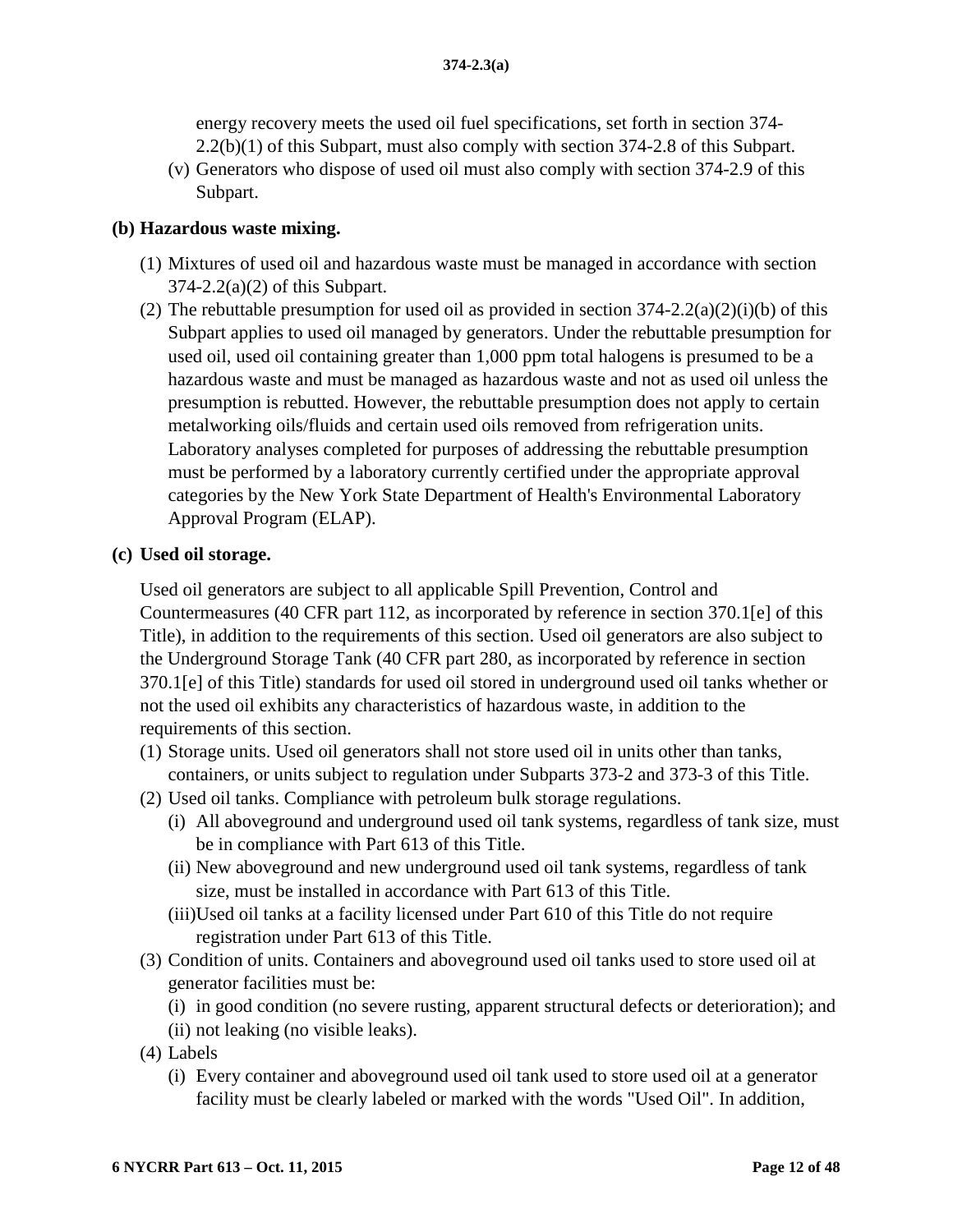every aboveground tank used to store oil at a generator facility must be labeled with the design capacity and working capacity of the tank.

- (ii) Fill pipes used to transfer used oil into underground used oil tanks at generator facilities must be clearly labeled or marked with the capacity of the tank and with the words "Used Oil".
- (5) Response to releases.
	- (i) Any spill, discharge, or release of used oil shall be subject to all applicable provisions of article 12 of the Navigation Law (NL sections 170 through 197) and its implementing rules and regulations, 17 NYCRR Parts 32 - 33 and Part 611 of this Title, regarding, but not limited to, notification, cleanup, and liability, and are also subject to applicable provisions of article 17, titles 10, section 17-1743 of the Environmental Conservation Law, and subpart 613-6 of this Title.
	- (ii) Upon detection of a release of used oil to the environment that is not subject to the requirements of subpart F of 40 CFR part 280, as incorporated by reference in section 370.1(e) of this Title, a generator must perform the following cleanup steps: ('a')stop the release;
		- ('b') contain the released used oil;
		- ('c')clean up and manage properly the released used oil and other materials; and
		- ('d') if necessary, repair or replace any leaking used oil storage containers or tanks prior to returning them to service.
	- (iii)Within two hours of detecting a spill, discharge, or release of used oil, the generator must notify the department Spill Hotline at (800) 457-7362, or, if calling from out of state, (518) 457-7362.

# **(d) On-site burning in space heaters. Generators may burn used oil in used oil-fired space heaters provided that:**

- (1) the heater burns only used oil that the owner or operator generates or used oil received from household do-it-yourselfer used oil generators;
- (2) the heater is designed to have a maximum capacity of not more than 0.5 million Btu per hour; and
- (3) the combustion gases from the heater are vented to the outside ambient air.

#### **(e) Off-site shipments.**

Except as provided in paragraphs (1) through (3) of this subdivision, generators must ensure that their used oil is transported only by transporters who have obtained an EPA identification number and are authorized under Part 364 of this Title to transport used oil, if applicable.

- (1) Self-transportation of small amounts to approved collection centers. Generators may transport, without an EPA identification number, used oil that is generated at the generator's site and used oil collected from household do-it-yourselfers to a used oil collection center provided that:
	- (i) the generator transports the used oil in a vehicle owned by the generator or owned by an employee of the generator;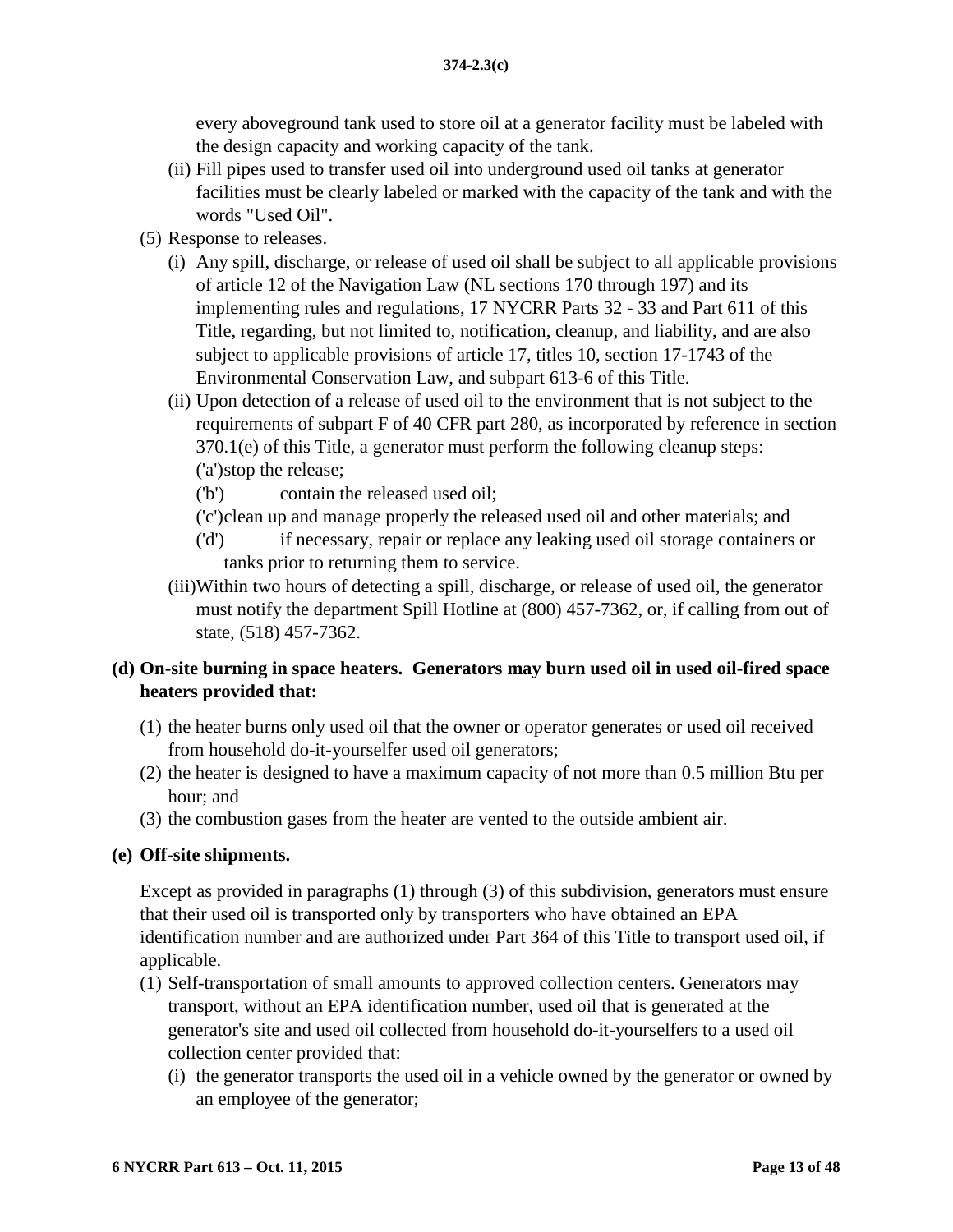- (ii) the generator transports no more than 55 gallons of used oil at any time; and
- (iii)the generator transports the used oil to a used oil collection center that is permitted pursuant to section  $374-2.4(b)(2)(ii)$  of this Subpart.
- (2) Self-transportation of small amounts to aggregation points owned by the generator. Generators may transport, without an EPA identification number, used oil that is generated at the generator's site to an aggregation point provided that:
	- (i) the generator transports the used oil in a vehicle owned by the generator or owned by an employee of the generator;
	- (ii) the generator transports no more than 55 gallons of used oil at any time; and
	- (iii)the generator transports the used oil to an aggregation point that is owned and/or operated by the same generator.
- (3) Tolling arrangements. Used oil generators may arrange for used oil to be transported by a transporter without an EPA identification number if the used oil is reclaimed under a contractual agreement pursuant to which reclaimed oil is returned by the processor/rerefiner to the generator for use as a lubricant, cutting oil, or coolant. The contract (known as a "tolling arrangement"), must indicate:
	- (i) the type of used oil and the frequency of shipments;
	- (ii) that the vehicle used to transport the used oil to the processing/re-refining facility and to deliver recycled used oil back to the generator is owned and operated by the used oil processor/re-refiner; and
	- (iii)that reclaimed oil will be returned to the generator.

#### **(f) Service and retail establishments.**

A service establishment is any automobile service station, including gas only outlets, or any other retail outlet and boat marina, selling at least 500 gallons of lubricating oil annually and having an on-premises oil changing operation. A retail establishment is every vendor that sells lubricating oil at retail in quantities in excess of 1,000 gallons per year. Generators who are service establishments or retail establishments must also comply with the following requirements:

- (1) Service establishments.
	- (i) An owner or an employee of every service establishment who is present on the premises must accept, at no charge, used petroleum-based or synthetic lubricating oil in quantities not to exceed five gallons per day from any household do-it-yourselfer, in accordance with the following requirements:
		- ('a')the service establishment must maintain a tank or container with sufficient capacity to provide adequate service to individuals, for the temporary storage of used oil;
		- ('b') the service establishment may refuse to accept used oil if the used oil tank or container is temporarily filled to capacity. If filled to capacity, the service establishment must proceed expeditiously to have the used oil emptied by a used oil transporter authorized under Part 364 of this Title, and must inform individuals when used oil can be brought back to the establishment for collection.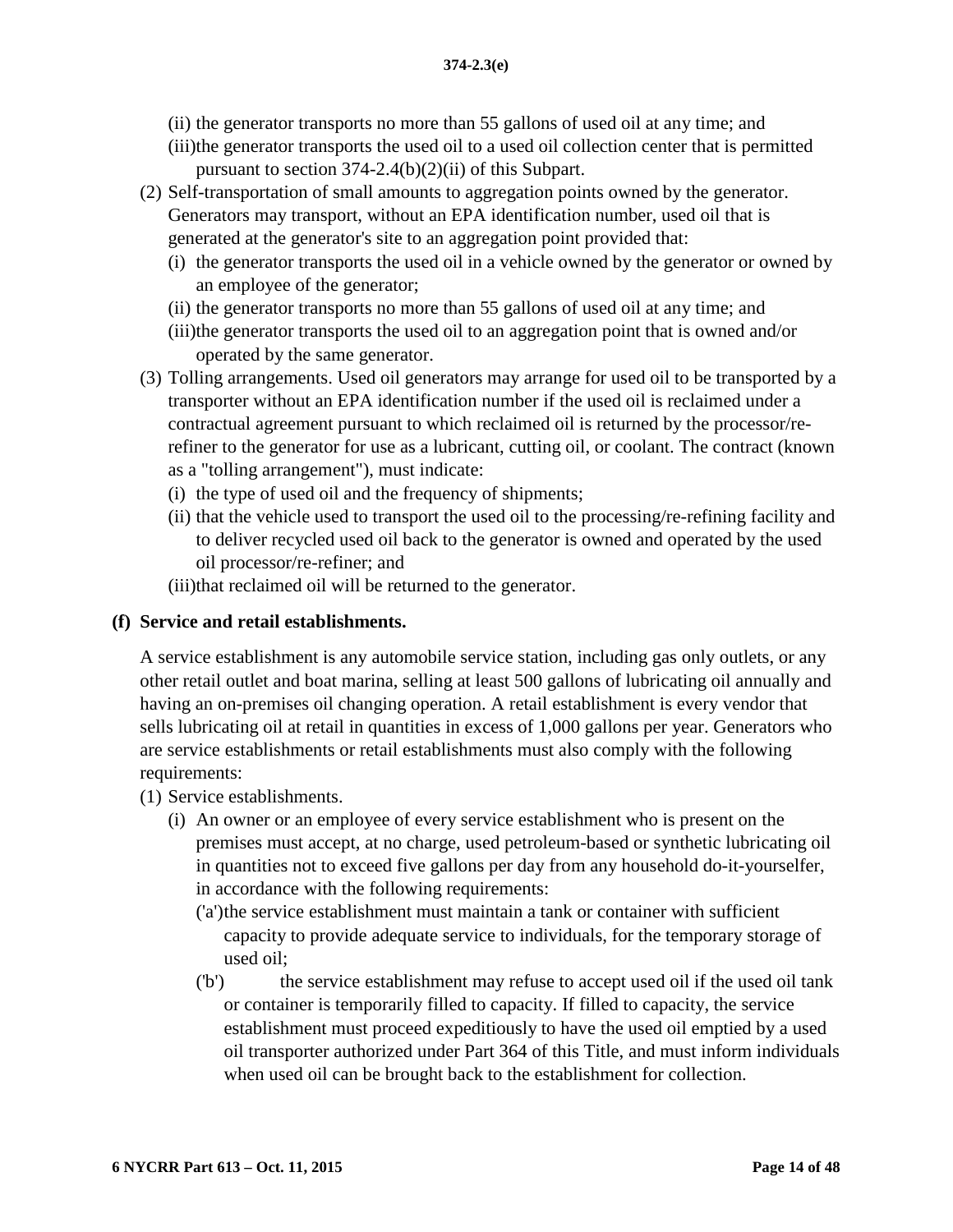- ('c')the service establishment must accept used oil only during the normal business hours of the establishment;
- ('d') the service establishment may require used oil to be dropped off in rigid screw-top closed containers;
- ('e')the service establishment may refuse to accept used oil if it has been contaminated through other than ordinary and normal use;
- ('f') the service establishment may not impose a separate charge or fee upon any individual for acceptance or disposal of used oil, whether or not the individual is a customer for service; and
- ('g') the service establishment must conspicuously post a sign in a location which is always open to public view, stating: "WE ACCEPT USED OIL FOR RECYCLING AT NO CHARGE". Such establishment may additionally state, on the same sign or an additional sign, that used oil is accepted only during normal business hours and may state such hours. The information on any sign must be legible from a distance of at least 25 feet from the outside of the establishment's building, with lettering a minimum of one inch in height;
- (2) Retail establishments. Retail establishments may either directly accept used petroleumbased or synthetic lubricating oil from household do-it-yourselfers, or contract with another retail establishment, service establishment or municipality, for the collection of used oil brought to it for acceptance.
	- (i) Retail establishments which elect to provide for the direct collection of used oil must accept, at no charge, used petroleum-based or synthetic lubricating oil in quantities not to exceed five gallons per day from any household do-it-yourselfer, in accordance with the following requirements:

('a')the retail establishment must maintain a tank or container with sufficient capacity to provide adequate service to individuals, for the temporary storage of used oil;

- ('b') the retail establishment may refuse to accept used oil if the used oil tank or container is temporarily filled to capacity. If filled to capacity, the retail establishment must proceed expeditiously to have the used oil emptied by a used oil transporter permitted under Part 364 of this Title to transport used oil, and must inform individuals when used oil can be brought back to the establishment for collection;
- ('c')the retail establishment must accept used oil only during the normal business hours of the establishment;
- ('d') the retail establishment may require used oil to be dropped off in rigid screw-top closed containers;
- ('e')the retail establishment may refuse to accept used oil if it has been contaminated through other than ordinary and normal use; and
- $('f')$  the retail establishment must conspicuously post a sign in a location which is always open to public view, stating: "WE ACCEPT USED OIL FOR RECYCLING AT NO CHARGE." Such establishment may additionally state, on the same sign or an additional sign, that used oil is accepted only during normal business hours and may state such hours. The information on any sign must be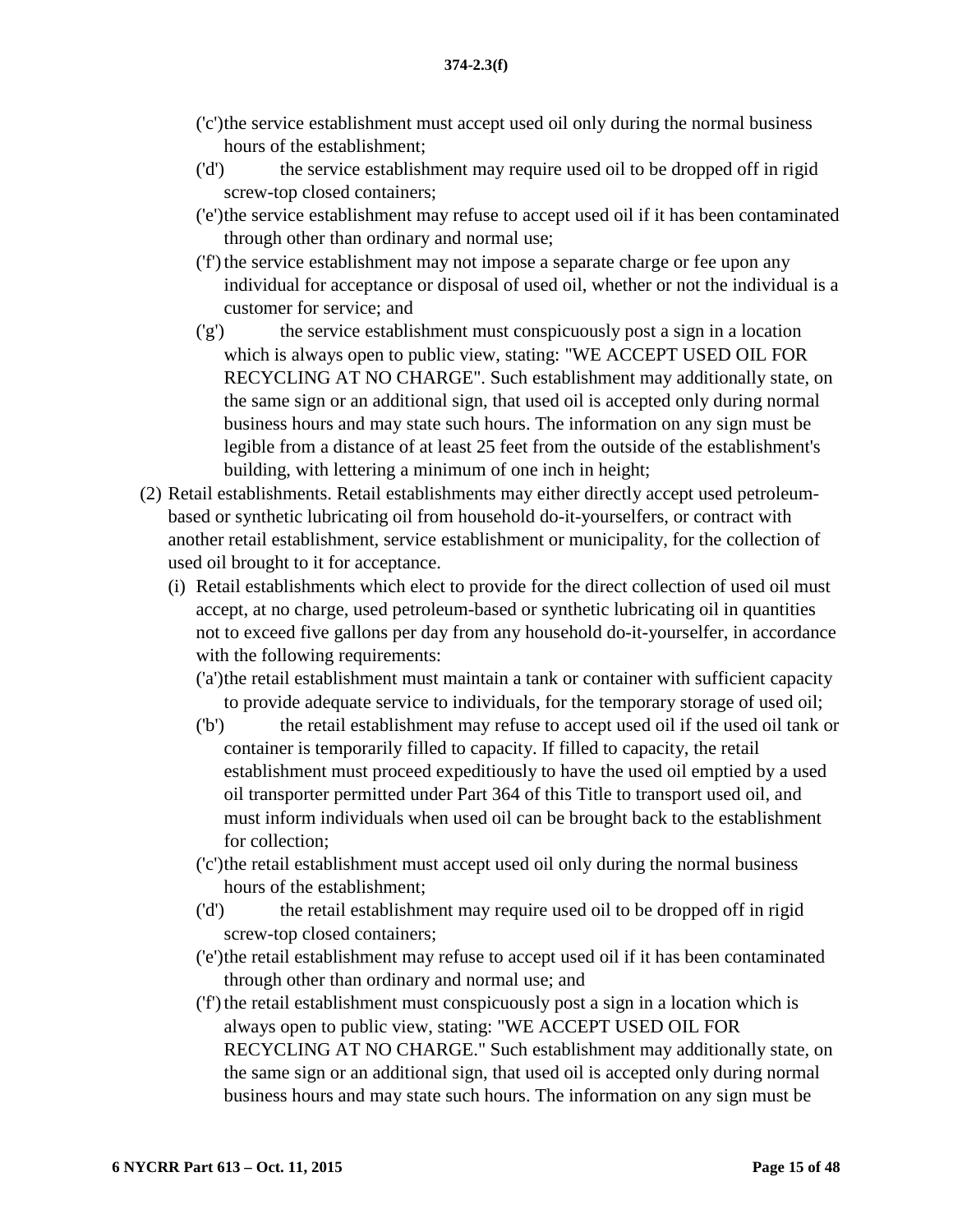legible from a distance of at least 25 feet from the outside of the establishment's building, with lettering a minimum of one inch in height.

- (ii) Retail establishments which elect not to provide for direct collection of used oil must either:
	- ('a')enter into a contract with another retail establishment, service establishment or municipality, which maintains a tank or container for the temporary storage of used oil. The retail establishment which contracts with another retail establishment, service establishment or municipality, for the provision of collection services must conspicuously post a sign in a location which is always open to public view, stating: "USED OIL FOR RECYCLING WILL BE ACCEPTED BY (name of contracted establishment or municipality) AT (address of contracted establishment or municipality) AT NO CHARGE". The information on this sign must be legible from a distance of at least 25 feet from the outside of the establishment's building and have lettering a minimum of one inch in height:
		- ('1') in counties or cities with a population of one million or more, the distance between the contracting retail establishment and the contractor shall not exceed eight miles; and
		- ('2') in all other areas, the contracting retail establishment and the contractor must be within the same town or city or within adjacent towns or cities; or
	- ('b') obtain a hardship waiver from the department for inability to comply with this subdivision due to prohibition by local codes, ordinances, or State or Federal statute or regulation, or due to the impossibility of installing a used oil tank or container because of physical constraints. The retail establishment must submit a request for a hardship waiver to the Director, Division of Environmental Remediation, New York State Department of Environmental Conservation, 625 Broadway, Albany, NY 12233, which includes the following information:
		- ('1') the name and location, including street address, of the retail establishment;
		- ('2') the approximate gallons of lubricating oil sold annually by the retail establishment;
		- ('3') a discussion which includes the statutory, regulatory or physical constraints prohibiting the placement of a tank or container for temporarily storing used oil, a description of specific efforts being made by the retail establishment to overcome those constraints, a street scale map of the geographic range established in subclauses ('1') and ('2') of this clause indicating the location of the retail establishment requesting the waiver, and the locations of other retail establishments, municipalities, and service establishments located within that geographic range.
- <span id="page-15-0"></span>(3) In the event that the Department, pursuant to section 613-5.1 of this Title, affixes a tag to the fill pipe of a used oil tank at a service or retail establishment, the service or retail establishment remains subject to the requirements of paragraph (1) or paragraph (2) of this subdivision, as applicable, and must provide appropriate alternative means of temporary used oil storage.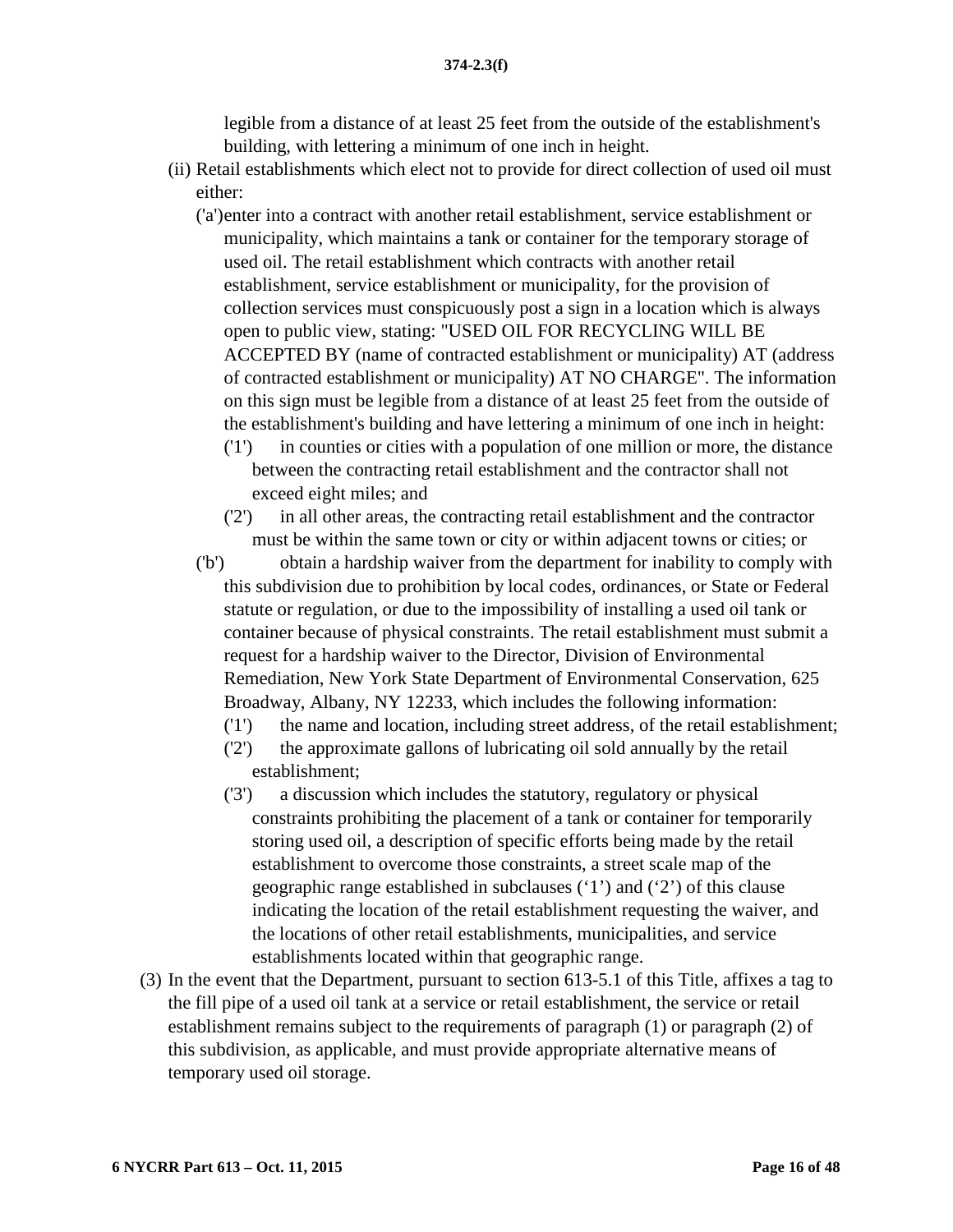### **374-2.4 Standards for Used Oil Collection Centers and Aggregation Points**

#### **(a) Do-it-yourselfer used oil collection centers.**

- (1) Applicability. This section applies to owners or operators of all do-it-yourselfer (DIY) used oil collection centers. A DIY used oil collection center is any site or facility that accepts/aggregates and stores used oil collected only from household do-it-yourselfers.
- (2) DIY used oil collection center requirements. Owners or operators of all DIY used oil collection centers must comply with the generator standards in section 374-2.3 of this Subpart.

#### **(b) Used oil collection centers.**

- (1) Applicability. This section applies to owners or operators of used oil collection centers which accept used oil from other than household do-it-yourselfers. A used oil collection center is any site or facility that accepts/aggregates and stores used oil collected from used oil generators regulated under section 374-2.3 of this Subpart who bring used oil to the collection center in shipments of no more than 55 gallons under the provisions of section  $374-2.3(e)(1)$  of this Subpart. Used oil collection centers may also accept used oil from household do-it-yourselfers.
- (2) Used oil collection center requirements. Owners or operators of all used oil collection centers must:
	- (i) comply with the transfer facility standards in section 374-2.5 of this Subpart; and
	- (ii) be permitted pursuant to Subpart 360-1 and section 360-14.3 of this Title.

#### **(c) Used oil aggregation points owned by the generator.**

- (1) Applicability. This section applies to owners or operators of all used oil aggregation points. A used oil aggregation point is any site or facility that accepts, aggregates, and/or stores used oil collected only from other used oil generation sites owned or operated by the owner or operator of the aggregation point, from which used oil is transported to the aggregation point in shipments of no more than 55 gallons under the provisions of section 374-2.3(e)(2) of this Subpart. Used oil aggregation points may also accept used oil from household do-it-yourselfers.
- (2) Used oil aggregation point requirements. Owners or operators of all used oil aggregation points must comply with the generator standards in section 374-2.3 of this Subpart.

#### <span id="page-16-0"></span>**374-2.5 Standards for Used Oil Transporters and Transfer Facilities**

#### **(a) Applicability.**

(1) General. Except as provided in subparagraphs (i) through (iv) of this paragraph, or as exempted in section 360-14.1(b)(7) or (8) of this Title, this section applies to all used oil transporters. Used oil transporters are persons who transport used oil, persons who collect used oil from more than one generator and transport the collected oil, and owners and operators of used oil transfer facilities. Owners and operators of used oil transfer facilities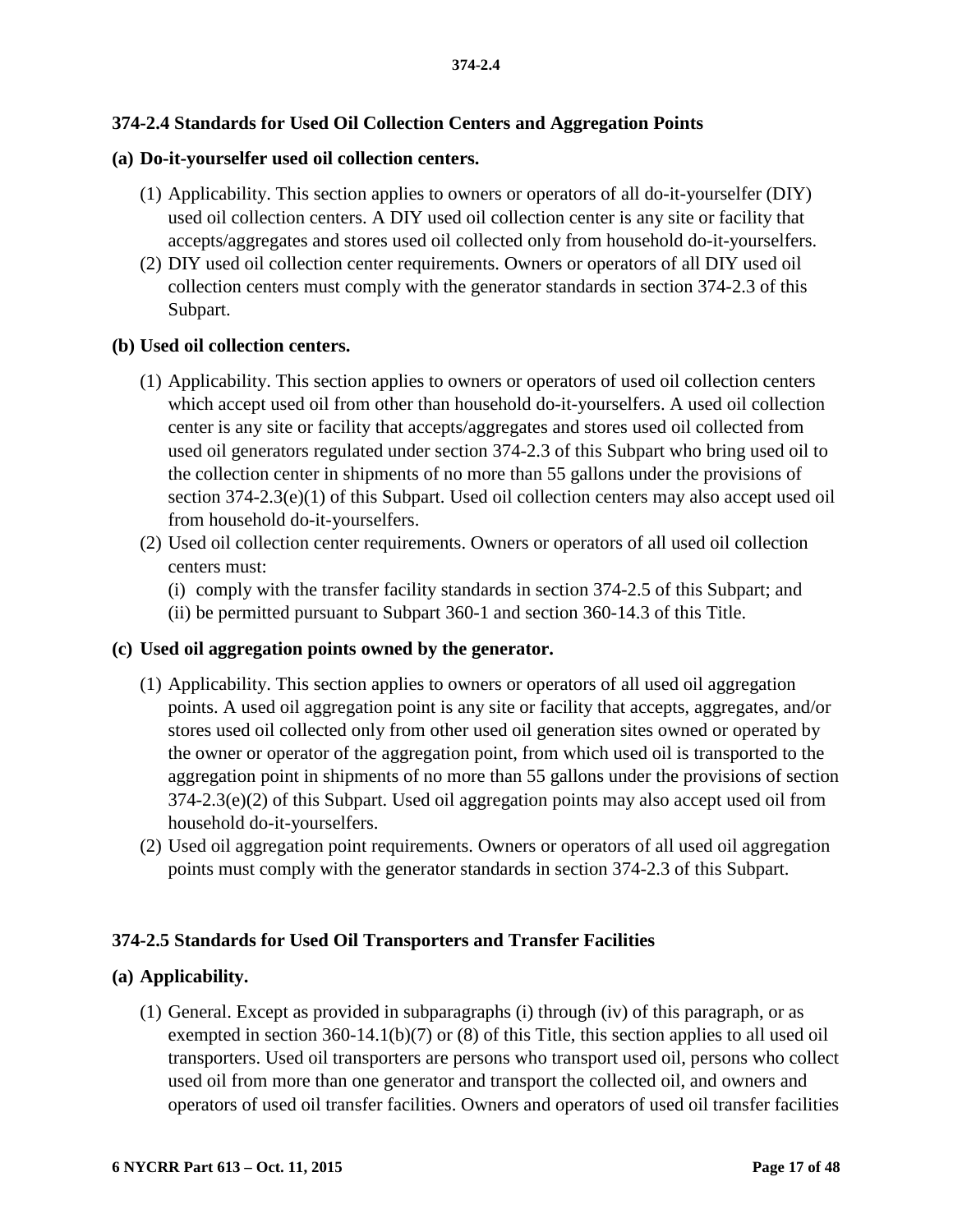must also comply with any applicable requirements of Subpart 360-14 and Part 364 of this Title.

- (i) This section does not apply to on-site transportation.
- (ii) This section does not apply to generators who transport shipments of used oil totaling 55 gallons or less from the generator to a used oil collection center as specified in section  $374-2.3(e)(1)$  of this Subpart.
- (iii)This section does not apply to generators who transport shipments of used oil totaling 55 gallons or less from the generator to a used oil aggregation point owned or operated by the same generator as specified in section 374-2.3(e)(2) of this Subpart.
- (iv)This section does not apply to transportation of used oil from household do-ityourselfers to a regulated used oil generator, collection center, aggregation point, processor/re-refiner, or burner subject to the requirements of this Subpart. Except as provided in subparagraphs (i) through (iii) of this paragraph, this section does apply, however, to transportation of collected household do-it-yourselfer used oil from regulated used oil generators, collection centers, aggregation points, or other facilities where household do-it-yourselfer used oil is collected.
- (2) Combined operations. Any used oil transfer facility located at a facility regulated under Part 373 of this Title must comply with the provisions of section  $360-14.1(a)(4)$  of this Title.
- (3) Imports and exports. Transporters who import used oil from abroad or export used oil outside of the United States are subject to the requirements of this section from the time the used oil enters and until the time it exits New York State.
- (4) Trucks used to transport hazardous waste. Unless trucks previously used to transport hazardous waste are emptied as described in section 371.1(h) of this Title prior to transporting used oil, the used oil is considered to have been mixed with the hazardous waste and must be managed as hazardous waste unless, under the provisions of section  $374-2.2(a)(2)$  of this Subpart, the hazardous waste/used oil mixture is determined not to be hazardous waste.
- (5) Other applicable provisions. Used oil transfer facilities are required to obtain a permit in accordance with Subparts 360-1 and 360-14 of this Title, unless exempt under the provisions of section 360-14.1(b) of this Title. Used oil transfer facilities that are subject to permitting under Part 360 of this Title must also comply with the General Facility Standards (including the establishment of a Contingency Plan) that used oil processing and re-refining facilities are subject to at section 374-2.6(c) of this Subpart. Used oil transporters who conduct the following activities are also subject to other applicable provisions of this Subpart as indicated in subparagraphs (i) through (v) of this paragraph:
	- (i) transporters who generate used oil must also comply with section 374-2.3 of this Subpart;
	- (ii) transporters who process or re-refine used oil, except as provided in subdivision (b) of this section, must also comply with section 374-2.6 of this Subpart and Subpart 360- 14 of this Title, if applicable;
	- (iii)transporters who burn off-specification used oil for energy recovery must also comply with section 374-2.7 of this Subpart;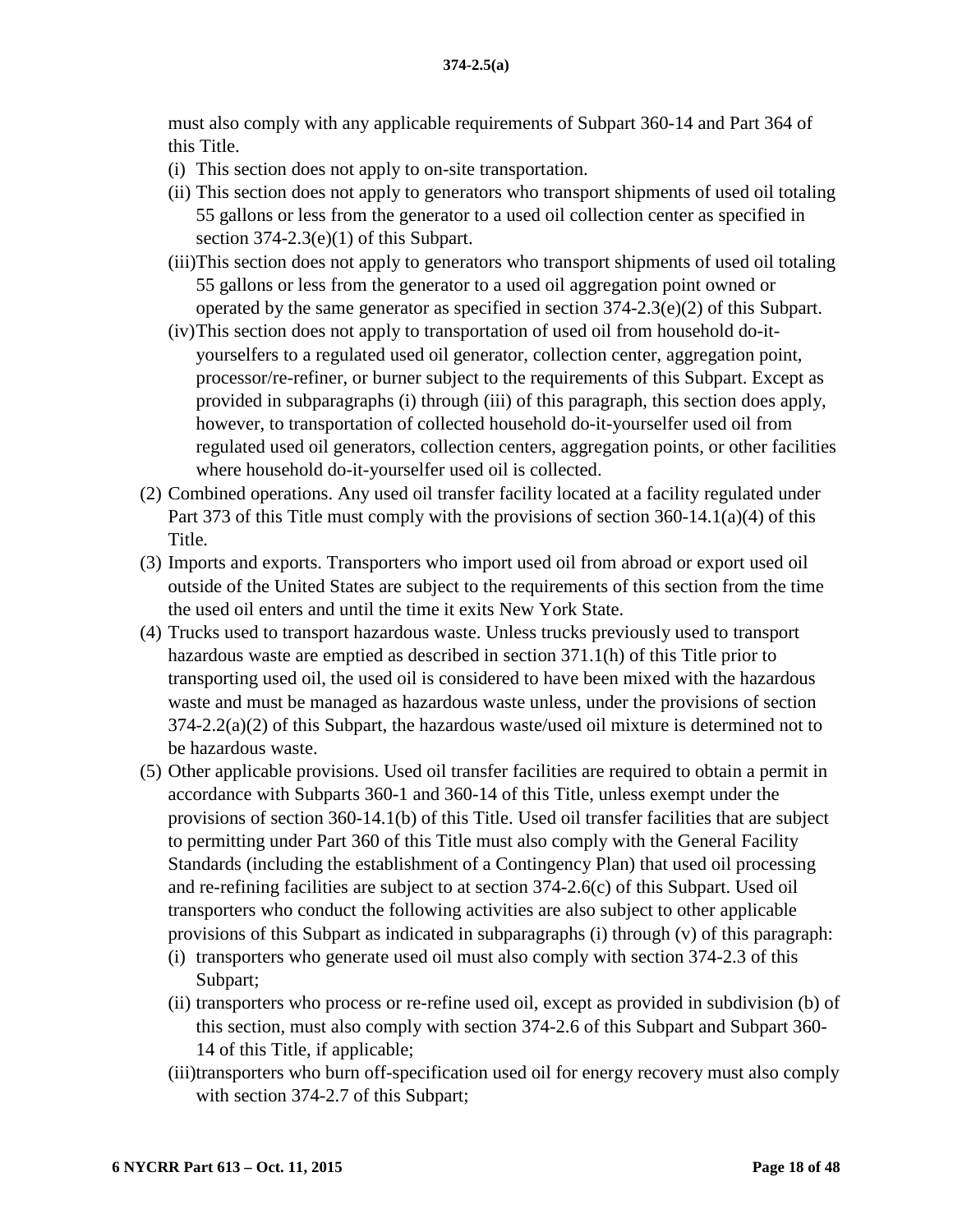- (iv)transporters who direct shipments of off-specification used oil from their facility to a used oil burner, or who first claim that used oil that is to be burned for energy recovery meets the used oil fuel specifications set forth in section 374-2.2(b)(1) of this Subpart must also comply with section 374-2.8 of this Subpart; and
- (v) transporters who dispose of used oil must also comply with section 374-2.9 of this Subpart.

#### **(b) Restrictions on transporters who are not also processors or re-refiners.**

- (1) Used oil transporters may consolidate or aggregate loads of used oil for purposes of transportation. However, except as provided in paragraphs (2) and (3) of this subdivision, used oil transporters may not process used oil unless they also comply with the requirements for processors/re-refiners in section 374-2.6 of this Subpart.
- (2) Transporters may conduct incidental processing operations that occur in the normal course of used oil transportation (e.g., settling and water separation), but that are not designed to produce (or make more amenable for production of) used oil derived products unless they also comply with the processor/re-refiner requirements in section 374-2.6 of this Subpart.
- (3) Transporters of used oil that is removed from oil bearing electrical transformers and turbines and filtered by the transporter or at a transfer facility prior to being returned to its original use are not subject to the processor/re-refiner requirements in section 374-2.6 of this Subpart.

#### **(c) Notification.**

- (1) Identification numbers. Used oil transporters who have not previously complied with the notification requirements of RCRA, section 3010 must comply with these requirements and obtain an EPA identification number.
- (2) Mechanics of notification. Used oil transporters who have not received an EPA identification number may obtain one by notifying the EPA regional administrator of their used oil activity by submitting either:
	- (i) a completed EPA Form 8700-12 (EPA Form 8700-12 is available at the EPA web site, http://www.epa.gov); or
	- (ii) a letter requesting an EPA identification number. Call RCRA/Superfund Hotline to determine where to send a letter requesting an EPA identification number. The letter must include the following information:

('a')transporter company name;

- ('b') owner of the transporter company;
- ('c')mailing address for the transporter;
- ('d') name and telephone number for the transporter point of contact;
- ('e')type of transport activity (i.e., transport only, transport and transfer facility, transfer facility only);

('f')location of all transfer facilities at which used oil is stored; and

('g') name and telephone number for a contact at each transfer facility.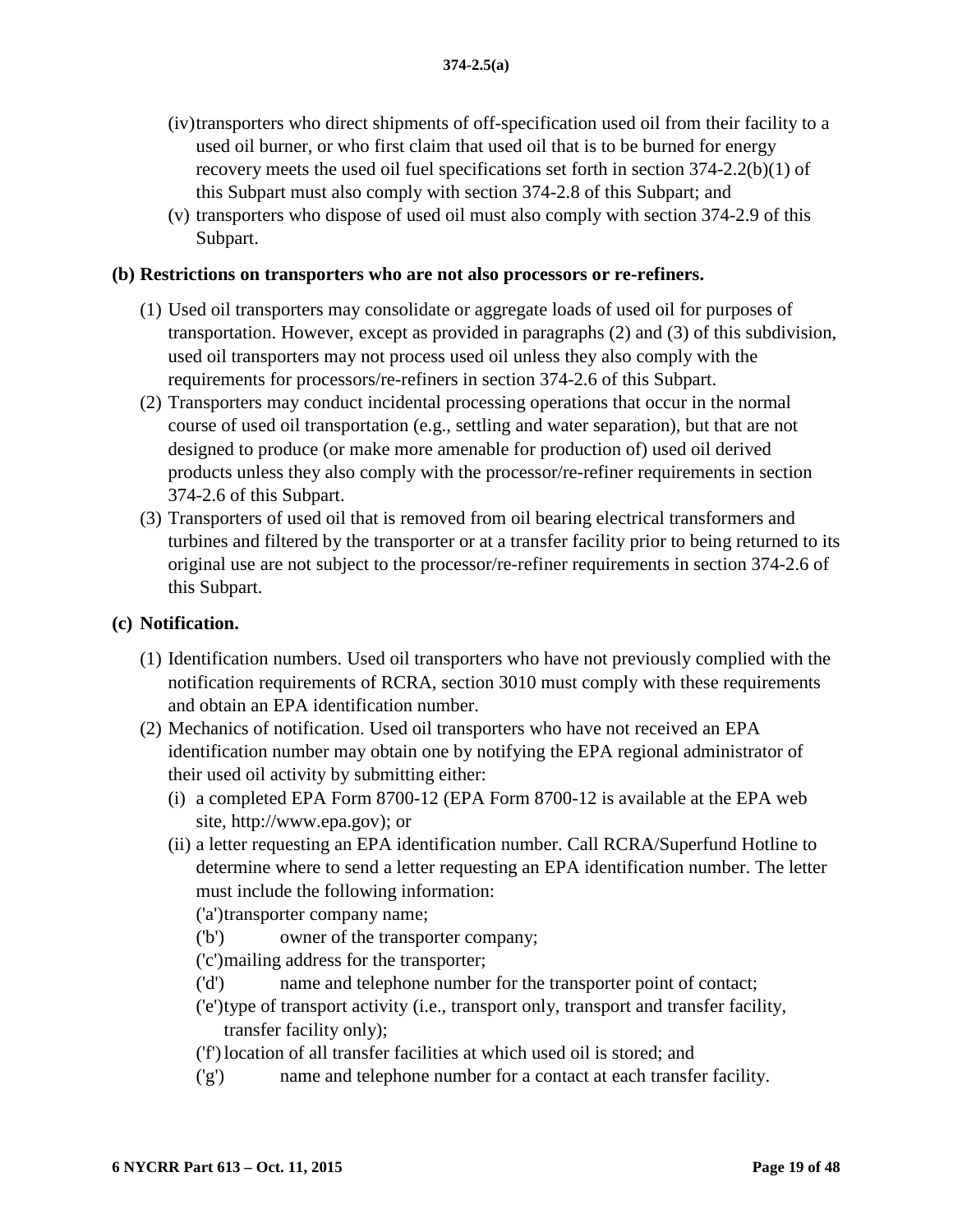### **(d) Used oil transportation.**

- (1) Deliveries. A used oil transporter must deliver all used oil received to:
	- (i) another used oil transporter who has obtained an EPA identification number and who is authorized under Part 364 of this Title to transport used oil, or a used oil transfer facility which is authorized under Part 360 of this Title, unless exempt under Subpart 360-14 of this Title;
		- ('a')owners or operators of a used oil transfer facility must ensure that used oil is transported to their facility only by transporters who are permitted, as required by Part 364 of this Title. Owners or operators of used oil transfer facilities are required to confirm that the transporters delivering used oil to their facilities carry a valid Part 364 waste transporter permit, if required;
	- (ii) a used oil processing/re-refining facility who has obtained an EPA identification number and who is authorized under Part 360 of this Title;
	- (iii)an off-specification used oil burner facility who has obtained an EPA identification number and who is authorized under Subpart 225-2 of this Title; or
	- (iv)an on-specification used oil burner facility.
- (2) DOT requirements. Used oil transporters must comply with all applicable requirements of Part 364 of this Title, and all applicable requirements under the U.S. Department of Transportation regulations in 49 CFR parts 171 through 180, as incorporated by reference in section 370.1(e) of this Title. Persons transporting used oil that meets the definition of a hazardous material in 49 CFR 171.8, as incorporated by reference in section 370.1(e) of this Title, must comply with all applicable regulations in 49 CFR parts 171 through 180, as incorporated by reference in section 370.1(e) of this Title.
- (3) Used oil discharges. Any spill, discharge, or release of used oil shall be subject to all applicable provisions of article 12 of the Navigation Law (NL sections 170 through 197) and its implementing rules and regulations, 17 NYCRR Parts 32 - 33, and Part 611 of this Title, regarding, but not limited to, notification, clean up, and liability, and are also subject to applicable provisions of article 17, titles 10 and 17, of the Environmental Conservation Law.
	- (i) In the event of a spill, discharge, or release of used oil during transportation, the transporter must comply with the notification provisions of section 613-6.2 of this Title and must take appropriate immediate action to protect human health and the environment (e.g., notify local authorities or dike the discharge area).
	- (ii) If a discharge of used oil occurs during transportation and an official (State or local government or a Federal agency), acting within the scope of official responsibilities, determines that immediate removal of the used oil is necessary to protect human health or the environment, that official may authorize the removal of the used oil by transporters who do not have EPA identification numbers.
	- (iii)An air, rail, highway, or water transporter who has discharged used oil must: ('a')give notice, if required by 49 CFR 171.15, as incorporated by reference in section 370.1(e) of this Title, to the National Response Center ([800] 424-8802 or [202] 426-2675) and, within two hours of detection, to the department Spill Response Hotline at (800) 457-7362, or, if calling from out of state, (518) 457-7362; and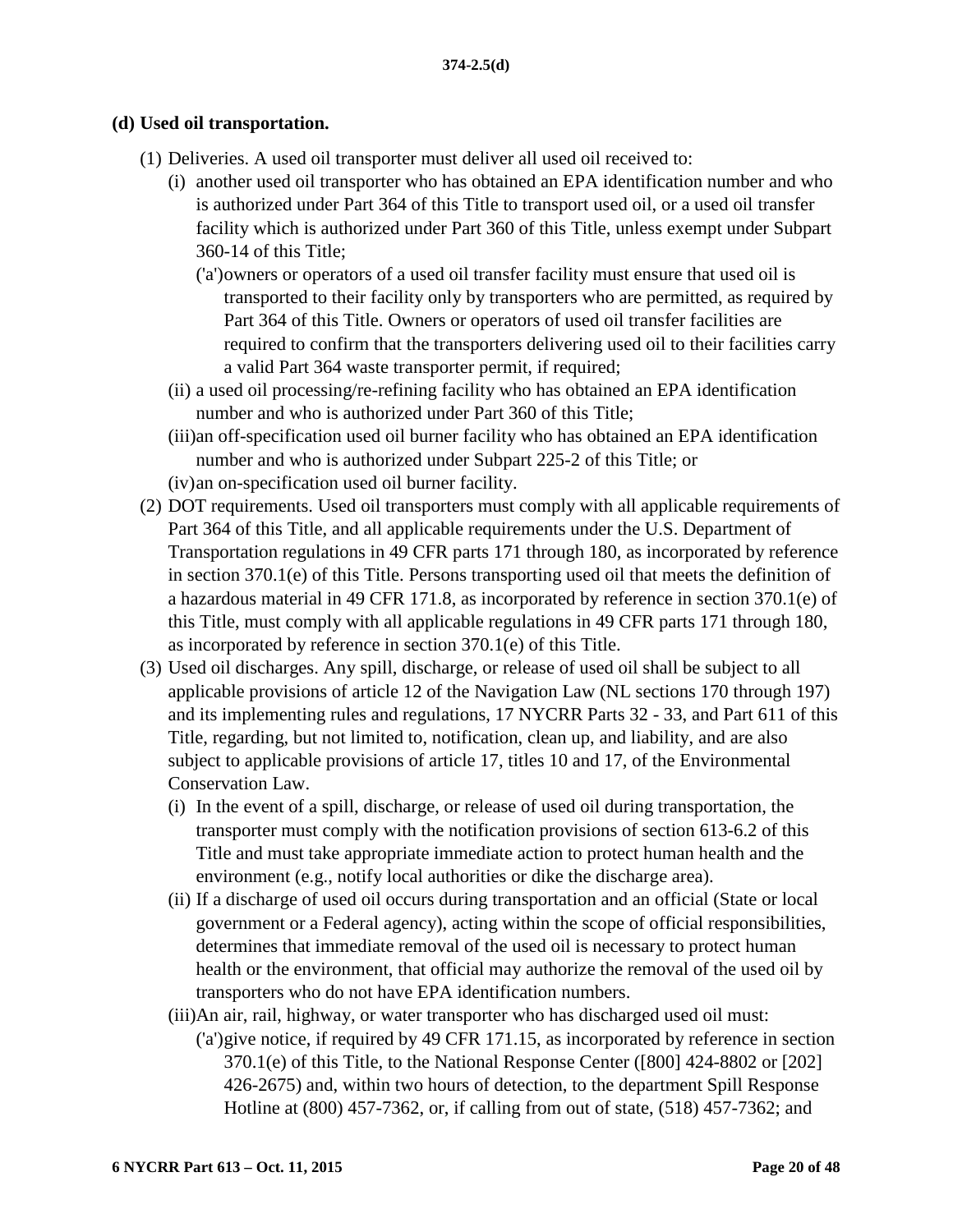- ('b') report in writing as required by 49 CFR 171.16, as incorporated by reference in section 370.1(e) of this Title, to the Director, Office of Hazardous Materials Regulations, Materials Transportation Bureau, Department of Transportation, Washington, DC 20590.
- (iv)A water transporter who has discharged used oil must also give notice as required by 33 CFR 153.203, as incorporated in section 370.1(e) of this Title.
- (v) A transporter must clean up any used oil discharge that occurs during transportation and take such action as may be required or approved by Federal, State, or local officials so that the used oil discharge no longer presents a hazard to human health or the environment and is consistent with the remediation standards of article 12 of the Navigation Law.

## **(e) Quality control and rebuttable presumption for used oil.**

- (1) To ensure that used oil is not a hazardous waste under the rebuttable presumption of section 374-2.2(a)(2)(i)(b) of this Subpart, a used oil transporter must determine whether the total halogen content of used oil being transported is greater than or equal to 1,000 ppm. The transporter must make this determination by:
	- (i) testing the used oil; or
	- (ii) applying knowledge of the halogen content of the used oil in light of the materials or processes used.
- (2) A transporter who is an owner or operator of a used oil transfer facility must test all incoming loads of used oil for total halogen content by employing the screening procedures set forth under section 374-2.6(d) of this Subpart. The owner or operator must develop and follow a written quality control plan for the facility, in accordance with section 374-2.6(f) of this Subpart.
- (3) If the used oil contains greater than or equal to 1,000 ppm total halogens, it is presumed to be a hazardous waste because it has been mixed with halogenated hazardous waste listed in section 371.4 of this Title. The owner or operator may rebut the presumption by demonstrating that the used oil does not contain hazardous waste (for example, by demonstrating that the used oil does not contain significant concentrations of halogenated hazardous constituents listed in Appendix 23 of this Title).
	- (i) Laboratory analyses completed for purposes of rebuttable presumption must be performed by a laboratory currently certified under the appropriate approval categories by the New York State Department of Health's Environmental Laboratory Approval Program (ELAP).
	- (ii) The rebuttable presumption does not apply to metalworking oils/fluids containing chlorinated paraffins, if they are processed, through a tolling arrangement, as described in section 374-2.3(e)(3) of this Subpart, to reclaim metalworking oils/fluids. The presumption does apply to metalworking oils/fluids if such oils/fluids are recycled in any other manner, or disposed.
	- (iii)The rebuttable presumption does not apply to used oils contaminated with chlorofluorocarbons (CFCs) removed from refrigeration units if the CFCs are destined for reclamation. The rebuttable presumption does apply to used oils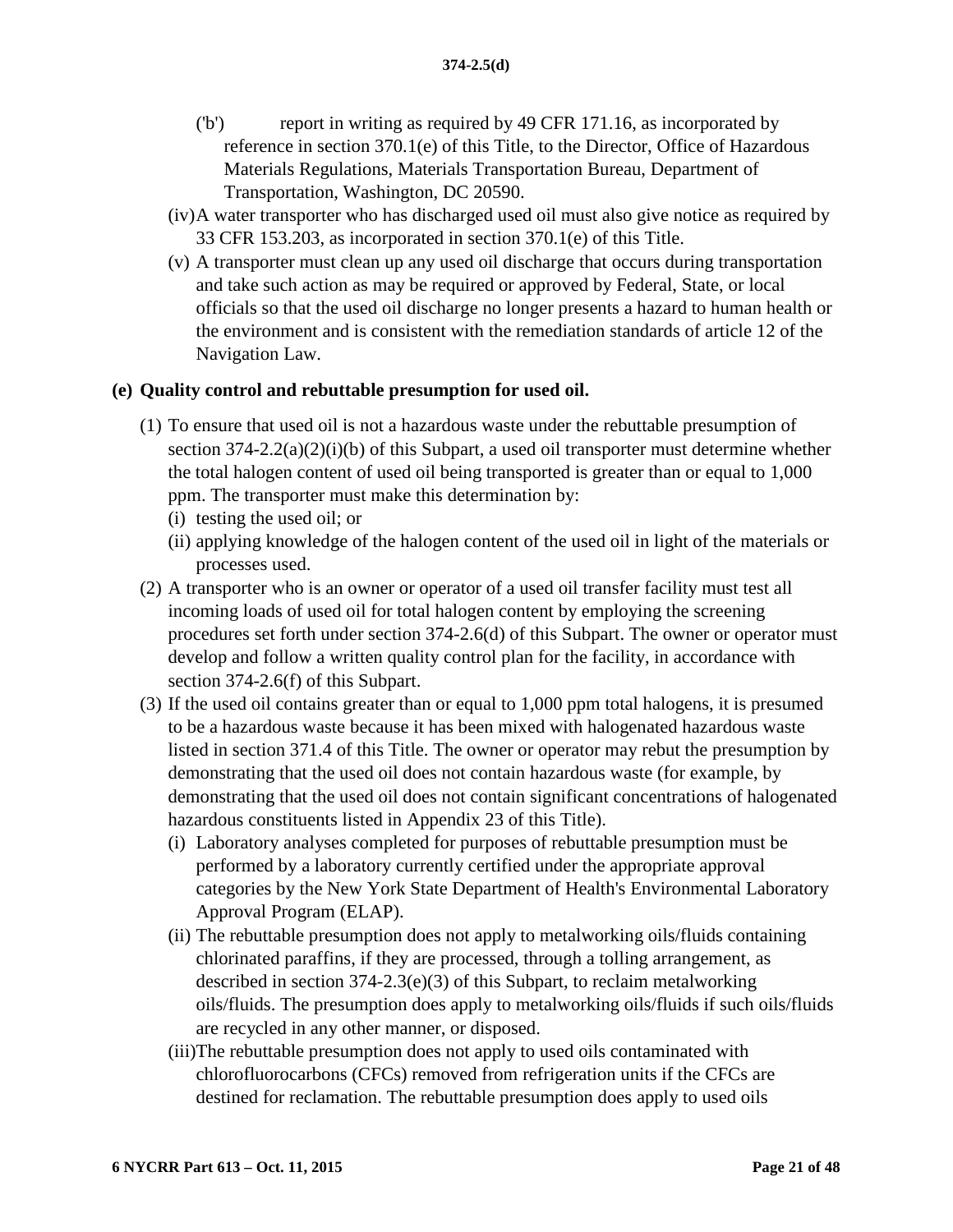contaminated with CFCs that have been mixed with used oil from sources other than refrigeration units.

- (4) Used oil containing 50 ppm by weight, or greater, of PCBs is a hazardous waste, excluding oil derived from small capacitors, as defined in section  $371.4(e)(3)(ii)$  of this Title, as the sole PCB contamination source. Applicable standards are contained in Part 370 through Subpart 374-1 and Part 376 of this Title.
- (5) Record retention. Records of analyses conducted or information used to comply with paragraphs (1), (2), (3), and (4) of this subdivision must be maintained by the transporter for at least three years. The owner or operator of a transfer facility subject to permitting under Part 360 of this Title must maintain the records for at least seven years.

### **(f) Used oil storage at transfer facilities.**

Used oil transporters are subject to all applicable Spill Prevention, Control and Countermeasures (40 CFR part 112, as incorporated by reference in section 370.1[e] of this Title) in addition to the requirements of this section, and Subpart 360-14 of this Title. Used oil transporters are also subject to the Underground Storage Tank (40 CFR part 280, as incorporated by reference in section 370.1[e] of this Title) standards for used oil stored in underground tanks whether or not the used oil exhibits any characteristics of hazardous waste, in addition to the requirements of this section.

- (1) Applicability. This subdivision applies to used oil transfer facilities. Used oil transfer facilities are transportation related facilities including loading docks, parking areas, storage areas, and other areas where shipments of used oil are held for more than 24 hours during the normal course of transportation and not longer than 35 days. Transfer facilities are subject to regulation under Subpart 360-14 of this Title, unless exempt under that Subpart. Transfer facilities that store used oil for more than 35 days are subject to regulation as processors under section 374-2.6 of this Subpart.
- (2) Storage units. Owners or operators of used oil transfer facilities may not store used oil in units other than tanks, containers or units subject to regulation under Subparts 373-2 and 373-3, of this Title.
- (3) Used oil tanks. Compliance with petroleum bulk storage regulations. Used oil tanks. Compliance with petroleum bulk storage regulations.
	- (i) All aboveground or underground used oil tank systems, regardless of tank size, must be in compliance with Part 613 of this Title. In addition, owners and/or operators must comply with the following requirements:
		- ('a')aboveground used oil tanks must be equipped with secondary containment:
			- ('1') the secondary containment system must consist of, at a minimum:
				- ('i') dikes, berms or retaining walls; and
				- ('ii') a floor. The floor must cover the entire area within the dikes, berms, or retaining walls, except, for tanks existing as of January 14, 1995, where existing portions of the tank meet the ground; or
				- ('iii') an equivalent secondary containment system.
			- ('2') The entire containment system, including walls and floors, must be sufficiently impervious to used oil to prevent any used oil released into the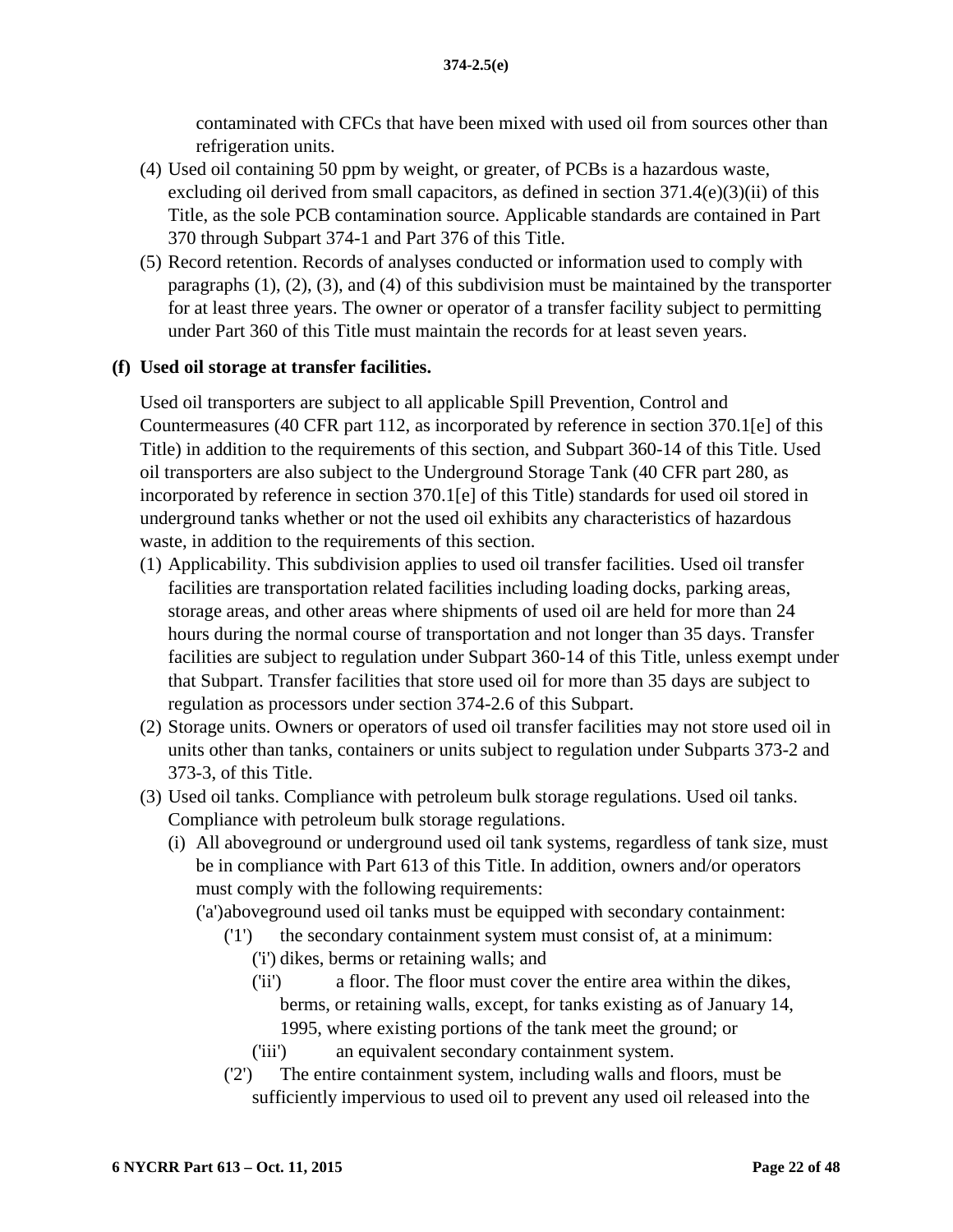containment system from migrating out of the system to the soil, groundwater, or surface water.

- ('b') '' used oil tanks at a facility licensed under Part 610 of this Title do not require registration under Part 613 of this Title.
- (ii) New aboveground and new underground used oil tank systems, regardless of tank size, must be installed in accordance with Part 613 of this Title.
- (4) Condition of units. Containers and aboveground used oil tanks used to store used oil at transfer facilities must be:
	- (i) in good condition (no severe rusting, apparent structural defects or deterioration); and (ii) not leaking (no visible leaks).
- (5) Secondary containment for containers. Containers used to store used oil at transfer facilities must be equipped with a secondary containment system.
	- (i) The secondary containment system must consist of, at a minimum:
		- ('a')dikes, berms or retaining walls;
		- ('b') a floor. The floor must cover the entire area within the dikes, berms or retaining walls; or

('c')an equivalent secondary containment system.

- (ii) The entire containment system, including walls and floors, must be sufficiently impervious to used oil to prevent any used oil released into the containment system from migrating out of the system to the soil, groundwater, or surface water.
- (6) Labels.
	- (i) Every container and aboveground used oil tank used to store used oil at a transfer facility must be clearly labeled or marked with the words "Used Oil". In addition, every aboveground tank used to store oil at a transfer facility must be labeled with the design capacity and working capacity of the tank.
	- (ii) Fill pipes used to transfer used oil into underground used oil tanks at transfer facilities must be clearly labeled or marked with the capacity of the tank and with the words "Used Oil".
- (7) Response to releases.
	- (i) Any spill, discharge, or release of used oil shall be subject to all applicable provisions of article 12 of the Navigation Law (NL sections 170 through 197) and its implementing rules and regulations, 17 NYCRR Parts 32 - 33 and Part 611 of this Title, regarding, but not limited to, notification, clean up, and liability, and are subject to applicable provisions of article 17, titles 10 and 17, of the Environmental Conservation Law, and subpart 613-6 of this Title.
	- (ii) Upon detection of a release of used oil to the environment that is not subject to the requirements of subpart F of 40 CFR part 280, as incorporated by reference in section 370.1(e) of this Title, and subpart 613-6 of this Title, the owner/operator of a transfer facility must perform the following cleanup steps: ('a')stop the release;
		- ('b') contain the released used oil;
		- ('c')clean up and manage properly the released used oil and other materials;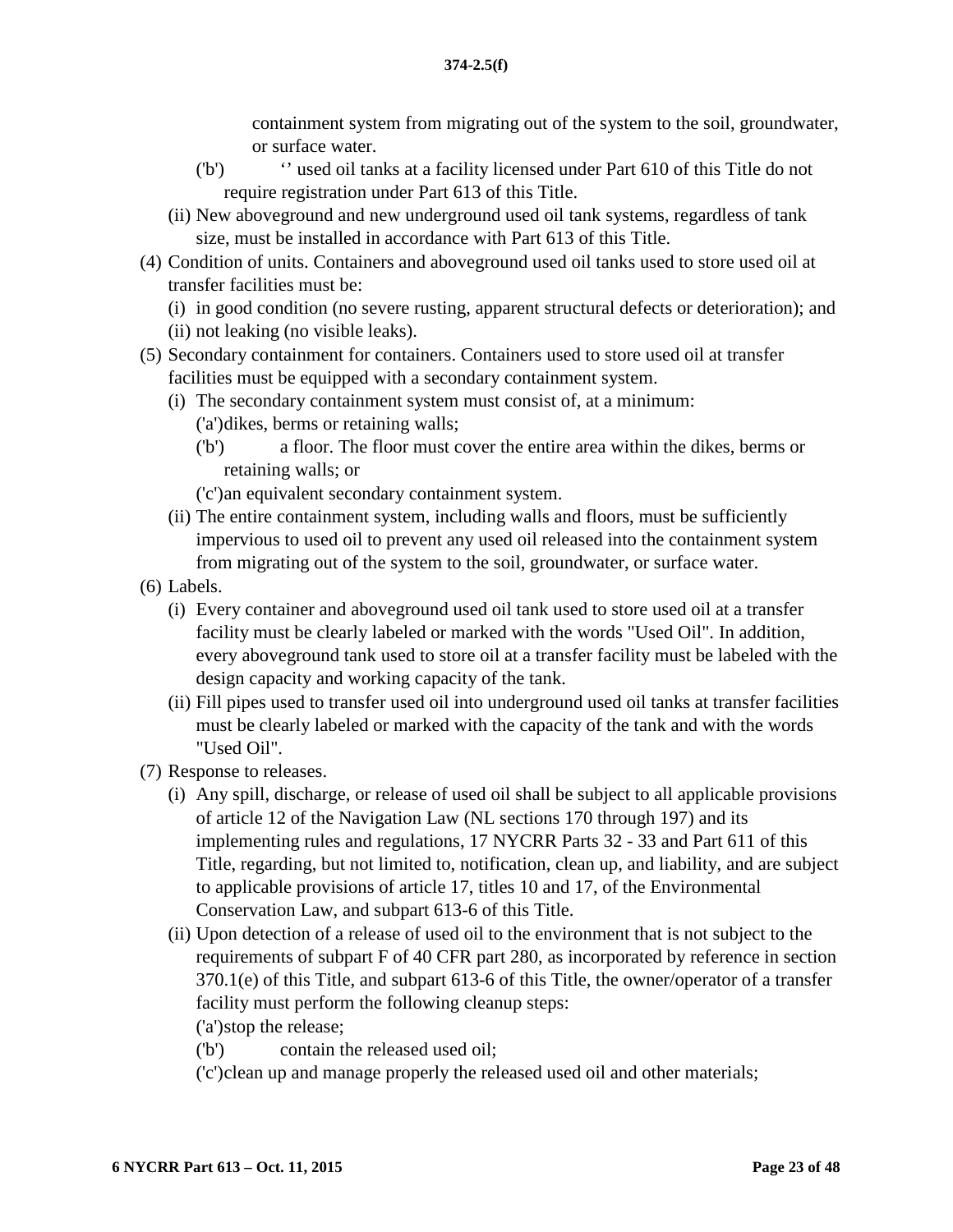- ('d') if necessary, repair or replace any leaking used oil storage containers or tanks prior to returning them to service.
- (iii)Within two hours of detecting a spill, discharge, or release of used oil, the facility owner or operator must notify the department Spill Hotline at (800) 457-7362, or, if calling from out of state, (518) 457-7362.
- (8) Closure.
	- (i) Aboveground used oil tanks. Owners and operators who store used oil in aboveground used oil tanks must comply with the following requirements within 180 days after used oil collection or storage has ceased:
		- ('a')At closure of a tank system, the owner or operator must remove or decontaminate used oil residues in tanks, contaminated containment systems components, contaminated soils, and structures and equipment contaminated with used oil, and, unless the materials are not hazardous waste under Part 371 of this Title, manage them as hazardous waste. In addition, the owner or operator must comply with the closure requirements of section 613-4.5 of this Title.
		- ('b') If the owner or operator demonstrates that not all contaminated soils can be practicably removed or decontaminated as required in clause ('a') of this subparagraph, then the owner or operator must close the tank system and perform post-closure care requirements that apply to hazardous waste landfills (Subparts 373-2 and 373-3 of this Title).
	- (ii) Containers. Owners and operators who store used oil in containers must comply with the following requirements within 180 days after used oil collection or storage has ceased:
		- ('a')at closure, containers holding used oil or residues of used oil must be removed from the site; and
		- ('b') the owner or operator must remove or decontaminate used oil residues, contaminated containment systems components, contaminated soils, and structures and equipment contaminated with used oil, and, unless the materials are not hazardous waste under Part 371 of this Title, manage them as hazardous waste.
	- (iii)Underground used oil tanks must be closed in accordance with sections 613-2.6 or 613-3.5 of this Title, as applicable, and the applicable requirements contained in 40 CFR part 280 (as incorporated by reference in section 370.1[e] of this Title).

## **(g) Tracking.**

- (1) Acceptance. Used oil transporters must keep a record of each used oil shipment accepted for transport. In addition, owners and operators of used oil transfer facilities subject to permitting under Part 360 of this Title must maintain copies of all invoices. Records for each shipment must include:
	- (i) the name and address of the generator, transporter, or processor/re-refiner who provided the used oil for transport;
	- (ii) the EPA identification number (if applicable) of the generator, transporter, or processor/re-refiner who provided the used oil for transport;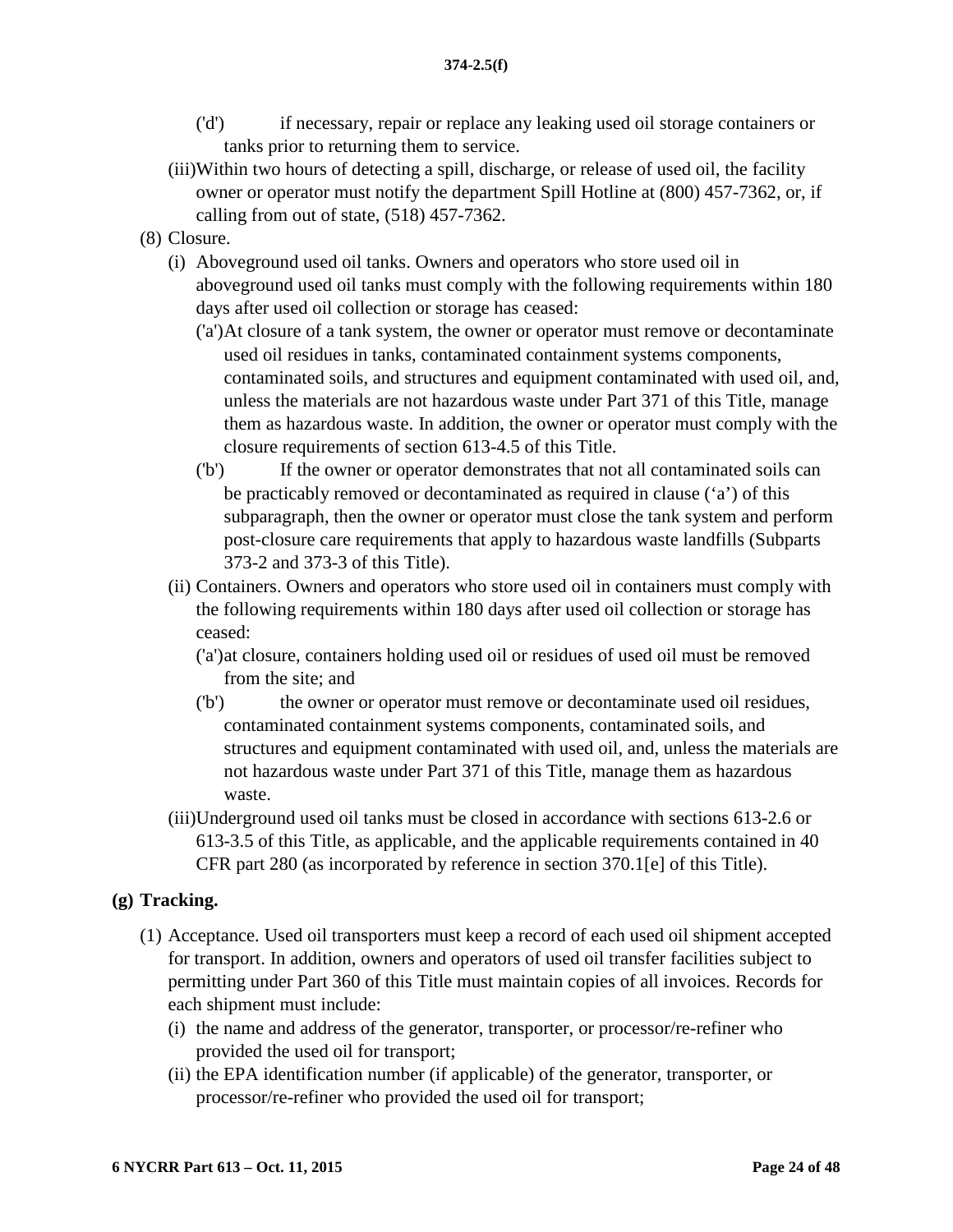(iii)the quantity of used oil accepted;

(iv)the date of acceptance;

- (v) the signature, dated upon receipt of the used oil, of a representative of the generator, transporter, or processor/re-refiner who provided the used oil for transport, except that intermediate rail transporters are not required to sign the record of delivery; and
- (vi)owners and operators of used oil transfer facilities subject to permitting under Part 360 of this Title must include on their shipment records the type of used oil (onspecification or off-specification) and, if on-specification, the method of determination (chemical analysis, pre-characterization, or other).
- (2) Deliveries. Used oil transporters must keep a record of each shipment of used oil that is delivered to another used oil transporter, or to a used oil burner, processor/re-refiner, or disposal facility. Owners and operators of used oil transfer facilities subject to permitting under Part 360 of this Title must also maintain copies of all invoices. Records of each delivery must include:
	- (i) the name and address of the receiving facility or transporter;
	- (ii) the EPA identification number of the receiving facility or transporter;
	- (iii)the quantity of used oil delivered;
	- (iv)the date of delivery;
	- (v) the signature, dated upon receipt of the used oil, of a representative of the receiving facility or transporter, except that intermediate rail transporters are not required to sign the record of delivery; and
	- (vi)owners and operators of used oil transfer facilities subject to permitting under Part 360 of this Title must include on their delivery records the type of used oil (onspecification or off-specification) and, if on-specification, the method of determination (chemical analysis, pre-characterization, or other).
- (3) Exports of used oil. Used oil transporters must maintain the records described in subparagraphs  $(2)(i)$  through  $(2)(iv)$  of this subdivision and, if applicable,  $(2)(vi)$  of this subdivision for each shipment of used oil exported to any foreign country.
- (4) Record retention. Except as specified in subparagraph (i) of this paragraph, the records described in paragraphs (1), (2), and (3) of this subdivision must be maintained for at least three years.
	- (i) Owners or operators of transfer facilities subject to permitting under Part 360 of this Title must maintain the records for at least seven years.

#### **(h) Management of residues.**

Transporters who generate residues from the storage or transport of used oil must manage the residues as specified in section 374-2.2(a)(5) of this Subpart.

#### <span id="page-24-0"></span>**374-2.6 Standards for Processors and Re-Refiners**

#### **(a) Applicability**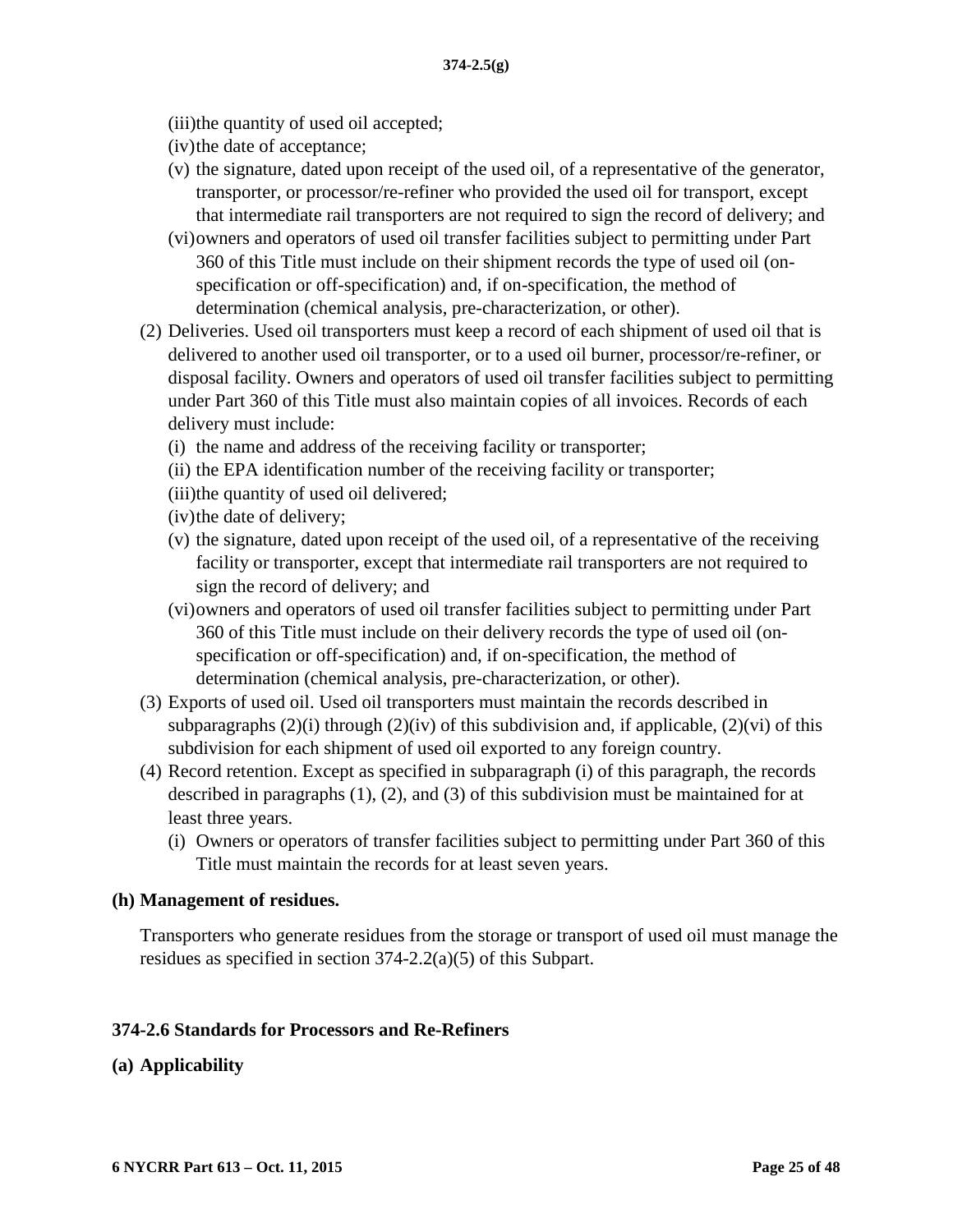- (1) The requirements of this section apply to owners and operators of facilities that process or re-refine used oil. Processing means chemical or physical operations designed to produce from used oil, or to make used oil more amenable for production of, fuel oils, lubricants, or other used oil-derived products. Processing includes, but is not limited to: blending used oil with virgin petroleum products, blending used oils to meet the fuel specification, filtration, simple distillation, chemical or physical separation and rerefining. The requirements of this section do not apply to:
	- (i) transporters that conduct incidental processing operations that occur during the normal course of used oil transportation as provided in section 374-2.5(b) of this Subpart; or
	- (ii) burners that conduct incidental processing operations that occur during the normal course of used oil management prior to burning as provided in section 374-2.7(b)(2) of this Subpart.
- (2) Combined operations. Any used oil processing/re-refining facility located at a facility regulated under Part 373 of this Title must comply with the provisions of section 360-  $14.1(a)(4)$  of this Title.
- (3) Other applicable provisions. No person shall construct or operate a used oil processing or re-refining facility unless a permit has been obtained in accordance with Subparts 360-1 and 360-14 of this Title. Used oil processors/re-refiners who conduct the following activities are also subject to the requirements of other applicable provisions of this Subpart as indicated in subparagraphs (i) through (v) of this paragraph.
	- (i) Processors/re-refiners who generate used oil must also comply with section 374-2.3 of this Subpart.
	- (ii) Processors/re-refiners who transport used oil must also comply with section 374-2.5 of this Subpart.
	- (iii)Except as provided in clauses ('a') and ('b') of this subparagraph, processors/rerefiners who burn off-specification used oil for energy recovery must also comply with section 374-2.7 of this Subpart. Processors/re-refiners burning used oil for energy recovery under the following conditions are not subject to section 374-2.7 of this Subpart:
		- ('a')used oil that is generated by the processor/re-refiner may be burned in an on-site space heater, provided that the requirements of section 374-2.3(d) of this Subpart are met; or
		- ('b') the used oil is burned for purposes of processing used oil, which is considered burning incidentally to used oil processing;
	- (iv)Processors/re-refiners who direct shipments of off-specification used oil from their facility to a used oil burner or who first claim that used oil that is to be burned for energy recovery meets the used oil fuel specifications set forth in section 374- 2.2(b)(1) of this Subpart must also comply with section 374-2.8 of this Subpart; and
	- (v) Processors/re-refiners who dispose of used oil also must comply with section 374-2.9 of this Subpart.

## **(b) Notification.**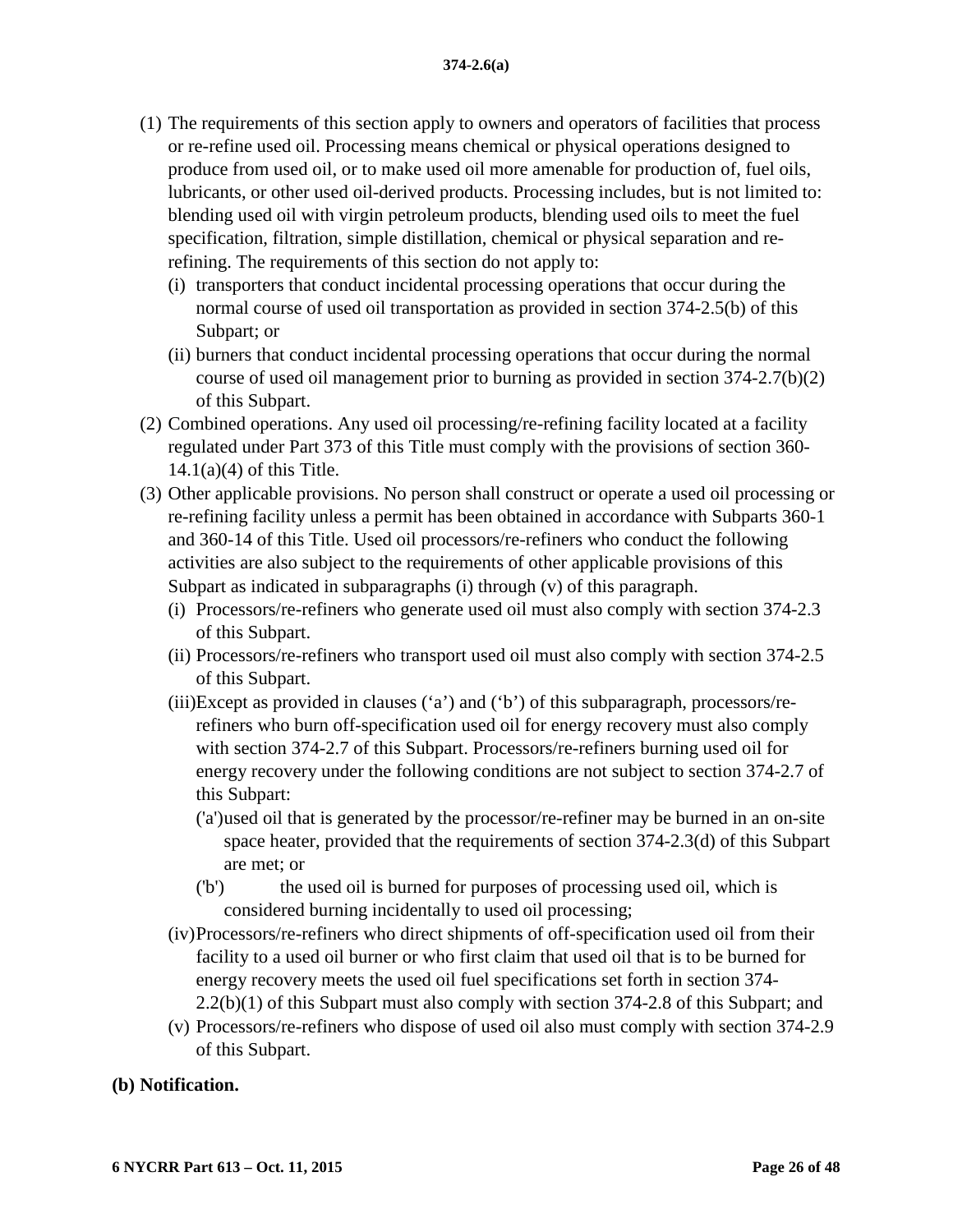- (1) Identification numbers. Used oil processors and re-refiners who have not previously complied with the notification requirements of RCRA 3010 must comply with these requirements and obtain an EPA identification number.
- (2) Mechanics of notification. Used oil processors or re-refiners who have not received an EPA identification number may obtain one by notifying the EPA regional administrator of their used oil activity by submitting either:
	- (i) a completed EPA Form 8700-12 (EPA Form 8700-12 is available at the EPA web site, http://www.epa.gov); or
	- (ii) a letter requesting an EPA identification number. Call RCRA/Superfund Hotline to determine where to send a letter requesting an EPA identification number. The letter must include the following information:

('a')processor or re-refiner company name;

- ('b') owner of the processor or re-refiner company;
- ('c')mailing address for the processor or re-refiner;
- ('d') name and telephone number for the processor or re-refiner point of contact;

('e')type of used oil activity (i.e., process only, process and re-refine); and ('f')location of the processor or re-refiner facility.

### **(c) General facility standards.**

- (1) Preparedness and prevention. Owners and operators of used oil collection centers, transfer, processing and re-refining facilities must comply with the following requirements:
	- (i) Maintenance and operation of facility. Facilities must be maintained and operated to minimize the possibility of a fire, explosion, or any unplanned sudden or non-sudden release of used oil to air, soil, or surface water which could threaten human health or the environment.
	- (ii) Required equipment. All facilities must be equipped with the following, unless none of the hazards posed by used oil handled at the facility could require a particular kind of equipment specified in clauses ('a') through ('d') of this subparagraph:
		- ('a')an internal communications or alarm system capable of providing immediate emergency instruction (voice or signal) to facility personnel;
		- ('b') a device, such as a telephone (immediately available at the scene of operations) or a hand-held two-way radio, capable of summoning emergency assistance from local police departments, fire departments, or State or local emergency response teams;
		- ('c')portable fire extinguishers, fire control equipment (including special extinguishing equipment, such as that using foam, inert gas, or dry chemicals), spill control equipment, and decontamination equipment; and
		- ('d') water at adequate volume and pressure to supply water hose streams, or foam-producing equipment, or automatic sprinklers, or water spray systems.
	- (iii)Testing and maintenance of equipment. All facility communications or alarm systems, fire protection equipment, spill control equipment, and decontamination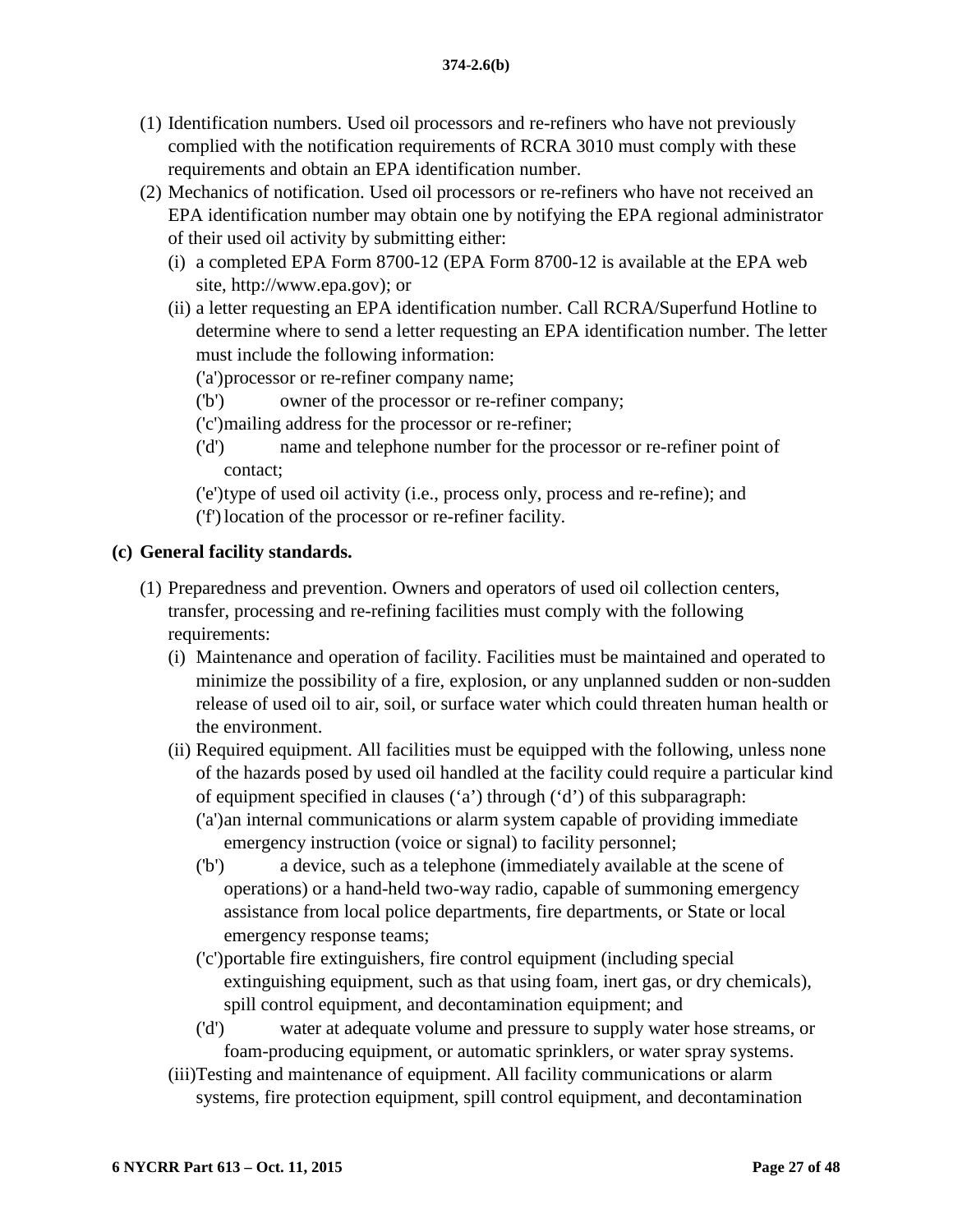equipment, where required, must be tested and maintained as necessary to assure its proper operation in time of emergency.

- (iv)Access to communications or alarm system.
	- ('a')Whenever used oil is being poured, mixed, spread, or otherwise handled, all personnel involved in the operation must have immediate access to an internal alarm or emergency communication device, either directly or through visual or voice contact with another employee, unless such a device is not required in subparagraph (ii) of this paragraph.
	- ('b') If there is ever just one employee on the premises while the facility is operating, the employee must have immediate access to a device, such as a telephone (immediately available at the scene of operation) or a hand-held twoway radio, capable of summoning external emergency assistance.
- (v) Required aisle space. The owner or operator must maintain aisle space to allow the unobstructed movement of personnel, fire protection equipment, spill control equipment, and decontamination equipment to any area of facility operation in an emergency, unless aisle space is not needed for any of these purposes.
- (vi)Arrangements with local authorities.
	- ('a')The owner or operator must attempt to make the following arrangements, as appropriate for the type of used oil handled at the facility and the potential need for the services of these organizations:
		- ('1') arrangements to familiarize police, fire departments, and emergency response teams with the layout of the facility, properties of used oil handled at the facility and associated hazards, places where facility personnel would normally be working, entrances to roads inside the facility, and possible evacuation routes;
		- ('2') where more than one police and fire department might respond to an emergency, agreements designating primary emergency authority to a specific police and a specific fire department, and agreements with any others to provide support to the primary emergency authority;
		- ('3') agreements with State emergency response teams, emergency response contractors, and equipment suppliers; and
		- ('4') arrangements to familiarize local hospitals with the properties of used oil handled at the facility and the types of injuries or illnesses which could result from fires, explosions, or releases at the facility.
	- ('b') Where State or local authorities decline to enter into such arrangements, the owner or operator must document the refusal in the operating record.
- (2) Contingency plan and emergency procedures. Owners and operators of used oil collection centers, transfer, processing and re-refining facilities must comply with the requirements of section 360-1.9(h) of this Title and also the following requirements:
	- (i) Purpose and implementation of contingency plan.
		- ('a')Each owner or operator must have a contingency plan for the facility. The contingency plan must be designed to minimize hazards to human health or the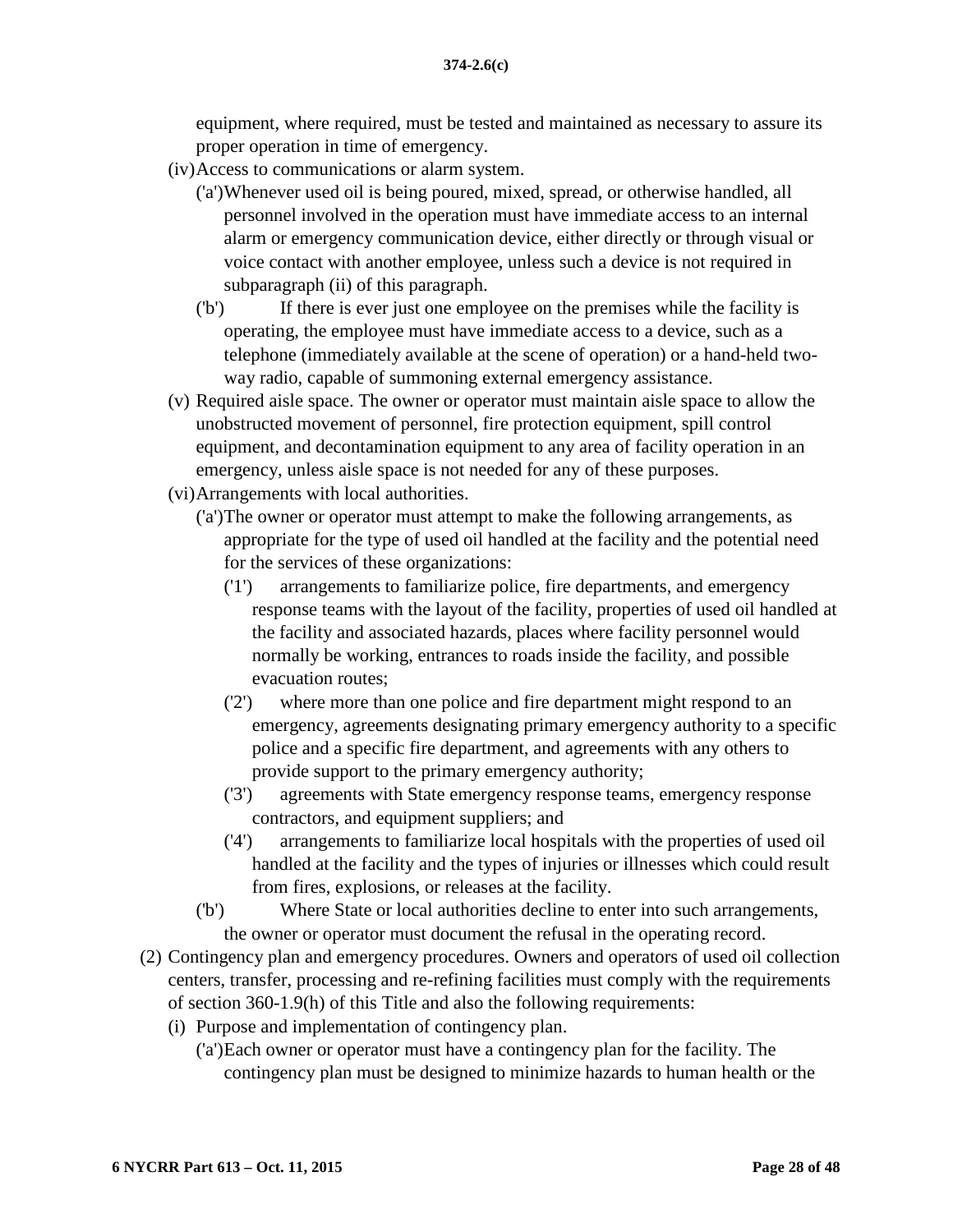environment from fires, explosions, or any unplanned sudden or non-sudden release of used oil to air, soil, or surface water.

- ('b') The provisions of the plan must be carried out immediately whenever there is a fire, explosion, or release of used oil which could threaten human health or the environment. The facility operator must assure that the provisions of this plan are carried out in the event of an incident covered by it.
- (ii) Content of contingency plan.
	- ('a')The contingency plan must describe the actions facility personnel must take to comply with subparagraphs (i) and (vi) of this paragraph in response to fires, explosions, or any unplanned sudden or non-sudden release of used oil to air, soil, or surface water at the facility, and actions to be taken if the facility is shutdown for more than 24 hours.
	- ('b') If the owner or operator has already prepared a Spill Prevention, Control, and Countermeasures (SPCC) Plan in accordance with 40 CFR part 112, as incorporated by reference in section 370.1(e) of this Title, or some other emergency or contingency plan, the owner or operator need only amend that plan to incorporate used oil management provisions that are sufficient to comply with the requirements of this Subpart.
	- ('c')The plan must describe arrangements agreed to by local police departments, fire departments, hospitals, contractors, and State and local emergency response teams to coordinate emergency services, pursuant to subparagraph  $(c)(1)(vi)$  of this section.
	- ('d') The plan must list names, addresses, and phone numbers (office and home) of all persons qualified to act as emergency coordinator (see subparagraph [v] of this paragraph), and this list must be kept up to date. Where more than one person is listed, one must be named as primary emergency coordinator and others must be listed in the order in which they will assume responsibility as alternates.
	- ('e')The plan must include a list of all emergency equipment at the facility (such as fire extinguishing systems, spill control equipment, communications and alarm systems [internal and external], and decontamination equipment), where this equipment is required. This list must be kept up to date. In addition, the plan must include the location and a physical description of each item on the list, and a brief outline of its capabilities.
	- ('f')The plan must include an evacuation plan for facility personnel, including a description of signal(s) to be used to begin evacuation, evacuation routes, and alternate evacuation routes (in cases where the primary routes could be blocked by releases of used oil or fires).
- (iii)Copies of contingency plan. A copy of the contingency plan and all revisions to the plan must be:

('a')maintained at the facility; and

('b') submitted to all local police departments, fire departments, hospitals, and State and local emergency response teams that may be called upon to provide emergency services.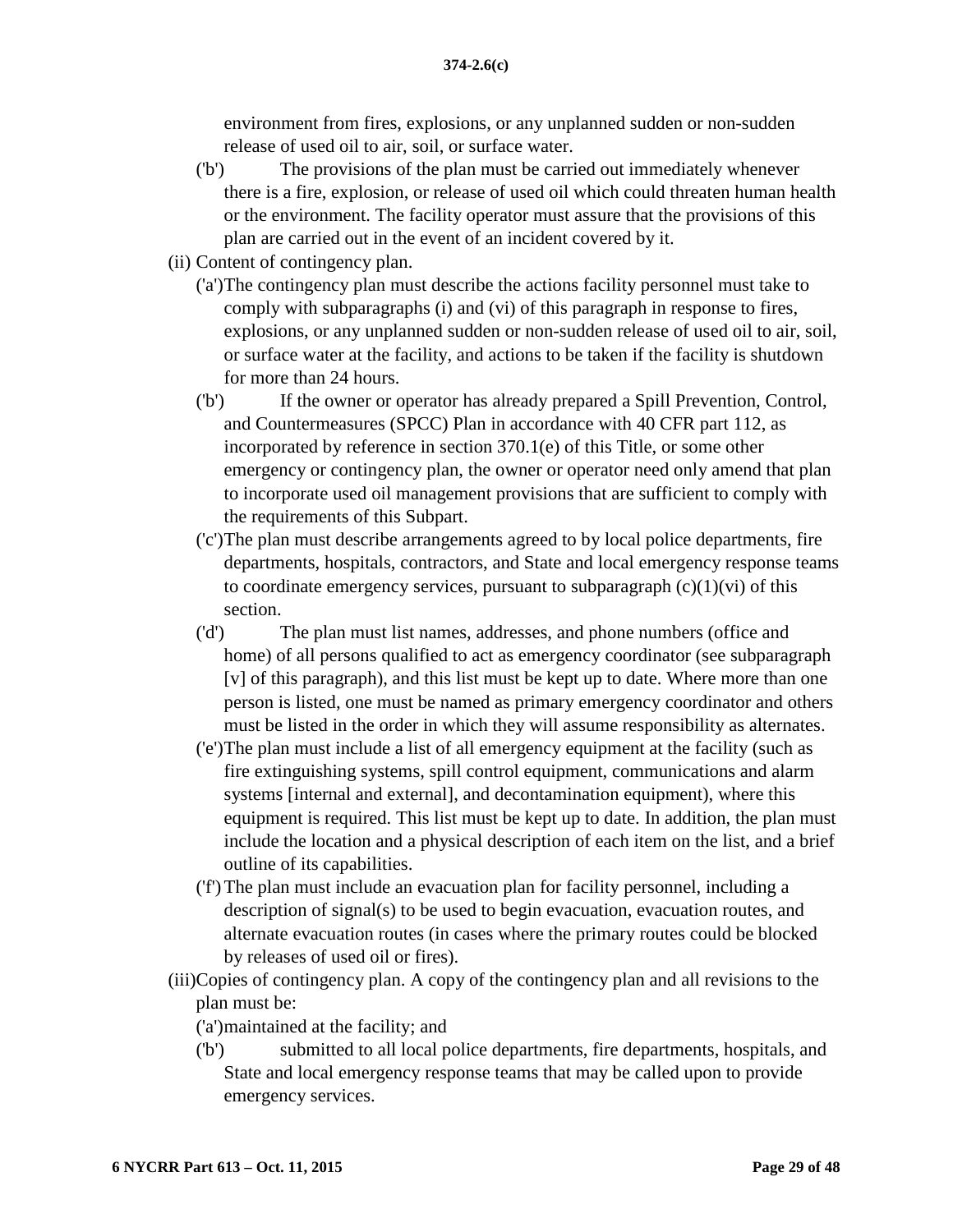(iv)Amendment of contingency plan. The contingency plan must be reviewed, and immediately amended, if necessary, whenever:

('a')applicable regulations are revised;

- ('b') the plan fails in an emergency;
- ('c')the facility changes in its design, construction, operation, maintenance, or other circumstances - in a way that materially increases the potential for fires, explosions, or releases of used oil, or changes the response necessary in an emergency;
- ('d') the list of emergency coordinators changes; or
- ('e')the list of emergency equipment changes.
- (v) Emergency coordinator. At all times, there must be at least one employee either on the facility premises or on call (i.e., available to respond to an emergency by reaching the facility within a short period of time) with the responsibility for coordinating all emergency response measures. This emergency coordinator must be thoroughly familiar with all aspects of the facility's contingency plan, all operations and activities at the facility, the location and characteristics of used oil handled, the location of all records within the facility, and facility layout. In addition, this person must have the authority to commit the resources needed to carry out the contingency plan. Guidance: The emergency coordinator's responsibilities are more fully spelled out in subparagraph (vi) of this paragraph. Applicable responsibilities for the emergency coordinator vary, depending on factors such as type and variety of used oil handled by the facility, and type and complexity of the facility.

#### (vi)Emergency procedures.

- ('a')Whenever there is an imminent or actual emergency situation, the emergency coordinator (or the designee when the emergency coordinator is on call) must immediately:
	- ('1') activate internal facility alarms or communication systems, where applicable, to notify all facility personnel; and
	- ('2') notify appropriate State or local agencies with designated response roles if their help is needed.
- ('b') Whenever there is a release, fire, or explosion, the emergency coordinator must immediately identify the character, exact source, amount, and areal extent of any released materials. This may be done by observation or review of facility records of logs, invoices, manifests, bills of lading, or other shipping documents and, if necessary, by chemical analysis.
- ('c')Concurrently, the emergency coordinator must assess possible hazards to human health or the environment that may result from the release, fire, or explosion. This assessment must consider both direct and indirect effects of the release, fire, or explosion (e.g., the effects of any toxic, irritating, or asphyxiating gases that are generated, or the effects of any hazardous surface water run-offs from water or chemical agents used to control fire and heat-induced explosions).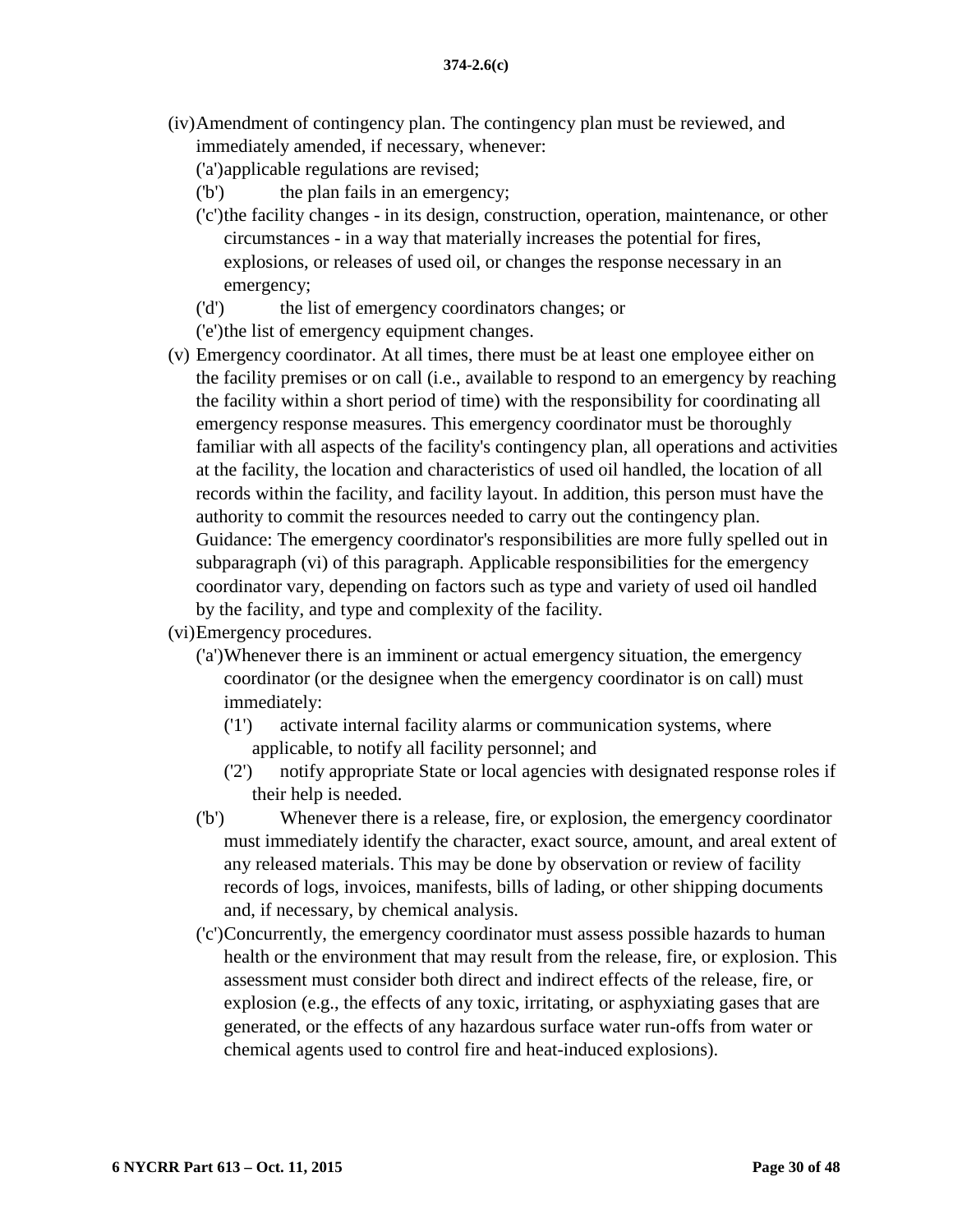- ('d') If the emergency coordinator determines that the facility has had a release, fire, or explosion which could threaten human health, or the environment, outside the facility, the incident must be assessed and findings reported as follows:
	- ('1') if the assessment indicated that evacuation of local areas may be advisable, the emergency coordinator must immediately notify appropriate local authorities. The coordinator must be available to help appropriate officials decide whether local areas should be evacuated; and
	- ('2') within two hours of detecting a spill, discharge, or release of used oil, the emergency coordinator must notify the department Spill Hotline at (800) 457- 7362, or, if calling from out of state, (518) 457-7362. The emergency coordinator must immediately notify either the government official designated as the on-scene coordinator (in the applicable National Contingency Plan under part 300 of title 40 of the Code of Federal Regulations, as incorporated by reference in section 370.1[e] of this Title), or the National Response Center (using their 24-hour toll free number [800] 424-8802). The report must include:
		- ('i') name and telephone number of reporter;
		- ('ii') name and address of facility;
		- ('iii') time and type of incident (e.g., release, fire);
		- ('iv') name and quantity of material(s) involved, to the extent known;
		- ('v') the extent of injuries, if any; and
		- ('vi') the possible hazards to human health, or the environment, outside the facility.
- ('e')During an emergency, the emergency coordinator must take all reasonable measures necessary to ensure that fires, explosions, and releases do not occur, recur, or spread to other used oil, hazardous waste, solid waste or used oil-derived fuels or products at the facility. These measures must include, where applicable, stopping processes and operation, collecting and containing released used oil, and removing or isolating containers.
- ('f')If the facility stops operation in response to a fire, explosion, or release, the emergency coordinator must monitor for leaks, pressure buildup, gas generation, or ruptures in valves, pipes, or other equipment, wherever this is appropriate.
- ('g') Immediately after an emergency, the emergency coordinator must provide for recycling, storing, or disposing of recovered used oil, contaminated soil or surface water, or any other material that results from a release, fire, or explosion at the facility.
- ('h') The emergency coordinator must ensure that, in the affected area(s) of the facility:
	- ('1') no waste or used oil that may be incompatible with the released material is recycled, treated, stored, or disposed of until cleanup procedures are completed;
	- ('2') all emergency equipment listed in the contingency plan is cleaned and fit for its intended use before operations are resumed; and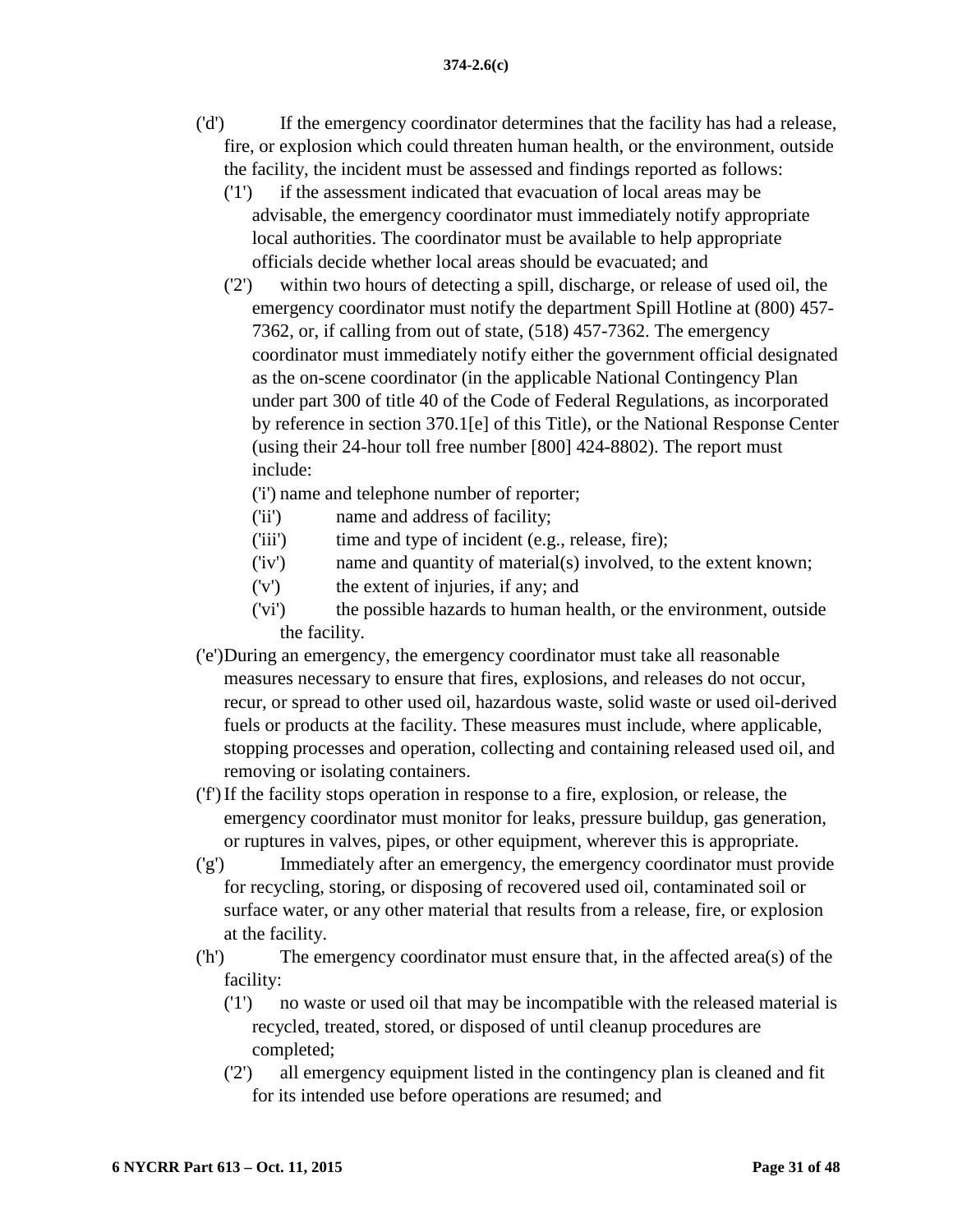- ('3') the owner or operator must notify the regional director of the department in the region in which the facility is located and local authorities that the facility is in compliance with subclauses ('1') and ('2') of this clause before operations are resumed in the affected area(s) of the facility.
- ('i') The owner or operator must note in the operating record: the time, date, and details of any incident that requires implementing the contingency plan. Within 15 days after the incident, the owner or operator must submit a written report on the incident to the EPA regional administrator and the regional director of the department in the region in which the facility is located. The report must include:
	- ('1') name, address, and telephone number of the owner or operator;
	- ('2') name, address, and telephone number of the facility;
	- ('3') date, time, and type of incident (e.g., fire, explosion);
	- ('4') name and quantity of material(s) involved;
	- ('5') the extent of injuries, if any;
	- ('6') an assessment of actual or potential hazards to human health or the environment, where this is applicable; and
	- ('7') estimated quantity and disposition of recovered material that resulted from the incident.

#### **(d) Quality control and rebuttable presumption for used oil.**

- (1) To ensure that used oil managed at a used oil processing/re-refining facility is not hazardous waste under the rebuttable presumption of section  $374-2.2(a)(2)(i)(b)$  of this Subpart, the facility owner or operator must determine whether the total halogen content of used oil managed at the facility is greater than or equal to 1,000 ppm. The owner or operator must make this determination, upon arrival of every used oil transport vehicle at the facility, by obtaining a sample from each incoming load, in accordance with Appendix 19 of this Title or a method shown to be equivalent under section 370.3(a) and (b) of this Title. Such sample must be tested by using an analytical method from SW-846, as incorporated by reference in section  $370.1(e)(8)$  of this Title, to determine whether the total halogen content of the load, whether or not commingled from various generators, is greater than or equal to 1,000 ppm.
	- (i) If the tests for total halogens are performed at other than a department acceptable laboratory, then five percent of all tests must have split samples taken and transmitted to a laboratory acceptable to the department.
- (2) If the used oil contains greater than or equal to 1,000 ppm total halogens, it is presumed to be a hazardous waste because it has been mixed with halogenated hazardous waste listed in section 371.4 of this Title. The owner or operator may rebut the presumption by demonstrating that the used oil does not contain hazardous waste (for example, by demonstrating that the used oil does not contain significant concentrations of halogenated hazardous constituents listed in Appendix 23 of this Title.).
	- (i) Laboratory analyses completed for purposes of rebuttable presumption must be performed by a laboratory currently certified under the appropriate approval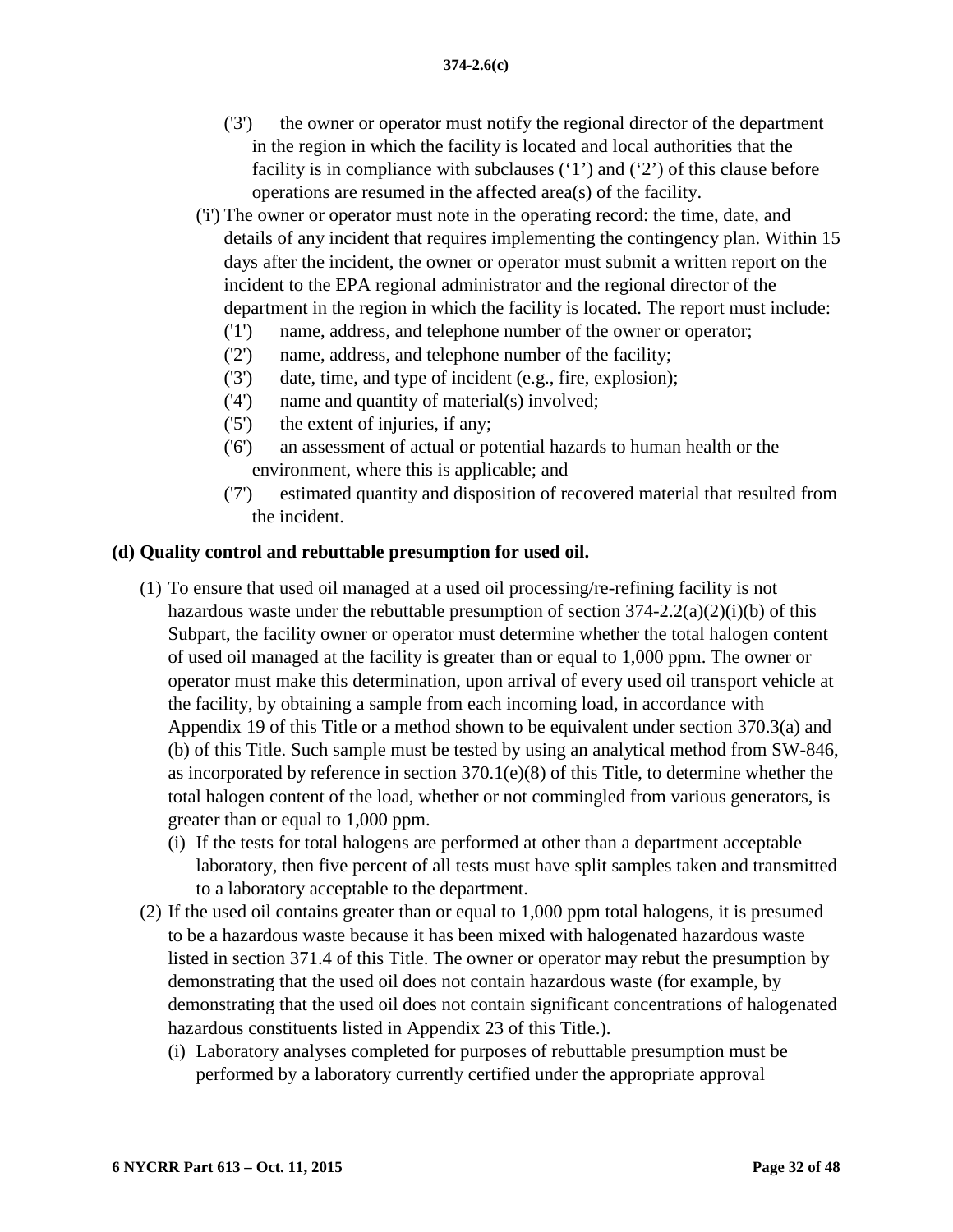categories by the New York State Department of Health's Environmental Laboratory Approval Program (ELAP).

- (ii) The rebuttable presumption does not apply to metalworking oils/fluids containing chlorinated paraffins, if they are processed through a tolling arrangement, as described in section 374-2.3(e)(3) of this Subpart, to reclaim metalworking oils/fluids. The presumption does apply to metalworking oils/fluids if such oils/fluids are recycled in any other manner, or disposed.
- (iii)The rebuttable presumption does not apply to used oils contaminated with chlorofluorocarbons (CFCs) removed from refrigeration units where the CFCs are destined for reclamation. The rebuttable presumption does apply to used oils contaminated with CFCs that have been mixed with used oil from sources other than refrigeration units.
- (3) If the owner or operator of a used oil processing/re-refining facility does not attempt or is unable to rebut the presumption, the owner or operator must immediately contact the appropriate department Regional Environmental Remediation Engineer and reject the load, in accordance with the procedures of section 374-2.6(f)(3) of this section.
- (4) Used oil containing 50 ppm by weight, or greater, of PCBs is a hazardous waste, excluding oil derived from small capacitors, as defined in section  $371.4(e)(3)(ii)$  of this Title, as the sole PCB contamination source. Applicable standards are contained in Part 370 through Subpart 374-1 and Part 376 of this Title.

### **(e) Used oil management.**

Used oil processors/re-refiners are subject to all applicable Spill Prevention, Control and Countermeasures (40 CFR part 112, as incorporated by reference in section 370.1[e] of this Title) in addition to the requirements of this section and Subpart 360-14 of this Title. Used oil processors/re-refiners are also subject to the Underground Storage Tank (40 CFR part 280, as incorporated by reference in section 370.1[e] of this Title) standards for used oil stored in underground tanks whether or not the used oil exhibits any characteristics of hazardous waste, in addition to the requirements of this section.

- (1) Management units. Used oil processors/re-refiners shall not store used oil in units other than tanks, containers, or units subject to regulation under Subparts 373-2 and 373-3 of this Title.
- (2) Used oil tanks. Compliance with petroleum bulk storage regulations.
	- (i) All aboveground or underground used oil tank systems, regardless of tank size, must be in compliance with Part 613 of this Title. In addition, owners and/or operators must comply with the following requirements:

('a')Aboveground used oil tanks must be equipped with secondary containment:

- ('1') The secondary containment system must consist of, at a minimum:
	- ('i') dikes, berms or retaining walls; and
	- ('ii') a floor. The floor must cover the entire area within the dikes, berms, or retaining walls, except, for tanks existing as of January 14, 1995, where existing portions of the tank meet the ground; or
	- ('iii') an equivalent secondary containment system.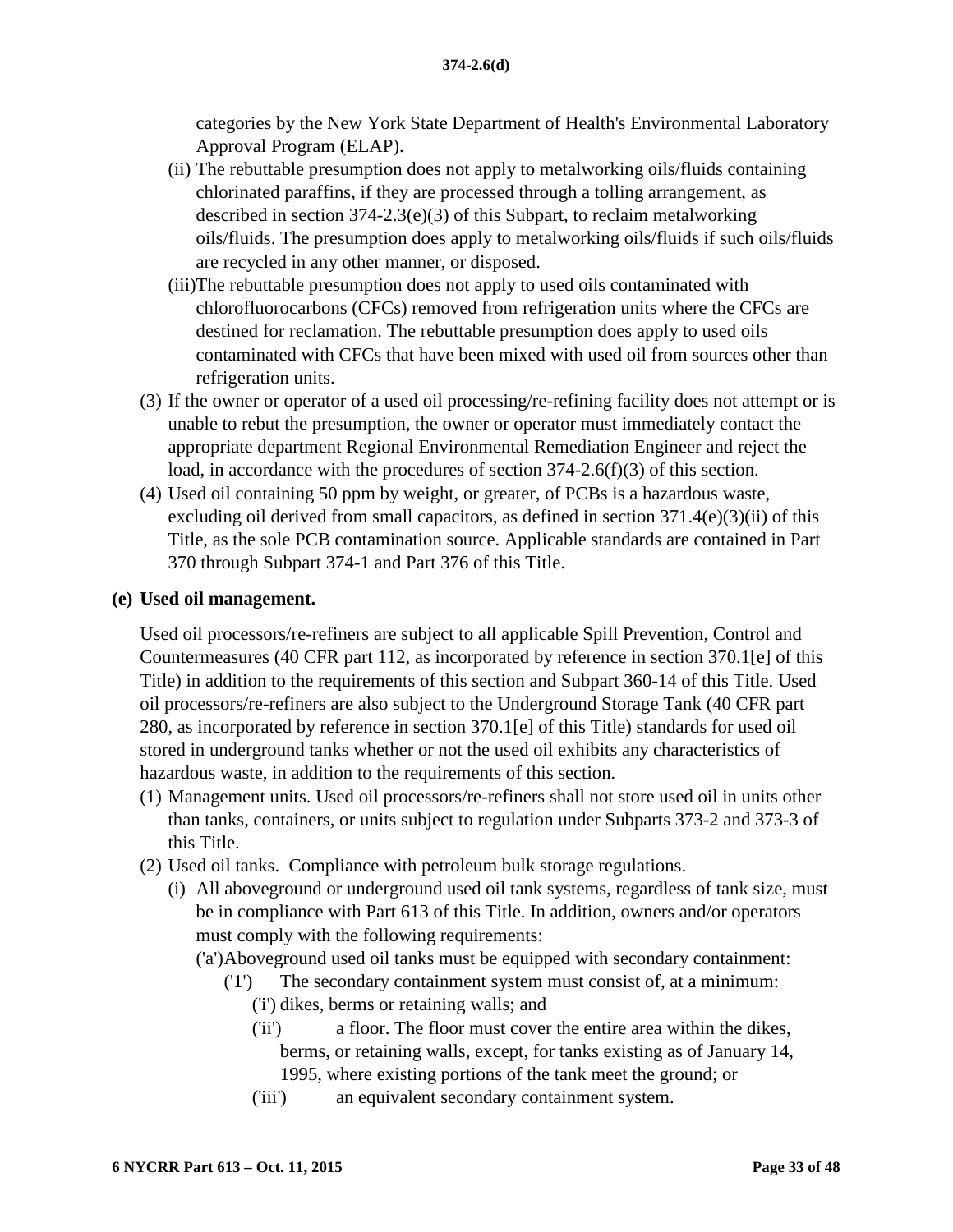- ('2') The entire containment system, including walls and floors, must be sufficiently impervious to used oil to prevent any used oil released into the containment system from migrating out of the system to the soil, groundwater, or surface water.
- ('b') Used oil tanks at a facility licensed under Part 610 of this Title do not require registration under Part 613 of this Title.
- (ii) New aboveground and new underground used oil tank systems, regardless of size, must be installed in accordance with Part 613 of this Title.
- (3) Condition of units. Containers and aboveground used oil tanks used to store or process used oil at processing and re-refining facilities must be:
	- (i) in good condition (no severe rusting, apparent structural defects or deterioration); and
	- (ii) not leaking (no visible leaks).
- (4) Secondary containment for containers. Containers used to store or process used oil at processing and re-refining facilities must be equipped with a secondary containment system.
	- (i) The secondary containment system must consist of, at a minimum: ('a')dikes, berms or retaining walls; and
		- ('b') a floor. The floor must cover the entire area within the dike, berm or retaining wall; or
		- ('c')an equivalent secondary containment system.
	- (ii) The entire containment system, including walls and floor, must be sufficiently impervious to used oil to prevent any used oil released into the containment system from migrating out of the system to the soil, groundwater, or surface water.
- (5) Labels.
	- (i) Every container and aboveground used oil tank used to store used oil at a processing and re-refining facility must be clearly labeled or marked with the design capacity and working capacity of the tank and with the words "Used Oil". In addition, every aboveground tank used to store oil at a processing and re-refining facility must be labeled with the design capacity and working capacity of the tank.
	- (ii) Fill pipes used to transfer used oil into underground used oil tanks at processing and re-refining facilities must be clearly labeled or marked with the capacity of the tank and with the words "Used Oil".
- (6) Response to releases.
	- (i) Any spill, discharge, or release of used oil shall be subject to all applicable provisions of article 12 of the Navigation Law (NL sections 170 through 197) and its implementing rules and regulations, 17 NYCRR Parts 32 - 33 and Part 611 of this Title, regarding, but not limited to, notification, clean up, and liability, and are also subject to applicable provisions of article 17, titles 10 and 17, of the Environmental Conservation Law, and subpart 613-6 of this Title.
	- (ii) Upon detection of a release of used oil to the environment that is not subject to the requirements of subpart F of 40 CFR part 280, as incorporated by reference in section 370.1(e) of this Title, and subpart 613-6 of this Title, the owner/operator must perform the following cleanup steps: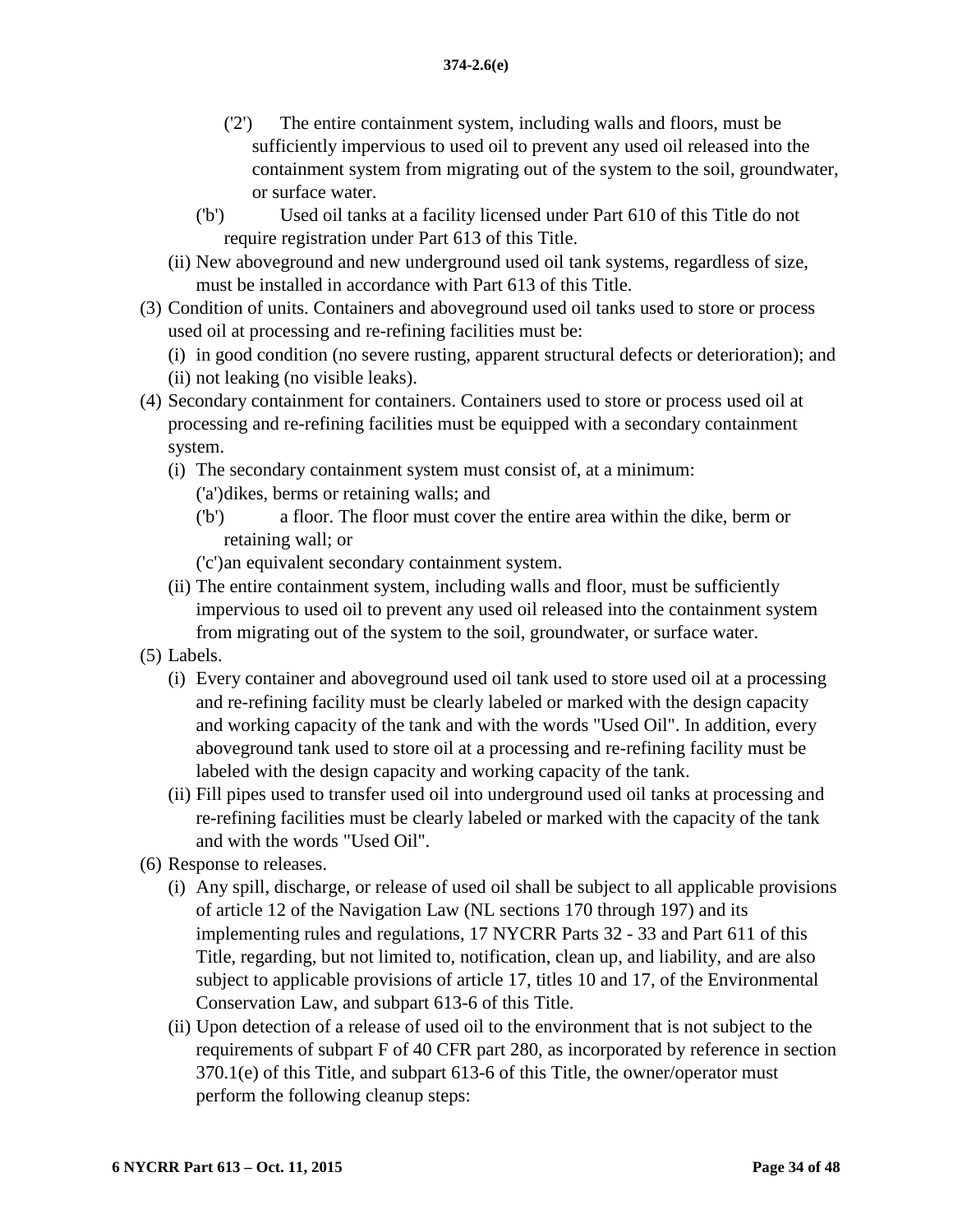('a')stop the release;

- ('b') contain the released used oil;
- ('c')clean up and manage properly the released used oil and other materials;
- ('d') if necessary, repair or replace any leaking used oil storage containers or tanks prior to returning them to service.
- (iii)Within two hours of detecting a spill, discharge, or release of used oil, the facility owner or operator must notify the department Spill Hotline at (800) 457-7362, or, if calling from out of state, (518) 457-7362.
- (7) Closure.
	- (i) Aboveground used oil tanks. Owners and operators who store or process used oil in aboveground used oil tanks must comply with the following requirements within 180 days after used oil storage or processing has ceased:
		- ('a')At closure of a tank system, the owner or operator must remove or decontaminate used oil residues in tanks, contaminated containment system components, contaminated soils, and structures and equipment contaminated with used oil, and, unless the materials are not hazardous waste under Part 371 of this Title, manage them as hazardous waste. In addition, the owner or operator must comply with the closure requirements of section 613-4.5 of this Title.
		- ('b') If the owner or operator demonstrates that not all contaminated soils can be practicably removed or decontaminated as required in clause ('a') of this subparagraph, then the owner or operator must close the tank system and perform post-closure care in accordance with the closure and post-closure care requirements that apply to hazardous waste landfills (section 373-3.14(d) of this Title).
	- (ii) Containers. Owners and operators who store used oil in containers must comply with the following requirements within 180 days after used oil storage has ceased:
		- ('a')closure, containers holding used oils or residues of used oil must be removed from the site;
		- ('b') the owner or operator must remove or decontaminate used oil residues, contaminated containment system components, contaminated soils, and structures and equipment contaminated with used oil, and, unless the materials are not hazardous waste under Part 371 of this Title, manage them as hazardous waste.
	- (iii)Underground used oil tanks must be closed in accordance with sections 613-2.6 or 613-3.5 of this Title, as applicable, and the applicable requirements of 40 CFR 280, subpart G, as incorporated by reference in section 370.1(e) of this Title.

# **(f) Quality control plan.**

Owners or operators of used oil processing and re-refining facilities must develop and follow a written quality control plan describing the procedures that will be used to comply with the analysis requirements of subdivision (d) of this section and, if applicable, section 374-2.8(c) of this Subpart. The owner or operator must keep the plan at the facility, and must receive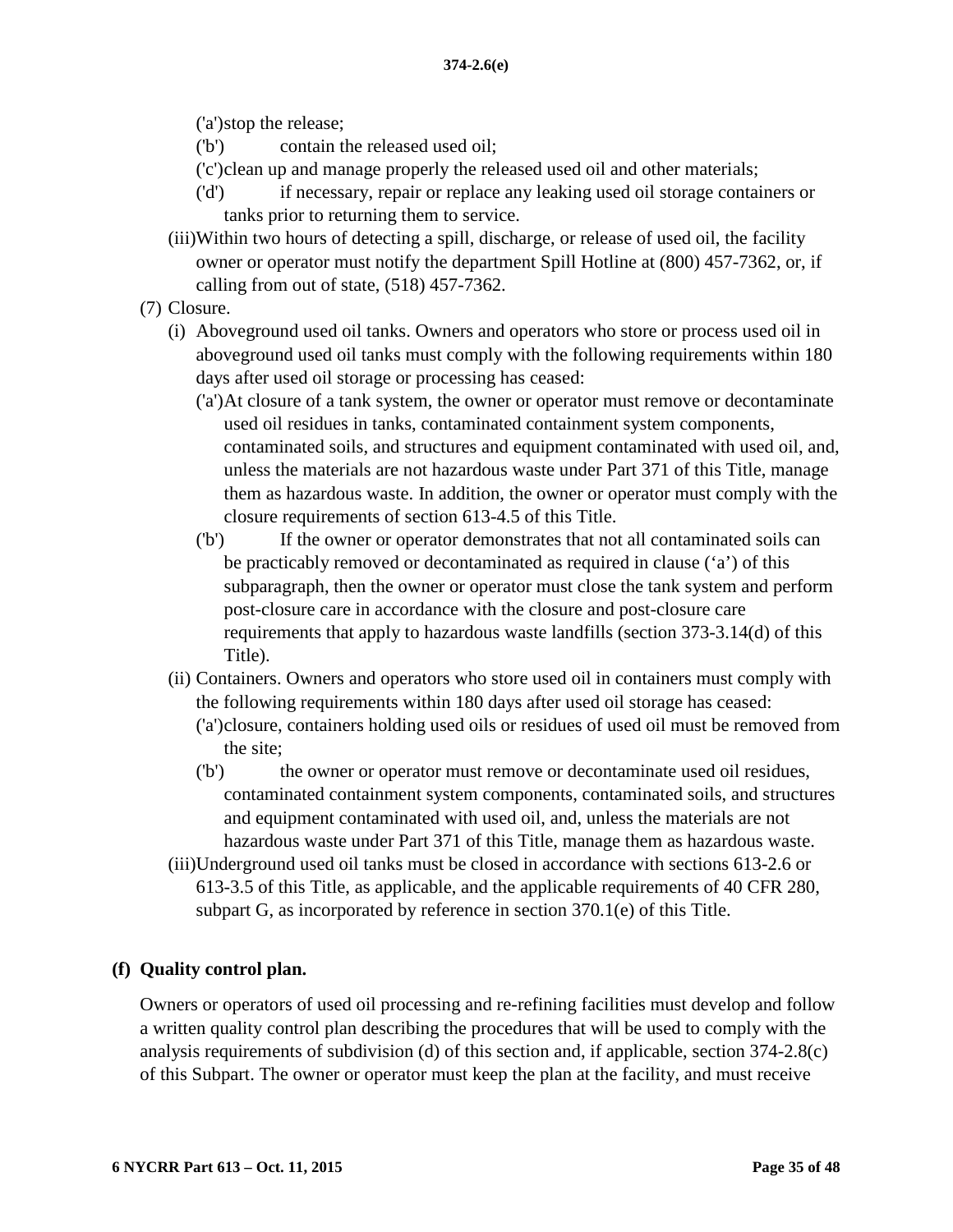approval from the department for any changes to an approved plan before implementation of such changes.

- (1) Rebuttable presumption for used oil in subdivision (d) of this section. At a minimum, the plan must provide a detailed description of how all incoming loads of used oil will be tested for total halogen content, specifying the following:
	- (i) the sampling method used to obtain representative samples to be analyzed. A representative sample may be obtained using either:

('a')one of the sampling methods in Appendix 19 of this Title; or

- ('b') a method shown to be equivalent under section 370.3(a) and (b) of this Title;
- (ii) the frequency of sampling to be performed, and whether the analysis will be performed on-site or off-site; and
- (iii)the methods used to analyze used oil for the parameters specified in subdivision (d) of this section.
- (2) On-specification used oil fuel in section  $374-2.8(c)$  of this Subpart. At a minimum, the plan must specify or include the following if section 374-2.8(c) of this Subpart is applicable:
	- (i) a detailed flow diagram of the facility, indicating where off-specification and onspecification used oils are handled;
	- (ii) whether sample analyses or other information will be used to make the onspecification determination;
	- (iii)if sample analyses are used to make the on-specification determination:
		- ('a')the sampling method used to obtain representative samples to be analyzed. A representative sample may be obtained using either:
			- ('1') one of the sampling methods in Appendix 19 of this Title; or
			- $(2')$  a method shown to be equivalent under section 370.3(a) and (b) of this Title;
		- ('b') whether used oil will be sampled and analyzed prior to or after any processing/re-refining;
		- ('c')the frequency of sampling to be performed; and whether the analysis will be performed on-site or off-site; and
		- ('d') the methods used to analyze used oil for the parameters specified in section 374-2.8(c) of this Title.
	- (iv)the type of information that will be used to make the on-specification used oil fuel determination; and
	- (v) a description of what procedures and precautions will be taken to assure that onspecification used oil is not contaminated with foreign substances that would cause the used oil to be classified as off-specification.
- (3) Management of materials suspected or determined to be hazardous waste. The plan must provide detailed procedures as to how the owner or operator will handle a load of used oil that is suspected to be, or is determined to contain a listed hazardous waste. This plan must include the following: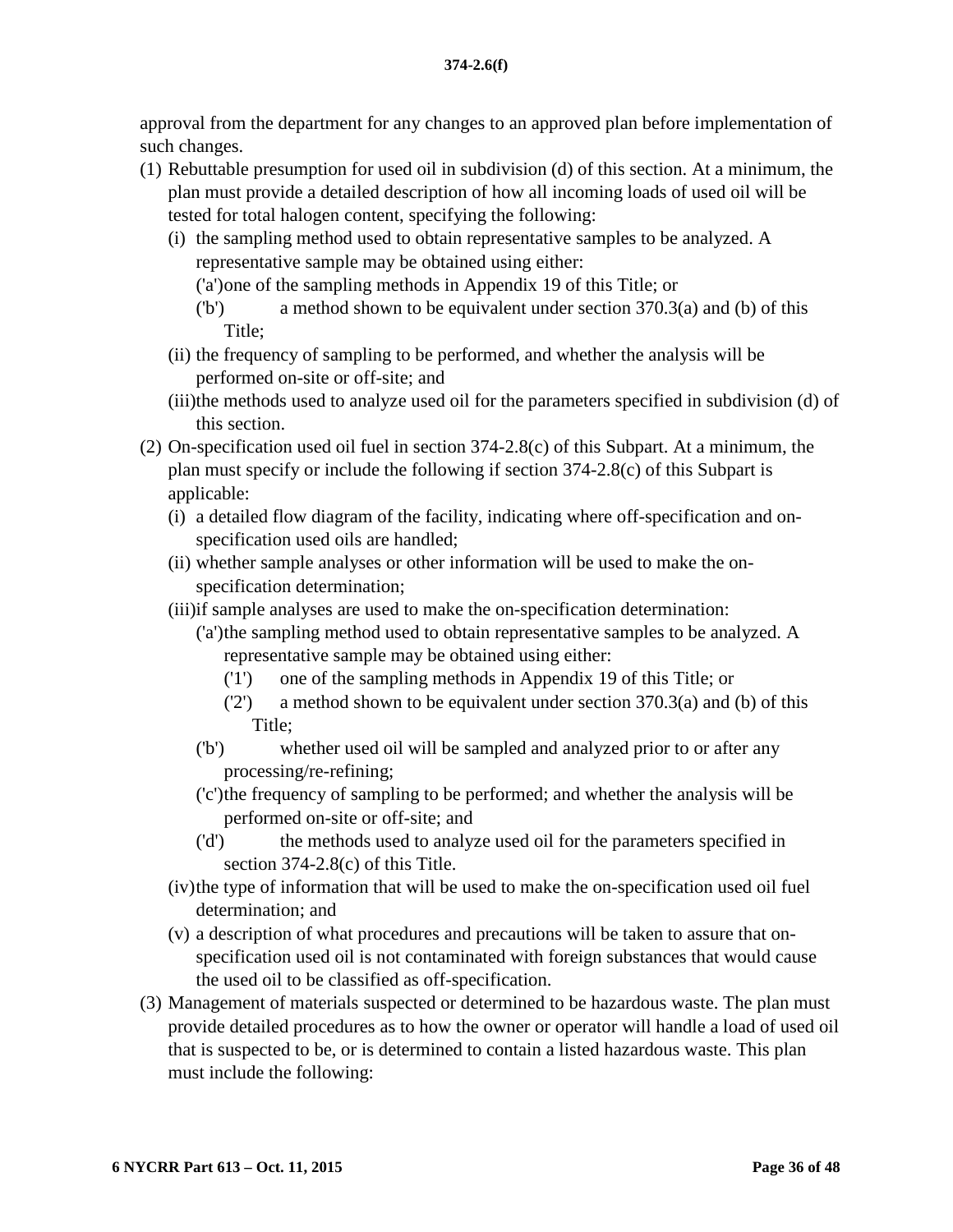- (i) a description of the procedures to be used if the load is rejected prior to being offloaded at the facility;
- (ii) a description of the procedures to be used if the load is off-loaded at the facility and is later found to contain a listed hazardous waste; and
- (iii)a description of the procedures for notifying the department if a load of used oil is rejected from the facility due to the potential of the load containing a listed hazardous waste. These procedures must include the notification by the facility operator to the appropriate department Regional Environmental Remediation Engineer immediately by phone and within three days by letter.

### **(g) Tracking.**

- (1) Acceptance. Used oil processors/re-refiners must ensure that used oil is transported to their facilities only by transporters who are permitted, as required by Part 364 of this Title. Used oil processors/re-refiners are required to confirm that the transporters delivering used oil to their facilities carry a valid Part 364 waste transporter permit, if required. Used oil processors/re-refiners must keep copies of invoices for each used oil shipment accepted for processing/re-refining. Records for each shipment must include the following information:
	- (i) the name and address of the transporter who delivered the used oil to the processor/rerefiner;
	- (ii) the name and address of the generator, transfer facility or processor/re-refiner from whom the used oil was sent for processing/re-refining;
	- (iii)the EPA identification number of the transporter who delivered the used oil to the processor/re-refiner;
	- (iv)the EPA identification number (if applicable) of the generator, transfer facility or processor/re-refiner from whom the used oil was sent for processing/re-refining;
	- (v) the quantity of used oil accepted;
	- (vi)the type of used oil (on-specification or off-specification) and, if on-specification, the method of determination (chemical analysis, pre-characterization); and
	- (vii) the date of acceptance.
- (2) Delivery. Used oil processors/re-refiners must keep copies of invoices for each shipment of used oil that is shipped to a used oil burner, processor/re-refiner, or disposal facility. This record may take a form of a log, invoice, manifest, bill of lading, or other shipping document. Records for each shipment must include the following information:
	- (i) the name and address of the transporter who delivers the used oil to the burner, processor/re-refiner or disposal facility;
	- (ii) the name and address of the burner, processor/re-refiner or disposal facility who will receive the used oil;
	- (iii)the EPA identification number of the transporter who delivers the used oil to the burner, processor/re-refiner or disposal facility;
	- (iv)the EPA identification number of the burner, processor/re-refiner, or disposal facility who will receive the used oil;
	- (v) the quantity of used oil shipped;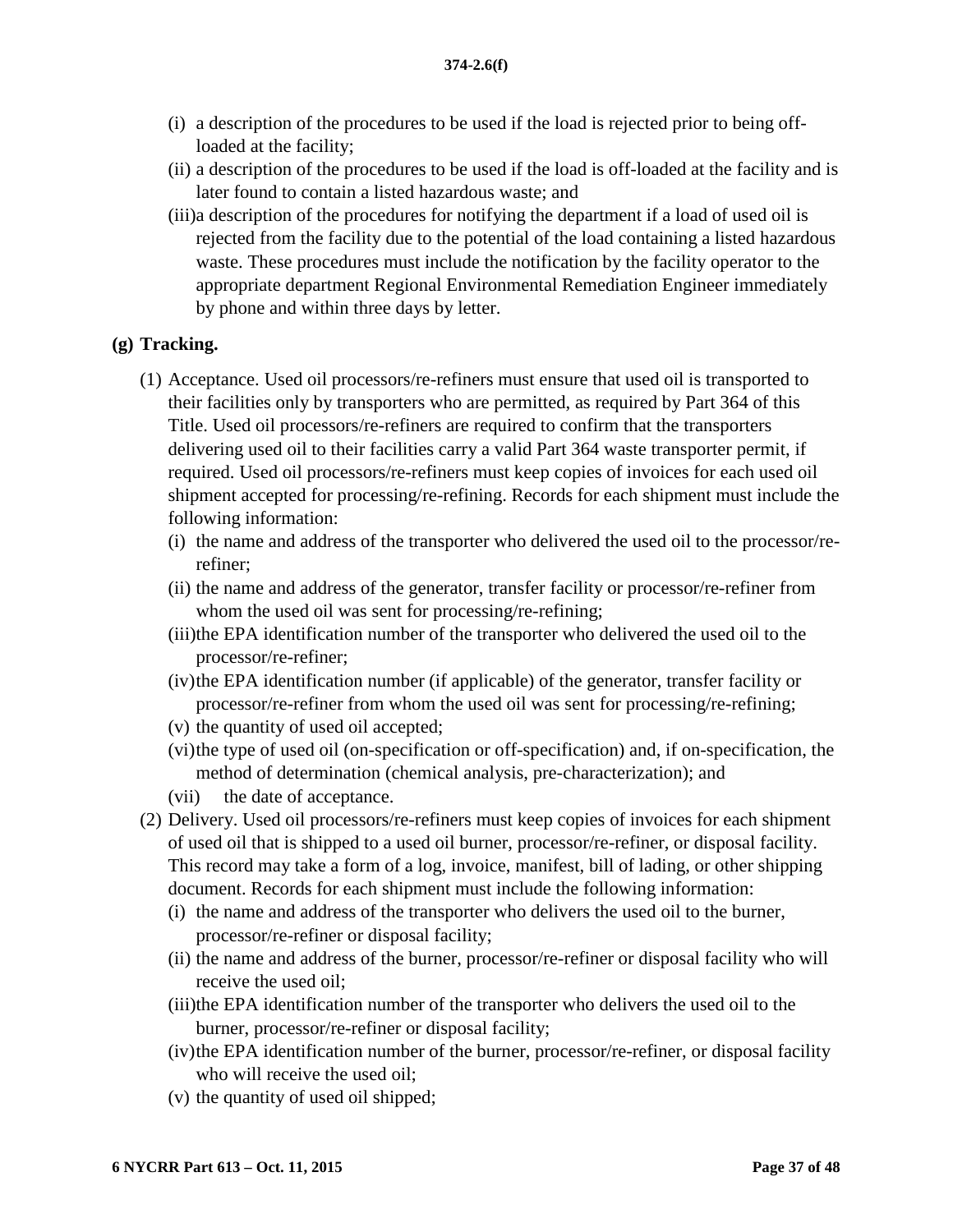- (vi)the type of used oil (on-specification or off-specification) and, if on-specification, the method of determination (chemical analysis, pre-characterization); and
- (vii) the date of shipment.
- (3) Record retention. The records described in paragraphs (1) and (2) of this subdivision must be maintained for at least seven years.

### **(h) Operating record and reporting.**

- (1) Operating record.
	- (i) The owner or operator of a used oil processing or re-refining facility must keep a written operating record at the facility.
		- ('a')The operating record must include the facility's used oil tracking records, as described in subdivision (g) of this section.
		- ('b') Unless otherwise specified in Part 613 of this Title, records of inspections must be maintained in the facility's operating record for a period of seven years.
	- (ii) The following information must be recorded, as it becomes available, and maintained in the operating record until closure of the facility;
		- ('a')records and results of used oil analyses performed as described in the quality control plan required under subdivision (f) of this section; and
		- ('b') summary reports and details of all incidents that require implementation of the contingency plan as specified in paragraph  $(c)(2)$  of this section.
- (2) Reporting. No later than March 1st of each calendar year, the owner or operator of a used oil processing or re-refining facility must file with the department's central office and the department office administering the region in which the facility is located, an annual report for the prior calendar year in a form prescribed by or acceptable to the department. The report must include the following information:
	- (i) facility name, address, EPA identification number, contact person, phone number and location;
	- (ii) the calendar year covered by the report;
	- (iii)a listing of each storage tank and its capacity;
	- (iv)a monthly summary of all incoming and outgoing loads since the last report which must include:
		- ('a')a list of the names, addresses, and EPA identification numbers of the originating facilities from which used oil was accepted (if used oil is received from numerous facilities under one load, the transporter's name, Part 364 permit number, and EPA identification number can be used);
		- ('b') a list of the names, addresses and EPA identification numbers of the offsite receiving facilities to which oil was shipped; and
		- ('c')a summary by type of the quantity of used oil accepted from or shipped to the facilities listed under clauses ('a') and ('b') of this subparagraph (on-specification or off-specification), and the manner in which the used oil is processed/re-refined, including the specific processes employed.
	- (v) if, since the last report, any chemical analysis was performed on the used oil received by the facility for the purpose of checking on-site screening for total halogens, a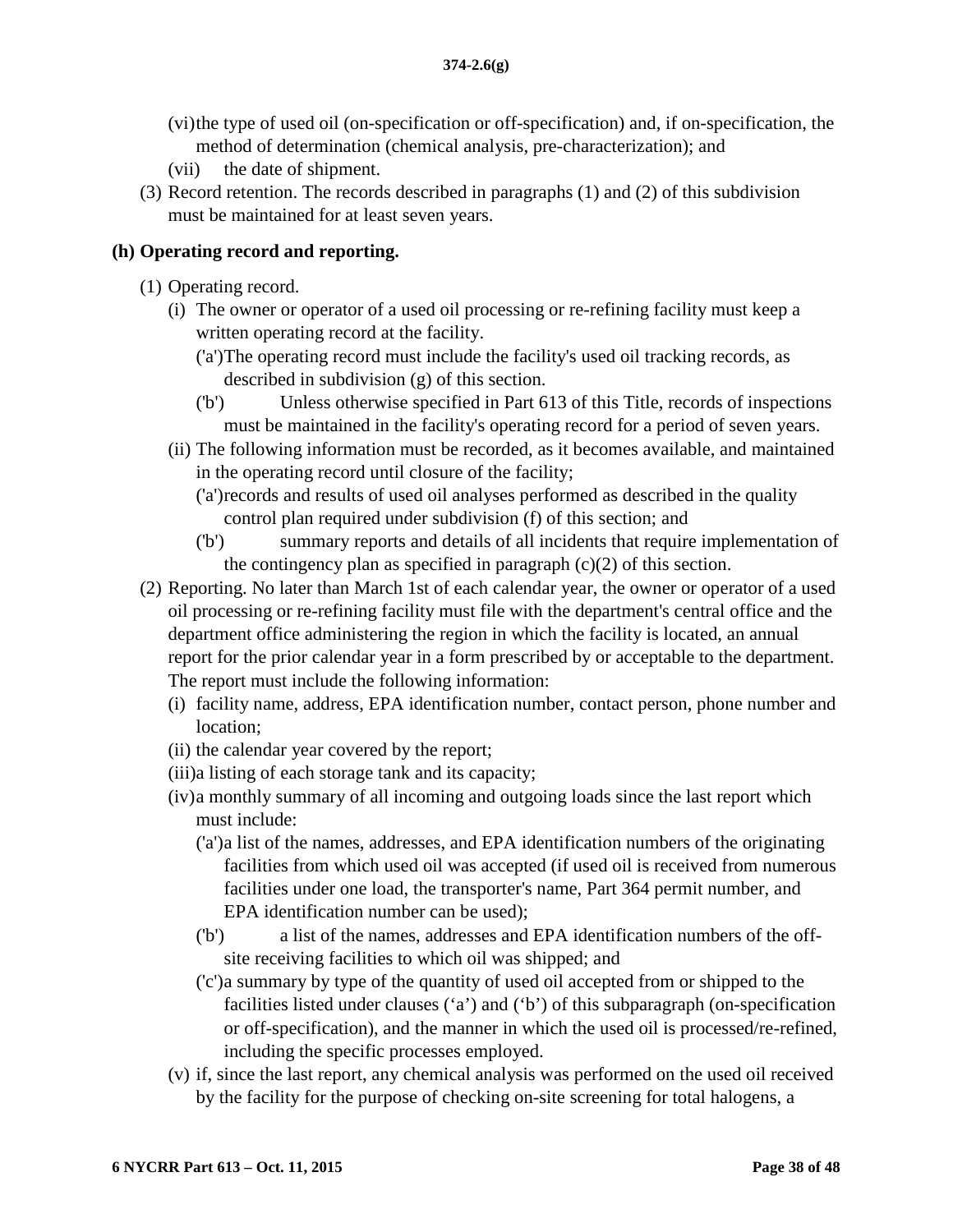tabulation of the data from any such analysis and the associated total halogen screening data;

- (vi)a description of any spills or emergencies that occurred at the facility since the last report and corrective actions taken in response to such occurrences;
- (vii) a list of any unacceptable used oil that was rejected or received by the facility since the last report and how it was handled. Unacceptable used oil must be managed in accordance with the permittee's used oil quality control plan for the management of materials suspected or determined to be hazardous waste, as required by paragraph (f)(3) of this section. This list must include the date the shipment was rejected or received, the quantity of material rejected, the Part 364 permit number of the transporter of the rejected load, and the EPA identification number of the transporter of the rejected load; and
- (viii) a description of any operational changes since the last report or anticipated future changes to the facility.

#### **(i) Off-site shipments of used oil.**

Used oil processors/re-refiners who initiate shipments of used oil off-site must ship the used oil using a used oil transporter who has obtained an EPA identification number and who is authorized under Part 364 of this Title.

#### **(j) Management of residues.**

Owners and operators who generate residues from the storage, processing, or re-refining of used oil must manage the residues as specified in section  $374-2.2(a)(5)$  of this Subpart.

## <span id="page-38-0"></span>**374-2.7 Standards for Used Oil Burners Who Burn Off-Specification Used Oil for Energy Recovery**

#### **(a) Applicability**

- (1) General. The requirements of this section apply to used oil burners except as specified in subparagraphs (i) and (ii) of this paragraph. A used oil burner is a facility where used oil not meeting the specification requirements in section  $374-2.2(b)(1)$  of this Subpart is burned for energy recovery in devices identified in paragraph (b)(1) of this section. Facilities burning used oil for energy recovery under the following conditions are not subject to this section:
	- (i) the used oil is burned by the generator in an on-site space heater under the provisions of section 374-2.3(d) of this Subpart; or
	- (ii) the used oil is burned by a processor/re-refiner for purposes of processing used oil, which is considered burning incidentally to used oil processing.
- (2) Other applicable provisions. Used oil burners must comply with the applicable requirements of Parts 201 and 225 of this Title. In addition, used oil burners who conduct the following activities are also subject to the requirements of other applicable provisions of this Subpart as indicated below: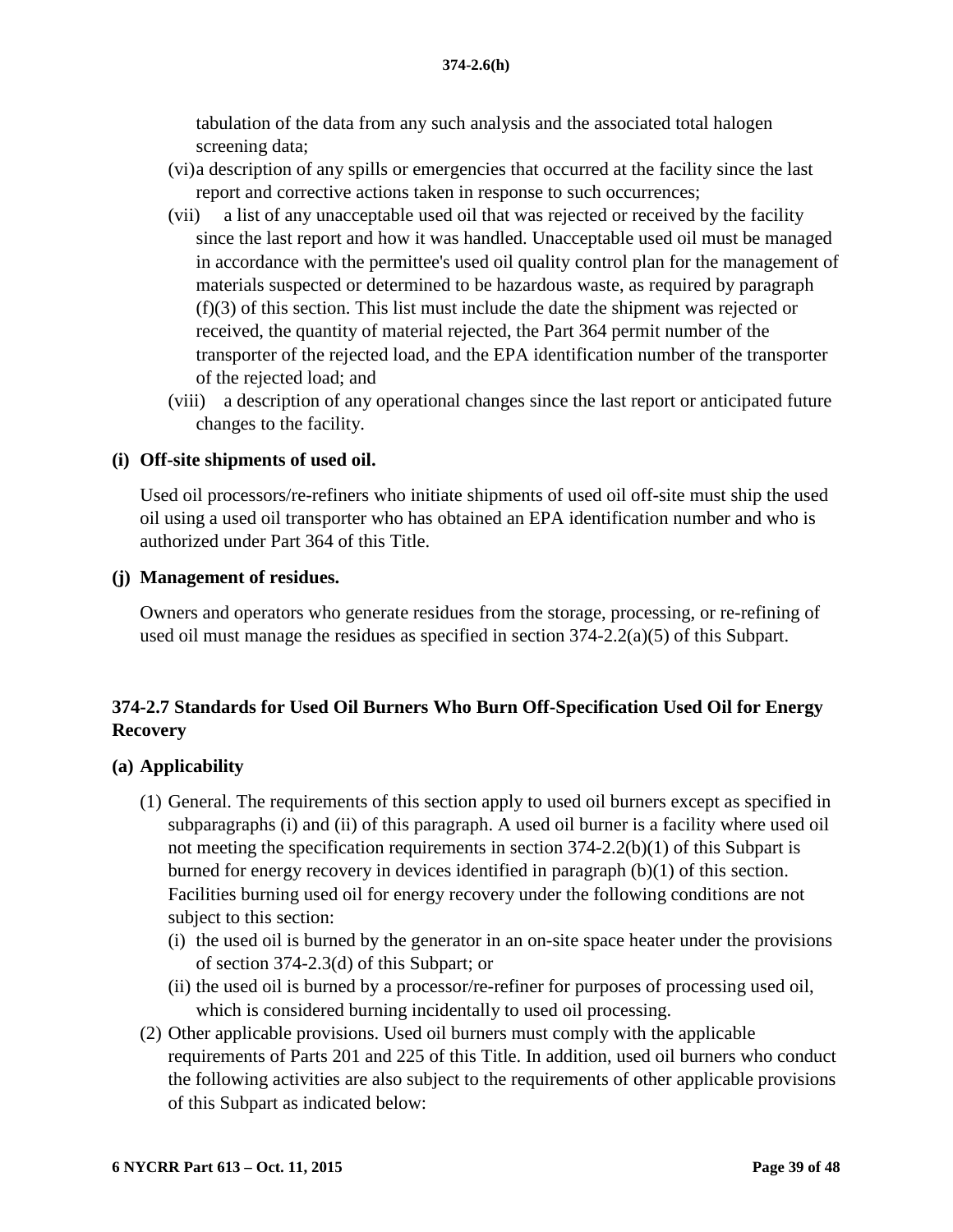- (i) burners who generate used oil must also comply with section 374-2.3 of this Subpart;
- (ii) burners who transport used oil must also comply with section 374-2.5 of this Subpart and Part 364 of this Title, if applicable;
- $(iii)$ except as provided in paragraph  $(b)(2)$  of this section, burners who process or rerefine used oil must also comply with section 374-2.6 of this Subpart;
- (iv)burners who direct shipments of off-specification used oil from their facility to a used oil burner, or first claim that used oil that is to be burned for energy recovery meets the used oil fuel specifications set forth in section 374-2.2(b)(1) of this Subpart, must also comply with section 374-2.8 of this Subpart; and
- (v) burners who dispose of used oil must comply with section 374-2.9 of this Subpart.
- (3) Specification fuel. This section does not apply to persons burning used oil that meets the used oil fuel specification of section  $374-2.2(b)(1)$  of this Subpart, provided that the burner complies with the requirements of section 374-2.8 of this Subpart.

#### **(b) Restrictions on burning.**

- (1) Off-specification used oil fuel may be burned for energy recovery in only the following devices:
	- (i) industrial furnaces identified in section 370.2(b) of this Title;
	- (ii) boilers, as defined in section 370.2(b) of this Title, that are identified as follows: ('a')industrial boilers located on the site of a facility engaged in a manufacturing process where substances are transformed into new products, including the component parts of products, by mechanical or chemical processes;
		- ('b') utility boilers used to produce electric power, steam, heated or cooled air, or other gases or fluids for sale; or
		- ('c')on-site burning in space heaters. Generators may burn used oil in used oil-fired space heaters provided that:
			- ('1') the heater burns only used oil that the owner or operator generates or used oil received from household do-it-yourselfer used oil generators;
			- ('2') the heater is designed to have a maximum capacity of no more than 0.5 million Btu per hour; and
			- ('3') the combustion gases from the heater are vented to the outside ambient air;
	- (iii)hazardous waste incinerators subject to regulation under section 373-2.15 or 373-3.15 of this Title.
- (2) Other used oil activities. Other used oil activities.
	- (i) Except as provided in subparagraph (ii) of this paragraph, used oil burners may not process used oil unless they also comply with the requirements of section 374-2.6 of this Subpart.
	- (ii) Used oil burners may aggregate off-specification used oil with virgin oil or onspecification used oil for purposes of burning, but may not aggregate for purposes of producing on-specification used oil.

#### **(c) Notification.**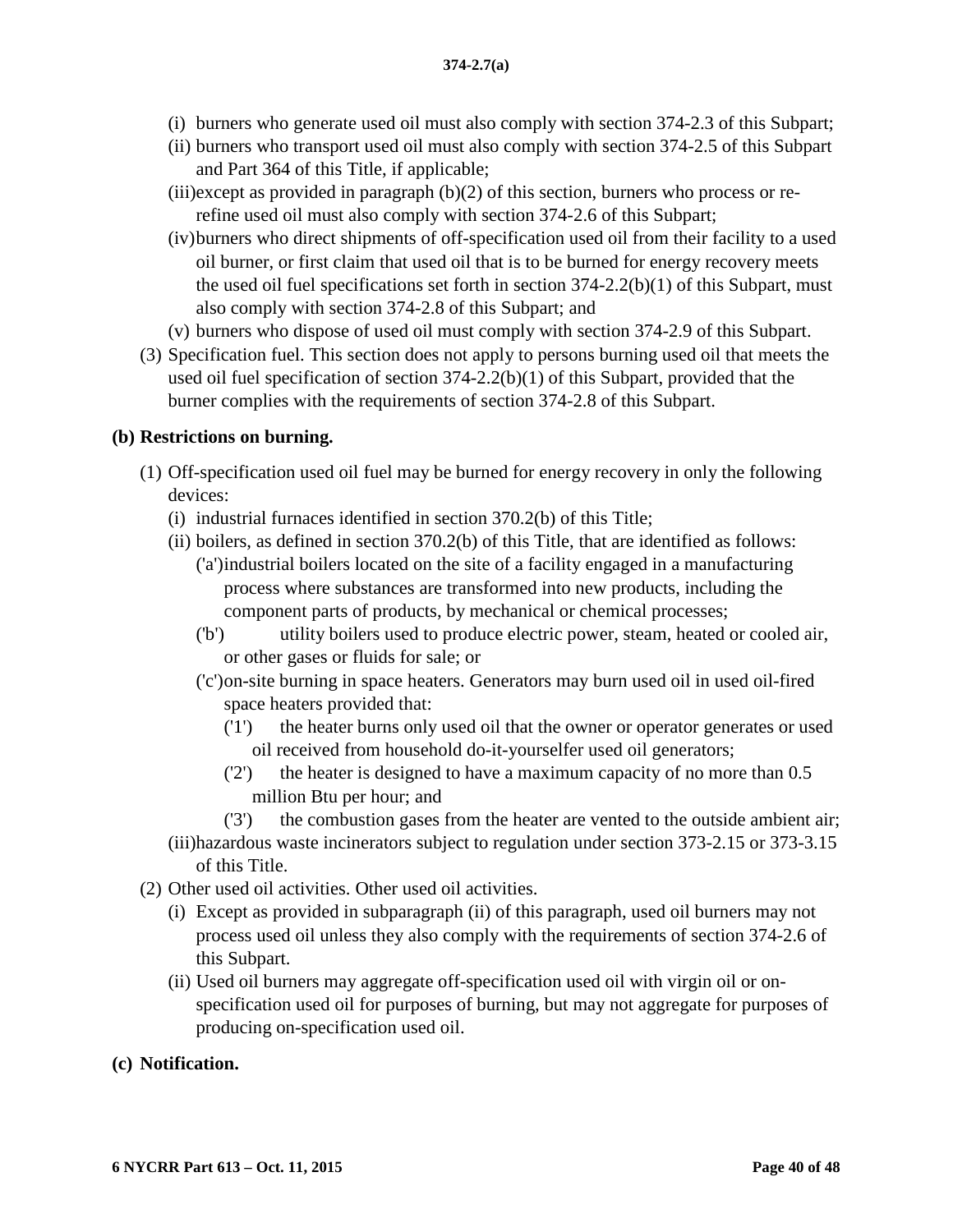- (1) Identification numbers. Used oil burners which have not previously complied with the notification requirements of RCRA section 3010 must comply with these requirements and obtain an EPA identification number.
- (2) Mechanics of notification. Used oil burners who have not received an EPA identification number may obtain one by notifying the EPA regional administrator of their used oil activity by submitting either:
	- (i) a completed EPA Form 8700-12 (EPA Form 8700-12 is available at the EPA web site, http://www.epa.gov); or
	- (ii) a letter requesting an EPA identification number. Call the RCRA/Superfund Hotline to determine where to send a letter requesting an EPA identification number. The letter must include the following information:

('a')burner company name;

- ('b') owner of the burner company;
- ('c')mailing address for the burner;
- ('d') name and telephone number for the burner point of contact;
- ('e')type of used oil activity; and
- ('f')location of the burner facility.
- (3) Department notification. A used oil burner must notify the department in writing of its operation. Such notification must be sent to the department office of the region in which the facility is located.

### **(d) Quality control and rebuttable presumption for used o**i**l.**

- (1) To ensure that used oil managed at a used oil burner facility is not hazardous waste under the rebuttable presumption of section  $374-2.2(a)(2)(i)(b)$  of this Subpart, a used oil burner must determine whether the total halogen content of used oil managed at the facility is greater than or equal to 1,000 ppm.
- (2) The used oil burner must determine if the used oil contains greater than or equal to 1,000 ppm total halogens by:
	- (i) testing the used oil;
	- (ii) applying knowledge of the halogen content of the used oil in light of the materials or processes used; or
	- (iii)if the used oil has been received from a processor/re-refiner subject to regulation under section 374-2.6 of this Subpart, using information provided by the processor/rerefiner.
- (3) If the used oil contains greater than or equal to 1,000 ppm total halogens, it is presumed to be a hazardous waste because it has been mixed with halogenated hazardous waste listed in section 371.4 of this Title. The owner or operator may rebut the presumption by demonstrating that the used oil does not contain hazardous waste (for example, by demonstrating that the used oil does not contain significant concentrations of halogenated hazardous constituents listed in Appendix 23 of this Title).
	- (i) Laboratory analyses completed for purposes of rebuttable presumption must be performed by a laboratory currently certified under the appropriate approval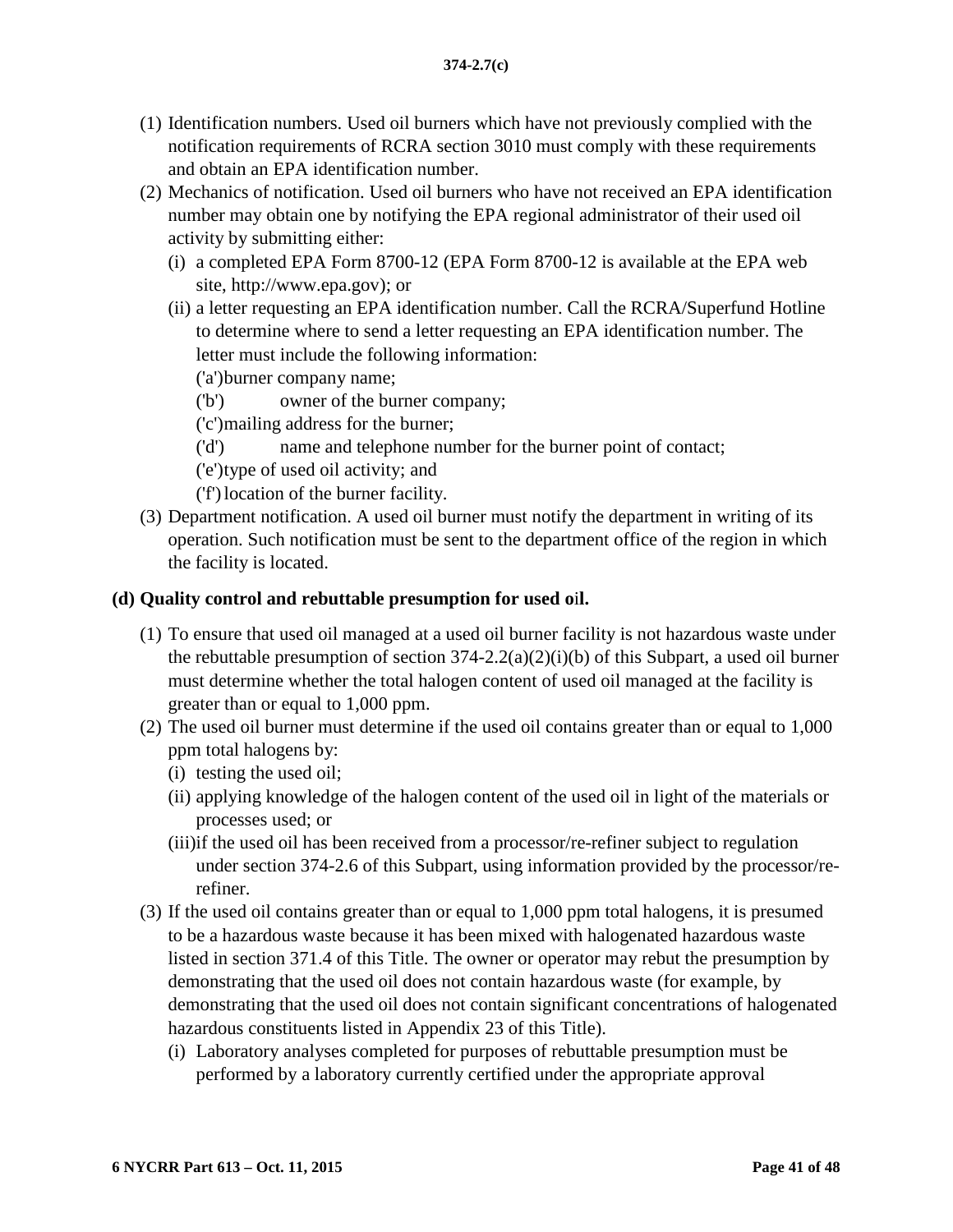categories by the New York State Department of Health's Environmental Laboratory Approval Program (ELAP).

- (ii) The rebuttable presumption does not apply to metalworking oils/fluids containing chlorinated paraffins, if they are processed, through a tolling arrangement, as described in section 374-2.3(e)(3) of this Subpart, to reclaim metalworking oils/fluids. The presumption does apply to metalworking oils/fluids if such oils/fluids are recycled in any other manner, or disposed.
- (iii)The rebuttable presumption does not apply to used oils contaminated with chlorofluorocarbons (CFCs) removed from refrigeration units where the CFCs are destined for reclamation. The rebuttable presumption does apply to used oils contaminated with CFCs that have been mixed with used oil from sources other than refrigeration units.
- (4) Used oil containing 50 ppm by weight, or greater, of PCBs is a hazardous waste, excluding oil derived from small capacitors, as defined in section  $371.4(e)(3)(ii)$  of this Title, as the sole PCB contamination source. Applicable standards are contained in Part 370 through Subpart 374-1 and Part 376 of this Title.
- (5) Record retention. Records of analyses conducted or information used to comply with paragraphs  $(1)$ ,  $(2)$ ,  $(3)$ , and  $(4)$  of this subdivision must be maintained by the burner for at least three years.

### **(e) Used Oil Storage.**

Used oil burners are also subject to all applicable Spill Prevention, Control and Countermeasures (40 CFR part 112, as incorporated by reference in section 370.1[e] of this Title) in addition to the requirements of this section. Used oil burners are also subject to the Underground Storage Tank (40 CFR part 280, as incorporated by reference in section 370.1[e] of this Title) standards for used oil stored in underground tanks whether or not the used oil exhibits any characteristics of hazardous waste, in addition to the requirements of this section.

- (1) Storage units. Used oil burners may not store used oil in units other than tanks, containers, or units subject to regulation under Subparts 373-2 and 373-3 of this Title.
- (2) Used oil tanks. Compliance with petroleum bulk storage regulations.
	- (i) All aboveground or underground used oil tank systems, regardless of tank size, must be in compliance with Part 613 of this Title. In addition, burners must comply with the following requirements:
		- ('a')aboveground used oil tanks must be equipped with secondary containment:
			- ('1') the secondary containment system must consist of, at a minimum:
				- ('i') dikes, berms or retaining walls; and
				- ('ii') a floor. The floor must cover the entire area within the dikes, berms, or retaining walls, except, for tanks existing as of January 14, 1995, where existing portions of the tank meet the ground; or
				- ('iii') an equivalent secondary containment system;
			- ('2') the entire containment system, including walls and floors, must be sufficiently impervious to used oil to prevent any used oil released into the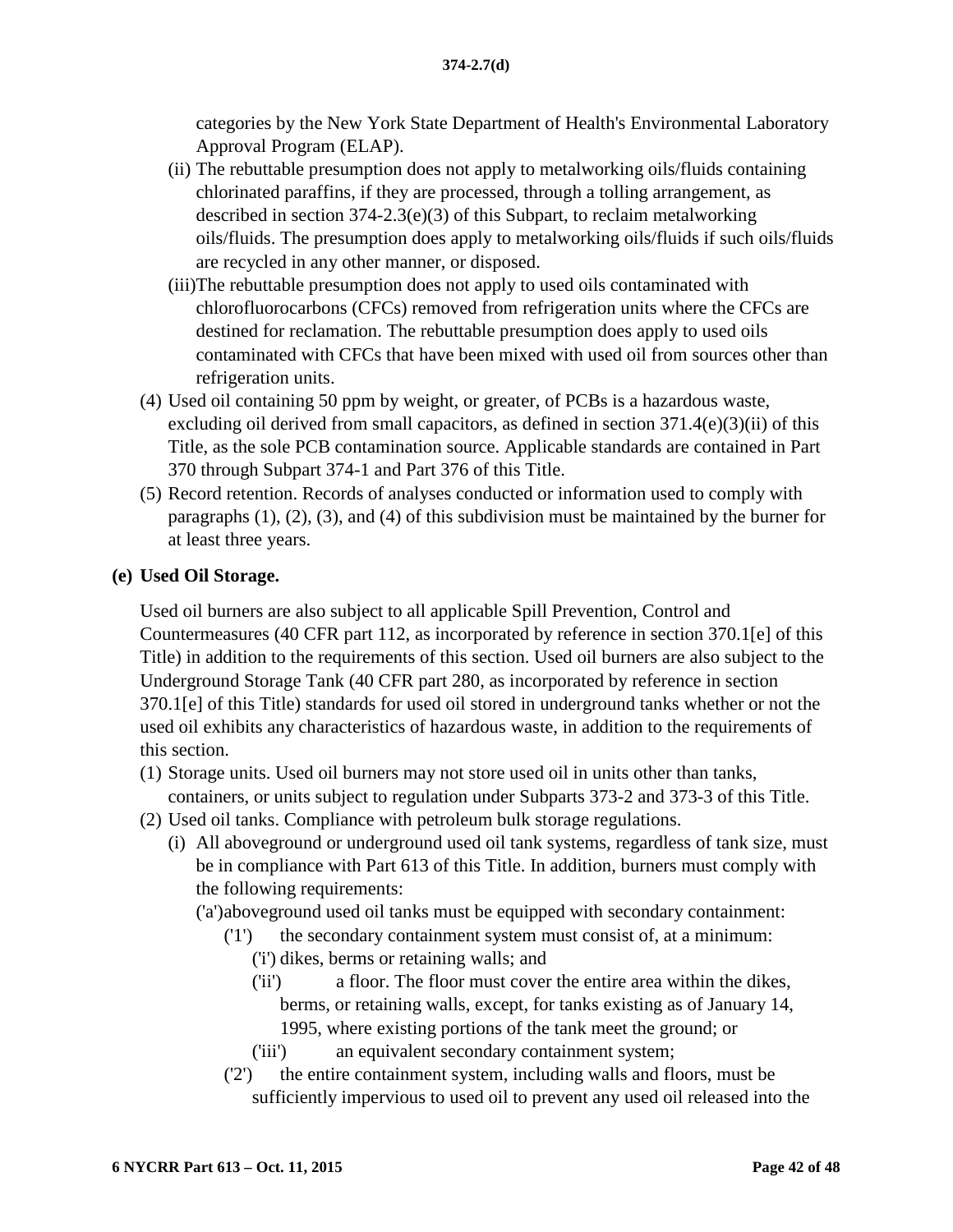containment system from migrating out of the system to the soil, groundwater, or surface water;

- ('b') used oil tanks at a facility licensed under Part 610 of this Title do not require registration under Part 613 of this Title.
- (ii) New aboveground and new underground used oil tank systems, regardless of tank size, must be installed in accordance with Part 613 of this Title.
- (3) Condition of units. Containers and aboveground used oil tanks used to store used oil at burner facilities must be:
	- (i) in good condition (no severe rusting, apparent structural defects or deterioration); and (ii) not leaking (no visible leaks).
- (4) Secondary containment for containers. Containers used to store used oil at burner facilities must be equipped with a secondary containment system.
	- (i) The secondary containment system must consist of, at a minimum:
		- ('a')dikes, berms or retaining walls; and
		- ('b') a floor. The floor must cover the entire area within the dike, berm, or retaining wall.
	- (ii) The entire containment system, including walls and floor, must be sufficiently impervious to used oil to prevent any used oil released into the containment system from migrating out of the system to the soil, groundwater, or surface water.
- (5) Labels
	- (i) Every container and aboveground used oil tank used to store used oil at a burner facility must be clearly labeled or marked with the words "Used Oil". In addition, every aboveground tank used to store oil at a burner facility must be labeled with the design capacity and working capacity of the tank.
	- (ii) Fill pipes used to transfer used oil into underground used oil tanks at burner facilities must be clearly labeled or marked with the capacity of the tank and with the words "Used Oil".
- (6) Response to releases.
	- (i) Any spill, discharge, or release of used oil shall be subject to all applicable provisions of article 12 of the Navigation Law (NL sections 170 through 197) and its implementing rules and regulations, 17 NYCRR Parts 32 - 33 and Part 611 of this Title, regarding, but not limited to, notification, clean up, and liability, and are also subject to applicable provisions of article 17, titles 10 and 17, of the Environmental Conservation Law, and subpart 613-6 of this Title.
	- (ii) Upon detection of a release of used oil to the environment that is not subject to the requirements of subpart F of 40 CFR part 280, and subpart 613-6 of this Title, as incorporated by reference in section 370.1(e) of this Title, a burner must perform the following cleanup steps:

('a')stop the release;

- ('b') contain the released used oil;
- ('c')clean up and manage properly the released used oil and other materials;
- ('d') if necessary, repair or replace any leaking used oil storage containers or tanks prior to returning them to service; and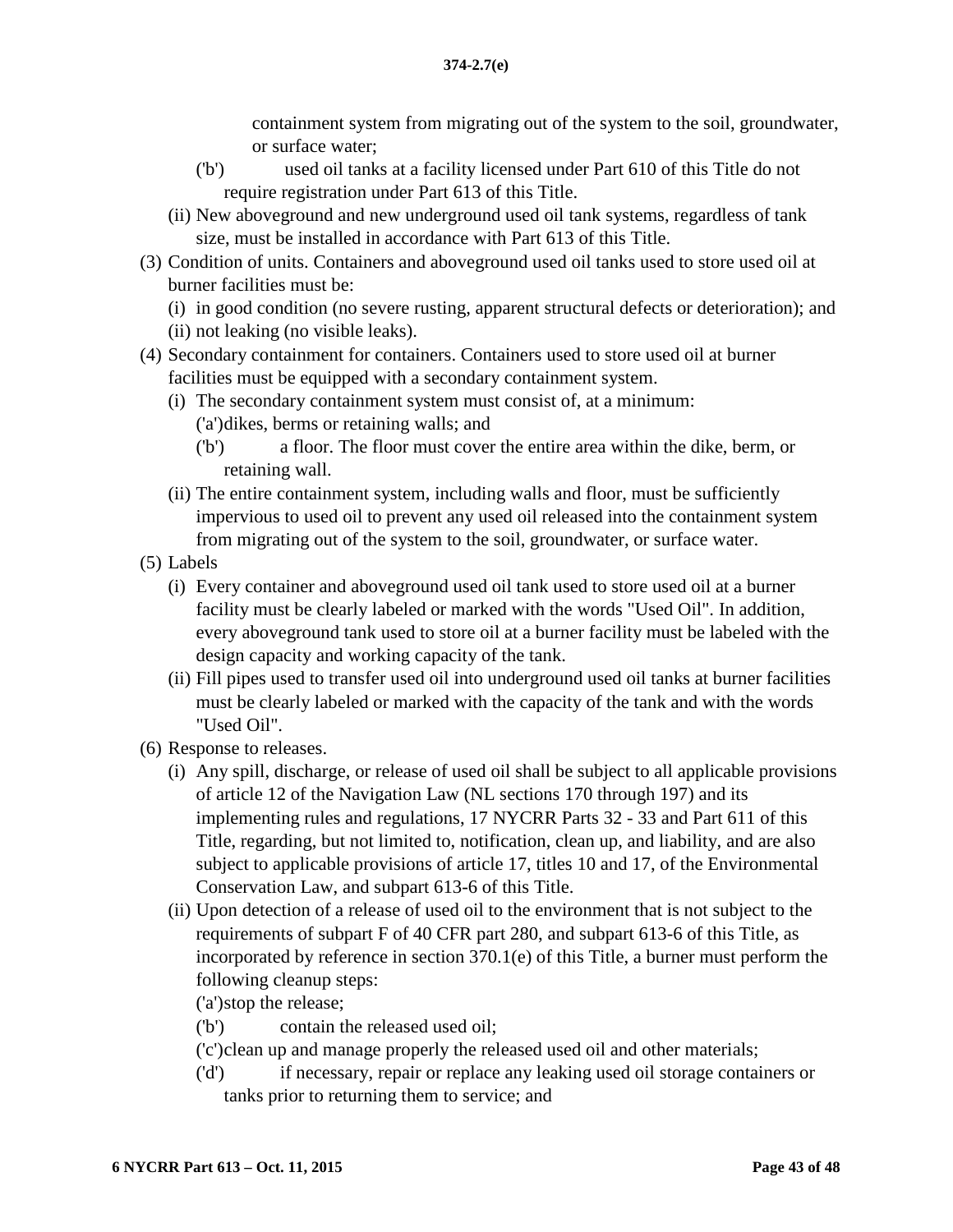(iii)Within two hours of detecting a spill, discharge, or release of used oil, the facility owner or operator must notify the department Spill Hotline at (800) 457-7362, or, if calling from out of state, (518) 457-7362.

# **(f) Tracking.**

- (1) Acceptance. Used oil burners must ensure that used oil is transported to their facilities only by transporters who are permitted, as required by Part 364 of this Title. Used oil burners are required to confirm that the transporters delivering used oil to their facilities carry a valid Part 364 waste transporter permit, if required. Used oil burners must keep a record of each used oil shipment accepted for burning. These records may take the form of a log, invoice, manifest, bill of lading, or other shipping documents. Records for each shipment must include the following information:
	- (i) the name and address of the transporter who delivered the used oil to the burner;
	- (ii) the name and address of the generator, transfer facility, or processor/re-refiner from whom the used oil was sent to the burner;
	- (iii)the EPA identification number of the transporter who delivered the used oil to the burner;
	- (iv)the EPA identification number (if applicable) of the generator, transfer facility, or processor/re-refiner from whom the used oil was sent to the burner;
	- (v) the quantity of used oil accepted; and
	- (vi)the date of acceptance.
- (2) Record retention. The records described in paragraph (1) of this subdivision must be maintained for at least seven years.

## **(g) Notices.**

- (1) Certification. Before a burner accepts the first shipment of off-specification used oil fuel from a generator, transfer facility, transporter, or processor/re-refiner, the burner must provide to the generator, transfer facility, transporter, or processor/re-refiner a one-time written and signed notice certifying that:
	- (i) the burner has notified EPA and the department office in the region in which the facility is located stating the location and general description of his or her used oil management activities; and
	- (ii) the burner will burn the used oil only in an industrial furnace or boiler identified in paragraph  $(b)(1)$  of this section.
- (2) Certification retention. The certification described in paragraph (1) of this subdivision must be maintained for seven years from the date the burner last receives shipment of offspecification used oil from that generator, transfer facility, transporter, or processor/rerefiner.

## **(h) Management of residues.**

Burners who generate residues from the storage or burning of used oil must manage the residues as specified in section 374-2.2(a)(5) of this Subpart.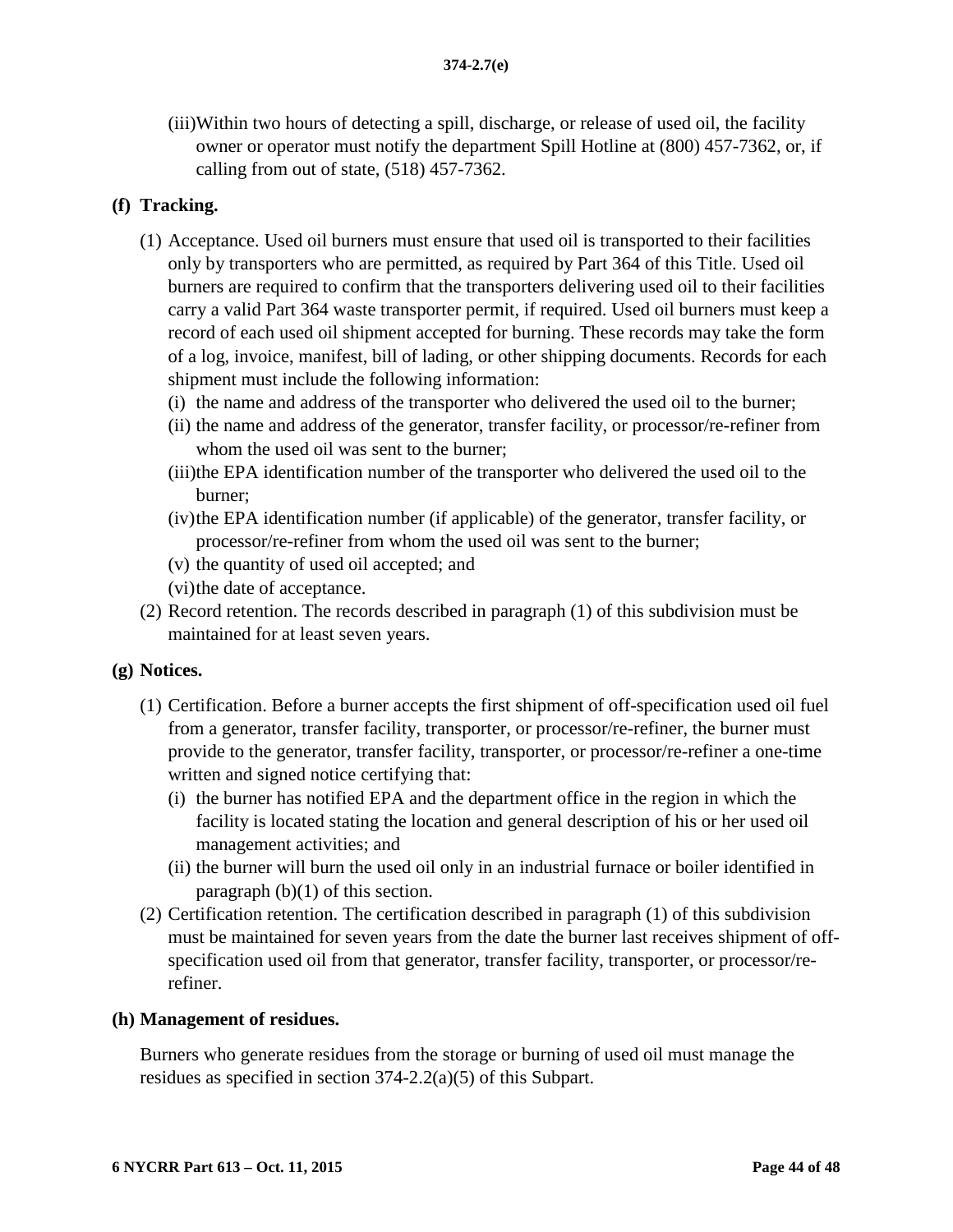#### <span id="page-44-0"></span>**374-2.8 Standards for Used Oil Fuel Marketers**

#### **(a) Applica**b**ility.**

- (1) Any person who conducts either of the following activities is subject to the requirements of this subdivision:
	- (i) directs a shipment of off-specification used oil from their facility to a used oil burner; or
	- (ii) first claims that used oil that is to be burned for energy recovery meets the used oil fuel specifications set forth in section 374-2.2(b)(1) of this Subpart.
- (2) The following persons are not marketers subject to this section:
	- (i) used oil generators, transfer facilities, and transporters who transport used oil received only from generators, unless the generator, transfer facility, or transporter directs a shipment of off-specification used oil from their facility to a used oil burner. However, processors/re-refiners who burn some used oil fuel for purposes of processing are considered to be burning incidentally to processing. Generators, transfer facilities, and transporters who direct shipments of off-specification used oil to processors/re-refiners who incidentally burn used oil are not marketers subject to this section;
	- (ii) persons who direct shipments of on-specification used oil and who are not the first person to claim the oil meets the used oil fuel specifications of section 374-2.2(b)(1) of this Title.
- (3) Any person subject to the requirements of this section must also comply with one of the following:
	- (i) section 374-2.3 of this Subpart Standards for used oil generators;
	- (ii) section 374-2.5 of this Subpart Standards for used oil transporters and transfer facilities;
	- (iii)section 374-2.6 of this Subpart Standards for used oil processors and re-refiners; or
	- (iv)section 374-2.7 of this Subpart Standards for used oil burners who burn offspecification used oil for energy recovery.

#### **(b) Prohibitions.**

No used oil fuel marketer shall initiate a shipment of off-specification used oil to anyone other than a used oil burner who:

- (1) has an EPA identification number; and
- (2) burns the used oil in an industrial furnace or boiler identified in section 374-2.7(b)(1) of this Subpart.

#### **(c) On-specification used oil fuel.**

(1) Analysis of used oil fuel. A generator, transporter, transfer facility, processor/re-refiner, or burner may determine that used oil that is to be burned for energy recovery meets the fuel specifications of section 374-2.2(b)(1) of this Subpart by performing analyses or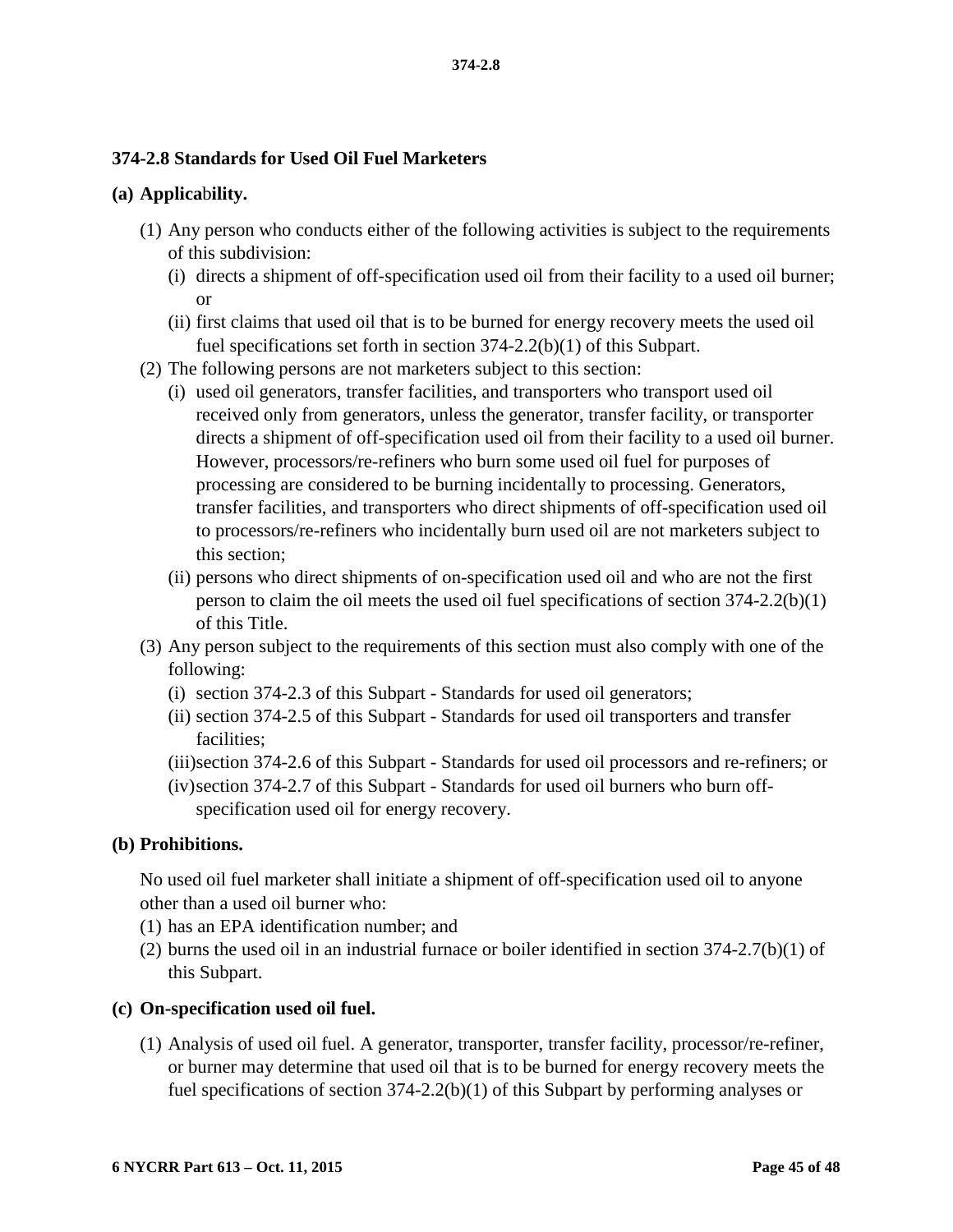obtaining copies of analyses or other information documenting that the used oil fuel meets the specifications.

(2) Record retention. A generator, transporter, transfer facility, processor/re-refiner, or burner who first claims that used oil that is to be burned for energy recovery meets the specifications for used oil fuel under section  $374-2.2(b)(1)$  of this Subpart, must keep copies of analyses of the used oil (or other information used to make the determination) for seven years.

### **(d) Notification.**

- (1) Identification numbers. A used oil fuel marketer subject to the requirements of this section who has not previously complied with the notification requirements of RCRA 3010 must comply with these requirements and obtain an EPA identification number.
- (2) Used oil fuel marketers who have not received an EPA identification number may obtain one by notifying the EPA regional administrator of their used oil activity by submitting either:
	- (i) a completed EPA Form 8700-12 (EPA Form 8700-12 is available at the EPA website, http://www.epa.gov); or
	- (ii) a letter requesting an EPA identification number. The letter must include the following information:

('a')marketer company name;

- ('b') owner of the marketer;
- ('c')mailing address for the marketer;
- ('d') name and telephone number for the marketer point of contact; and
- ('e')type of used oil activity (i.e., generator directing shipments of off-specification used oil to a burner).

## **(e) Tracking.**

- (1) Off-specification used oil delivery. Any used oil marketer who directs a shipment of offspecification used oil to a burner must keep a record of each shipment of used oil to a used oil burner. These records may take the form of a log, invoice, manifest, bill of lading or other shipping documents. Records for each shipment must include the following information:
	- (i) the name and address of the transporter who delivers the used oil to the burner;
	- (ii) the name and address of the burner who will receive the used oil;
	- (iii)the EPA identification number of the transporter who delivers the used oil to the burner;
	- (iv)the EPA identification number of the burner;
	- (v) the quantity of used oil shipped; and
	- (vi)the date of shipment.
- (2) On-specification used oil delivery. A generator, transporter, transfer facility, processor/re-refiner, or burner who first claims that used oil that is to be burned for energy recovery meets the fuel specifications under section 374-2.2(b)(1) of this Subpart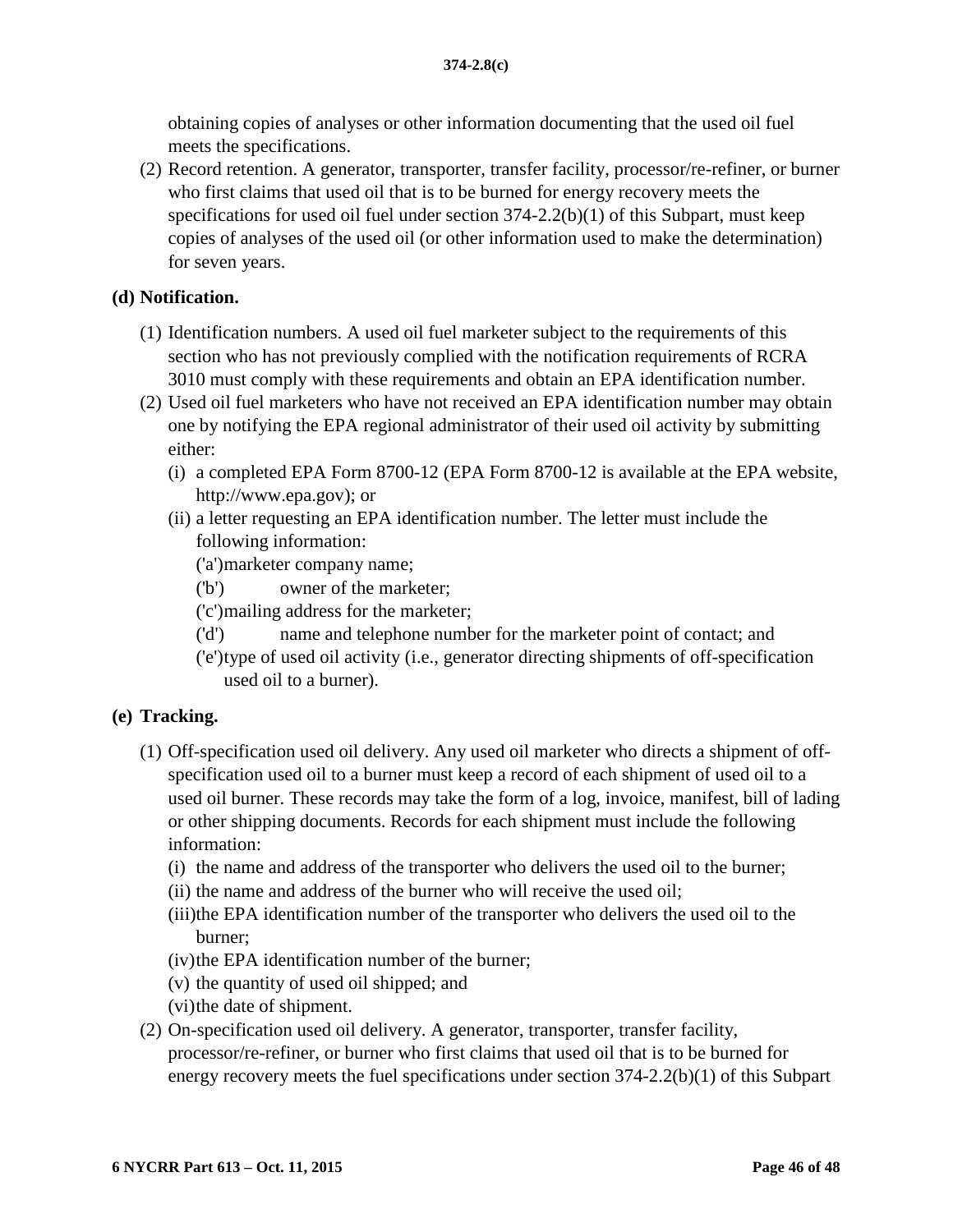must keep a record of each shipment of used oil to the facility to which it delivers the used oil. Records for each shipment must include the following information:

- (i) the name and address of the facility receiving the shipment;
- (ii) the quantity of used oil fuel delivered;
- (iii)the date of shipment or delivery; and
- (iv)a cross-reference to the record of used oil analysis or other information used to make the determination that the oil meets the specification as required under paragraph  $(c)(1)$  of this section.
- (3) Record retention. The records described in paragraphs (1) and (2) of this subdivision must be maintained for at least seven years.

#### **(f) Notices.**

- (1) Certification. Before a used oil generator, transporter, transfer facility, or processor/rerefiner directs the first shipment of off-specification used oil fuel to a burner, he or she must obtain a one-time written and signed notice from the burner certifying that:
	- (i) the burner has notified the department and the EPA stating the location and general description of used oil management activities; and
	- (ii) the burner will burn the off-specification used oil only in an industrial furnace or boiler identified in section 374-2.7(b)(1) of this Subpart.
- (2) Certification retention. The certification described in paragraph (1) of this subdivision must be maintained for seven years from the date the last shipment of off-specification used oil is shipped to the burner.

#### <span id="page-46-0"></span>**374-2.9 Standards for Disposal of Used Oil**

#### **(a) Applicability.**

Except as provided in paragraph (1) of this subdivision, the requirements of this section apply to all used oils that cannot be recycled and are therefore being disposed.

(1) This section does not apply to used oils that are burned for energy recovery in accordance with section 374-2.7 of this Subpart and Parts 201 and 225 of this Title.

#### **(b) Disposal.**

- (1) Disposal of hazardous used oils. Used oils that are identified as a hazardous waste and cannot be recycled or burned for energy recovery in accordance with this Subpart and Parts 201 and 225 of this Title must be managed in accordance with the hazardous waste management requirements of Part 370 through Subparts 374-1, 374-3, and Part 376 of this Title.
- (2) Disposal of nonhazardous used oils. Used oils that are not hazardous wastes and cannot be recycled or burned for energy recovery in accordance with this Subpart and Parts 201 and 225 of this Title must be disposed in accordance with the requirements of Part 360 of this Title.